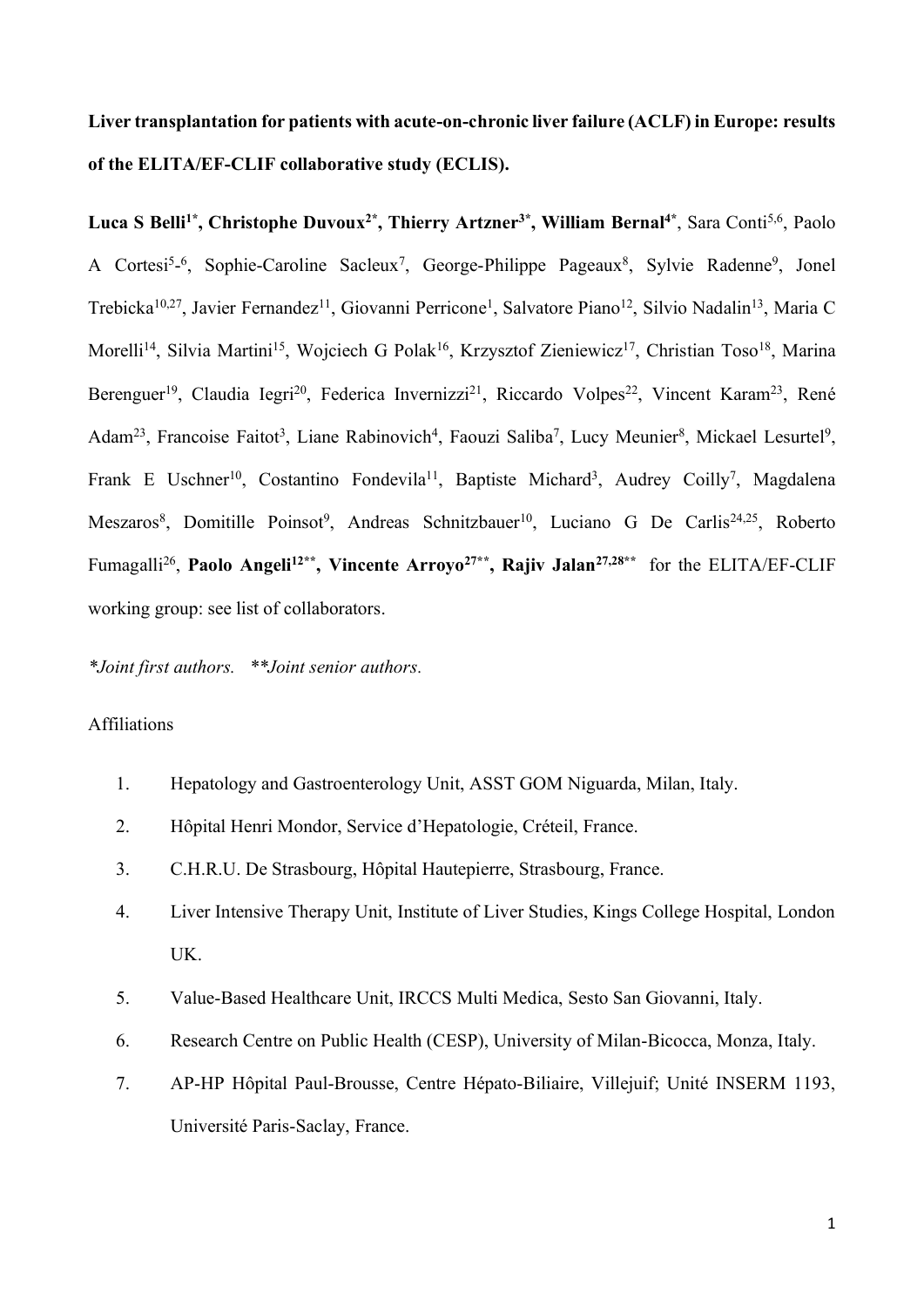- 8. Department of hepatogastroenterology, Hepatology and Liver Transplantation Unit, Saint Eloi Hospital, University of Montpellier, France.
- 9. Department of hepatogastroenterology, Hepatology and Liver Transplantation Unit, HCL Hopital de la Croix-Rousse, Lyon, France.
- 10. Translational Hepatology, Department of Internal Medicine, Goethe University, Frankfurt, Germany.
- 11. Liver ICU, Liver Unit, Institute of Digestive and Metabolic Diseases, Hospital Clinic, University of Barcelona, IDIBAPS and CIBERehd, Barcelona, Spain.
- 12. Unit of Internal Medicine and Hepatology (UIMH), Department of Medicine, University of Padova.
- 13. Department of General, Visceral and Transplant Surgery, University Hospital Tübingen, Germany.
- 14. IRCCS Azienda Ospedaliero-Universitaria di Bologna, Bologna, Italy.
- 15. Gastro-hepatology Unit, Azienda Ospedaliera Universitaria, Città della Salute e della Scienza di Torino, University of Torino, Torino, Italy.
- 16. Erasmus MC, Transplant Institute, University Medical Center Rotterdam Department of Surgery, Division of HPB and Transplant Surgery, Rotterdam, Rotterdam, the Netherland.
- 17. Department of General, Transplant and Liver Surgery, Medical University of Warsaw, Warsaw, Poland.
- 18. Division of Abdominal Surgery, Department of Surgery, Geneva University Hospitals, Geneva, Switzerland.
- 19. Hepatology and Liver Transplantation Unit, Ciberehd, and Facultad de Medicina, La Fe University Hospital, Valencia, Spain.
- 20. Gastroenterology Unit, Papa Giovanni XXIII Hospital, Bergamo, Italy.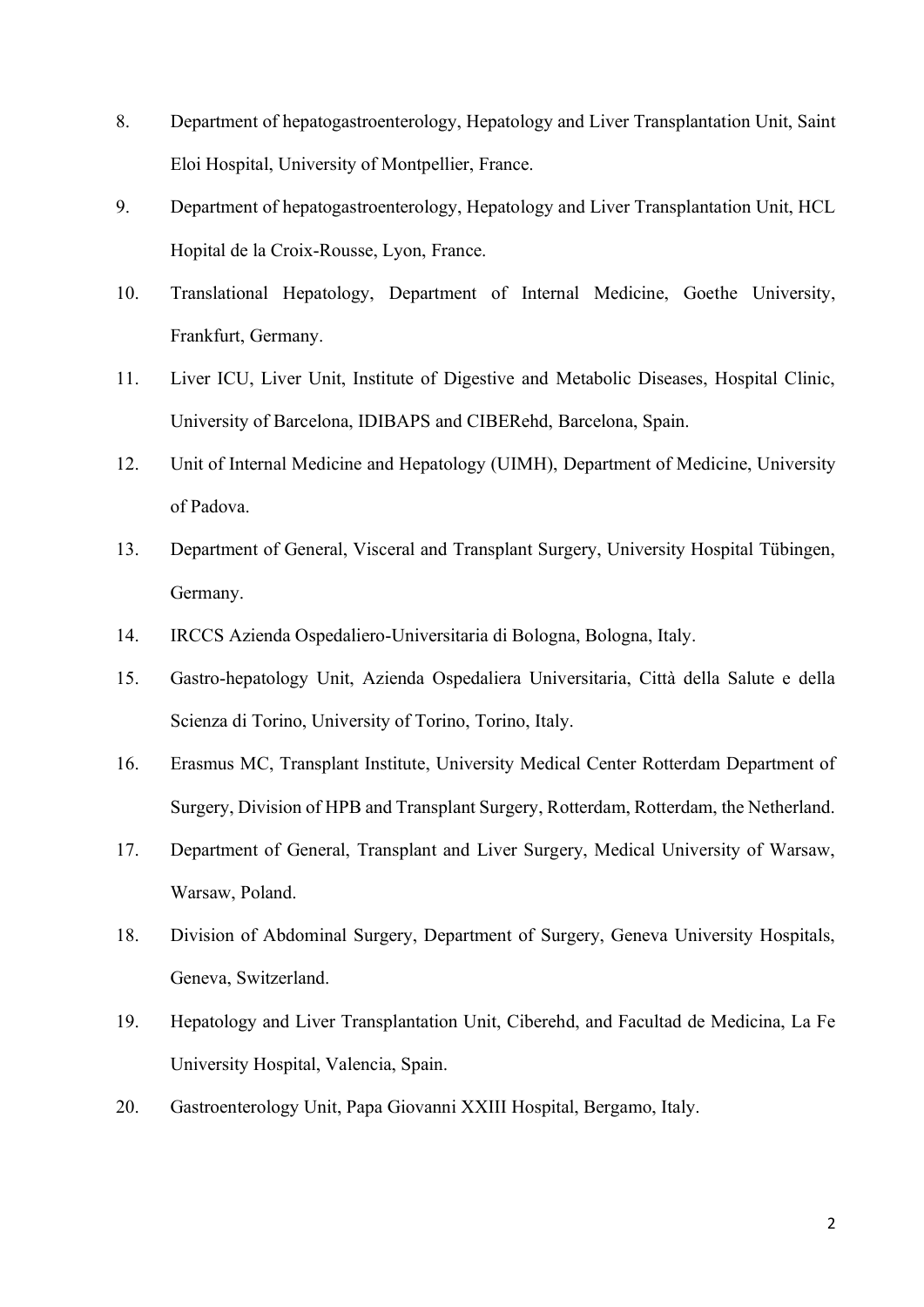- 21. Fondazione IRCCS Ca' Granda Ospedale Maggiore Policlinico, Division of Gastroenterology and Hepatology, CRC "A. M. and A. Migliavacca" Center for Liver Disease, Milan, Italy.
- 22. Hepatology and Gastroenterology Unit, ISMETT-IRCCS, Palermo, Italy.
- 23. European Liver Transplant Registry, Centre Hépatobiliaire Hôpital Universitaire Paul Brousse, Villejuif, France.
- 24. General Surgery and Transplantation Unit, ASST GOM Niguarda, Milan, Italy.
- 25. School of Medicine and Surgery, University of Milano-Bicocca, Milan, Italy.
- 26. Department of Anesthesia, Critical Care, ASST GOM Niguarda, School of Medicine and Surgery, University of Milano-Bicocca, Milan, Italy.
- 27. European Foundation for the Study of Chronic Liver Failure (EF Clif), 08021 Barcelona, Spain.
- 28. Liver Failure Group, Institute for Liver and Digestive Health, UCL Medical School, London, UK.

Corresponding author

Luca S Belli

Hepatology and Gastroenterology Unit, ASST GOM Niguarda.

Piazza Ospedale Maggiore 3, 20162 Milan, Italy.

Telephone - +39 02 6444 4436. Mobile +39 328 3627044

E-mail: [luca.belli@ospedaleniguarda.it](mailto:luca.belli@ospedaleniguarda.it)

*Keywords:* Acute-on-Chronic Liver Failure; Liver transplantation; Waiting list; Predictive factors; Multi-drug resistant organisms.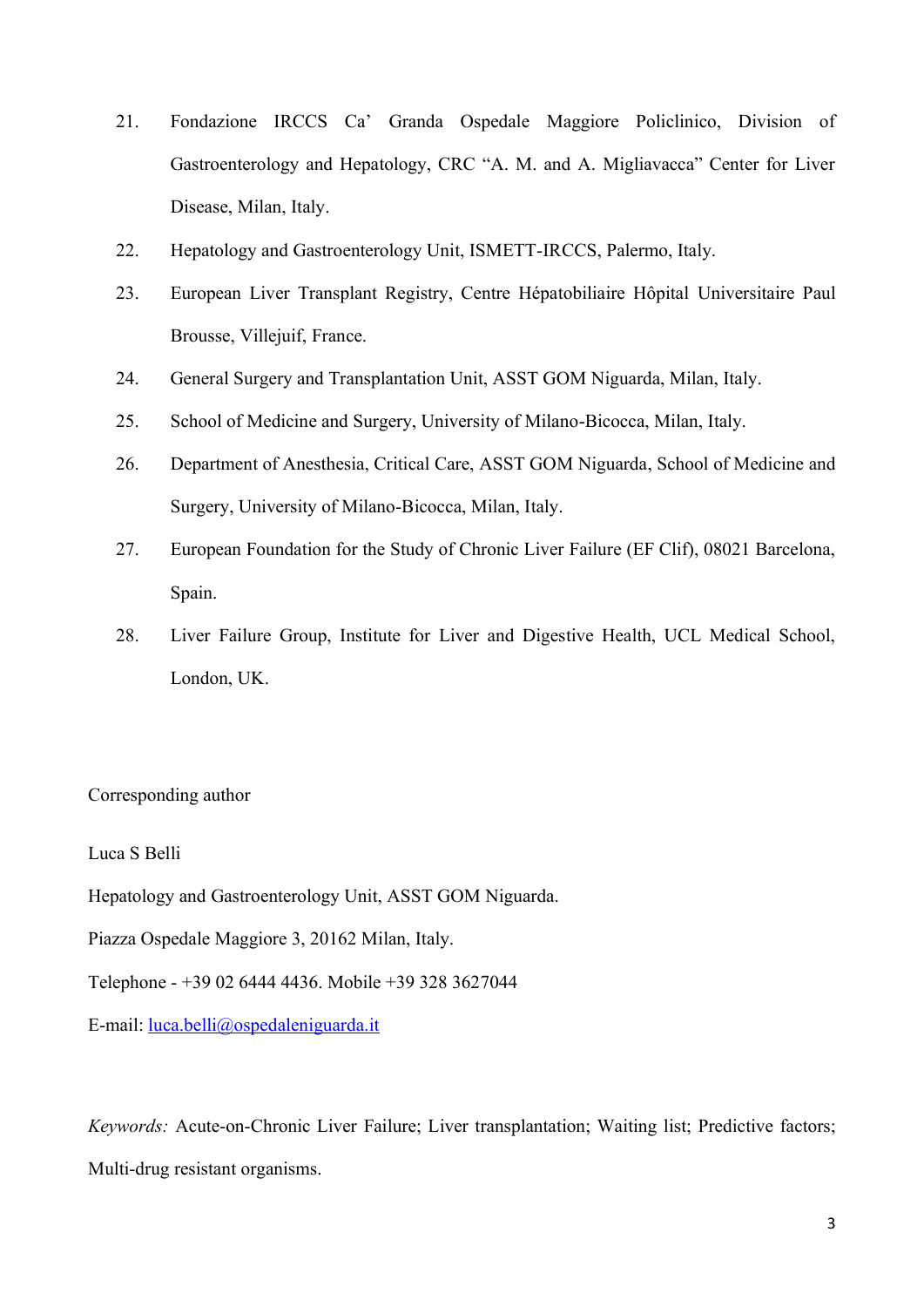Electronic word count (excluding references, tables and figures): 4225.

Number of figures and tables: 4 figures and 4 tables.

Financial disclosure: None.

### Authors contributions

- Concept and design: LSB, CD, PA, VA and RJ.
- Collection of data: LSB, TA, WB, SCS, GPP, SR, JT, JF, GP, SA, SN, MCM, SM, WGP, KZ, CT, MB, CI, FI, RV, FF, LR, FS, LM, ML, FEU, CF, BM, AC, MM, DM, and AS.
- Analysis and interpretation of data: SC, PC, LSB, GP, CD, TA, WB and RJ.
- Writing: LSB, TA, WB and RJ.
- Revision for important intellectual content and final approval of the version to be published: LSB, TA, WB, SC, PAC, SCS, GPP, SR, JT, JF, GP, SA, SN, MCM, SM, WGP, KZ, CT, MB, CI, FI, RV, FF, LR, FS, LM, ML, FEU, CF, BM, AC, MM, DM, AS, PA, VK, RA, PA, VA and RJ.

## **Data availability statement:**

The data that support the findings of this study are available from the corresponding author upon reasonable request

### **Conflict of interest statement:**

No conflict of interest for this study. COIs of each author attached to the submission.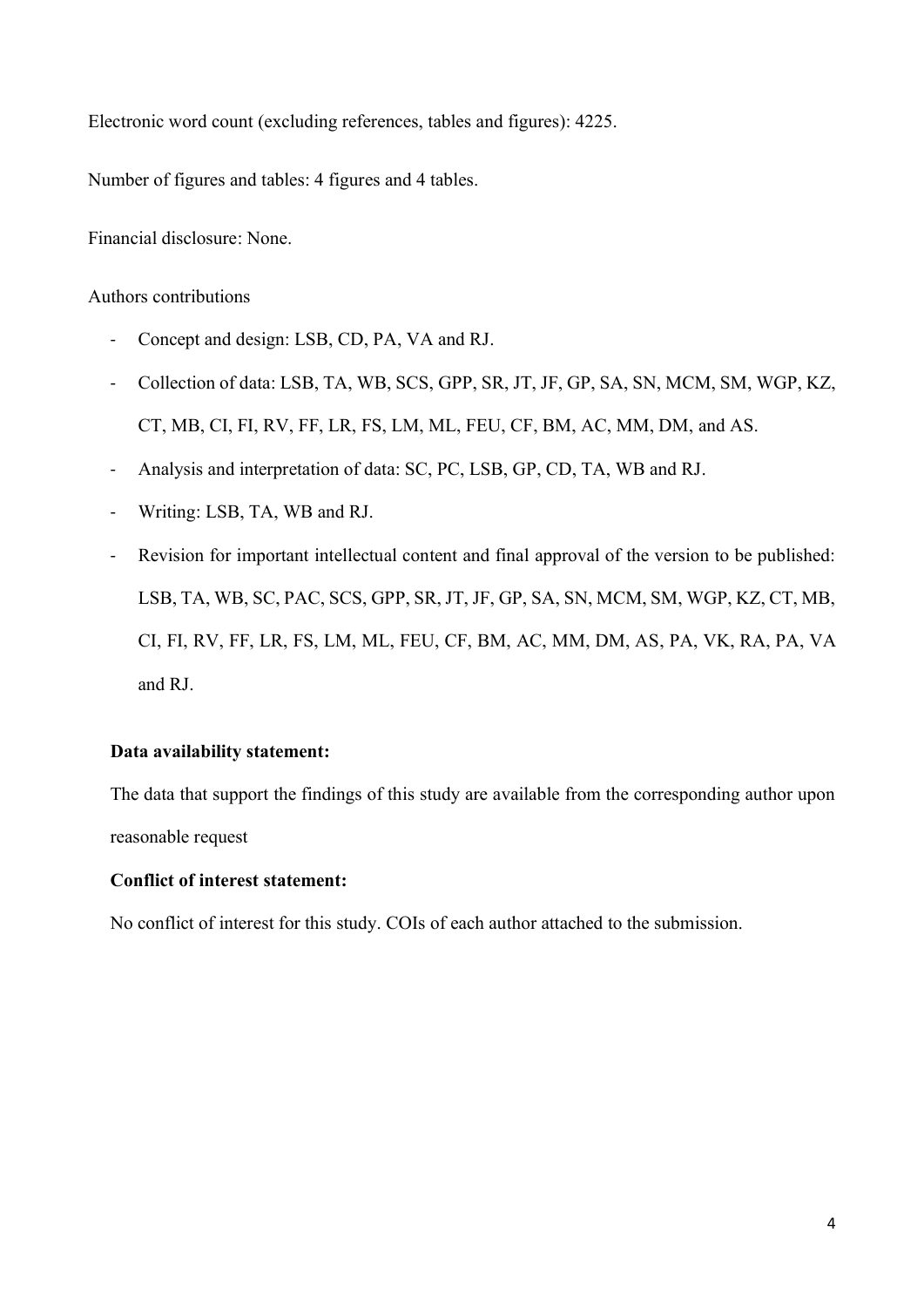#### **ABSTRACT**

**Background and Aims.** Liver transplantation (LT) has been proposed to be an effective salvage therapy even for the sickest patients with acute-on-chronic liver failure (ACLF). This large collaborative study was designed to address the current clinical practice and outcomes of ACLF patients wait listed (WL) for LT in Europe.

**Methods.** Retrospective study including 308 consecutive ACLF patients, listed in 20 centres across 8 European countries, from January 2018 to June 2019.

**Results.** 2677 patients received a LT, 1216 (45.4%) for decompensated cirrhosis (DC). Of these, 234 (19.2%) had ACLF at LT: ACLF-1, 58 (4.8%); ACLF-2, 78 (6.4%); and ACLF-3, 98 (8.1%). Wide variations were observed amongst countries: France and Germany had high rates of ACLF-2/3 (27- 41%); Italy, Switzerland, Poland and Netherlands had medium rates (9-15%); and United Kingdom and Spain had low rates  $(3-5\%)$  (p <.0001). One-year probability of survival after LT for patients with ACLF was 81% (95% CI 74-87). Pre-LT arterial lactate levels >4 mmol/L (HR 3.14, 95% CI 1.37-7.19), recent infection from multi-drug resistant organisms (HR 3.67, 95% CI 1.63-8.28), and renal replacement therapy (HR 2.74, 95% CI 1.37-5.51) were independent predictors of post-LT mortality. During the same period, 74 patients with ACLF died on the WL. In an intention-to-treat analysis, one-year survival of ACLF patients on the LT WL was 73% for ACLF-1 or -2 and 50% for ACLF-3.

**Conclusion.** The results reveal wide variations in listing patients with ACLF in Europe despite favorable post-LT survival. Risk factors for mortality were identified, allowing a more precise prognostic assessment of ACLF patients for potential LT.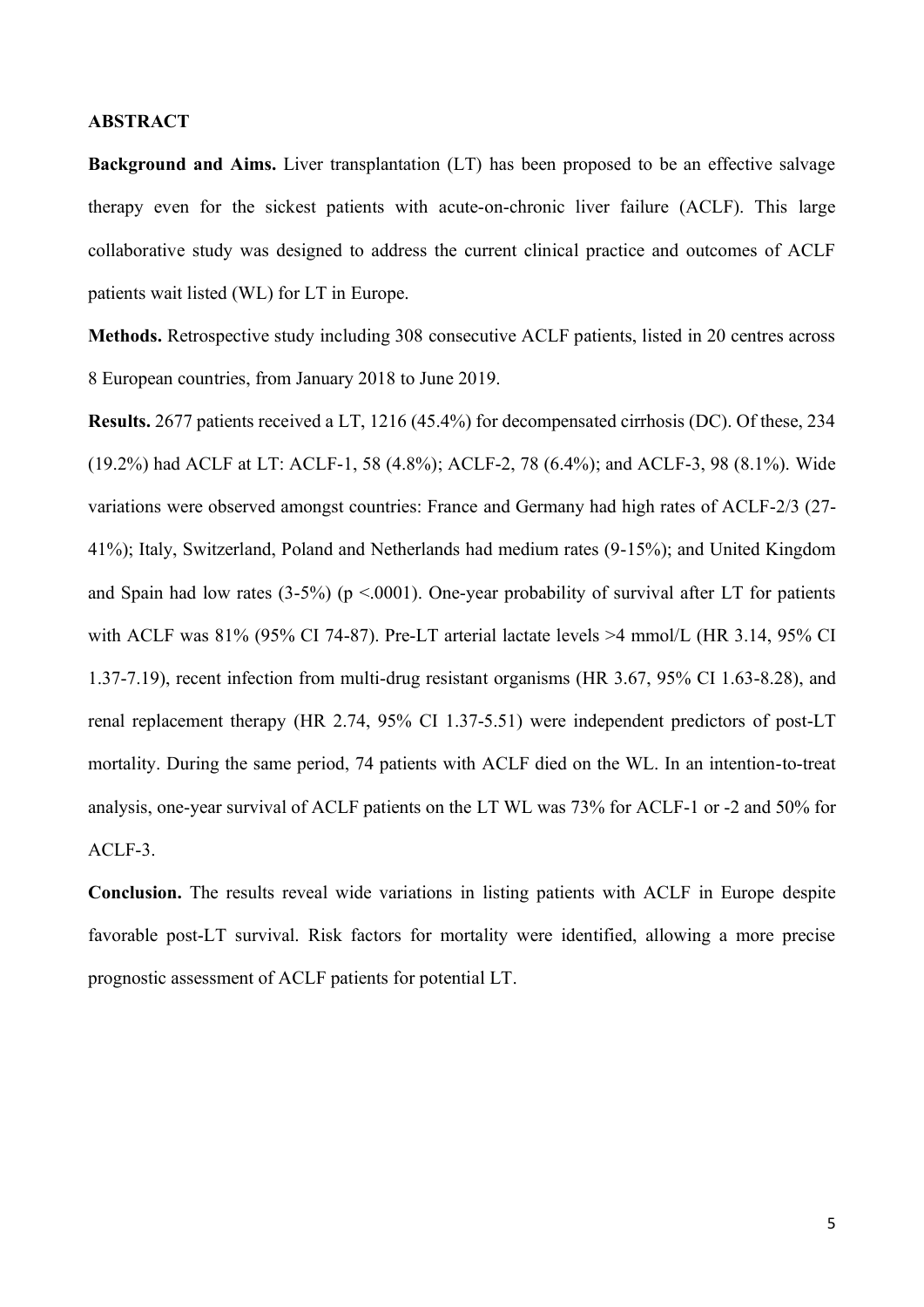## **LAY SUMMARY**

- The percentage of liver transplants (LT) performed in patients with acute-on-chronic liver failure (ACLF) grade 2-3 differed significantly between European countries, raising significant issues with access to transplantation across Europe.
- Prioritization on the waiting list should take into account the 25% mortality risk for patients with ACLF-2-3, to equitably allocate grafts to the more urgent cases.
- One-year post-LT survival of patients with ACLF was in excess of 80% independently of ACLF grade.
- Infections from multi-drug resistant organisms, either precipitating ACLF or complicating its clinical course, were relevant predictors of poor outcome.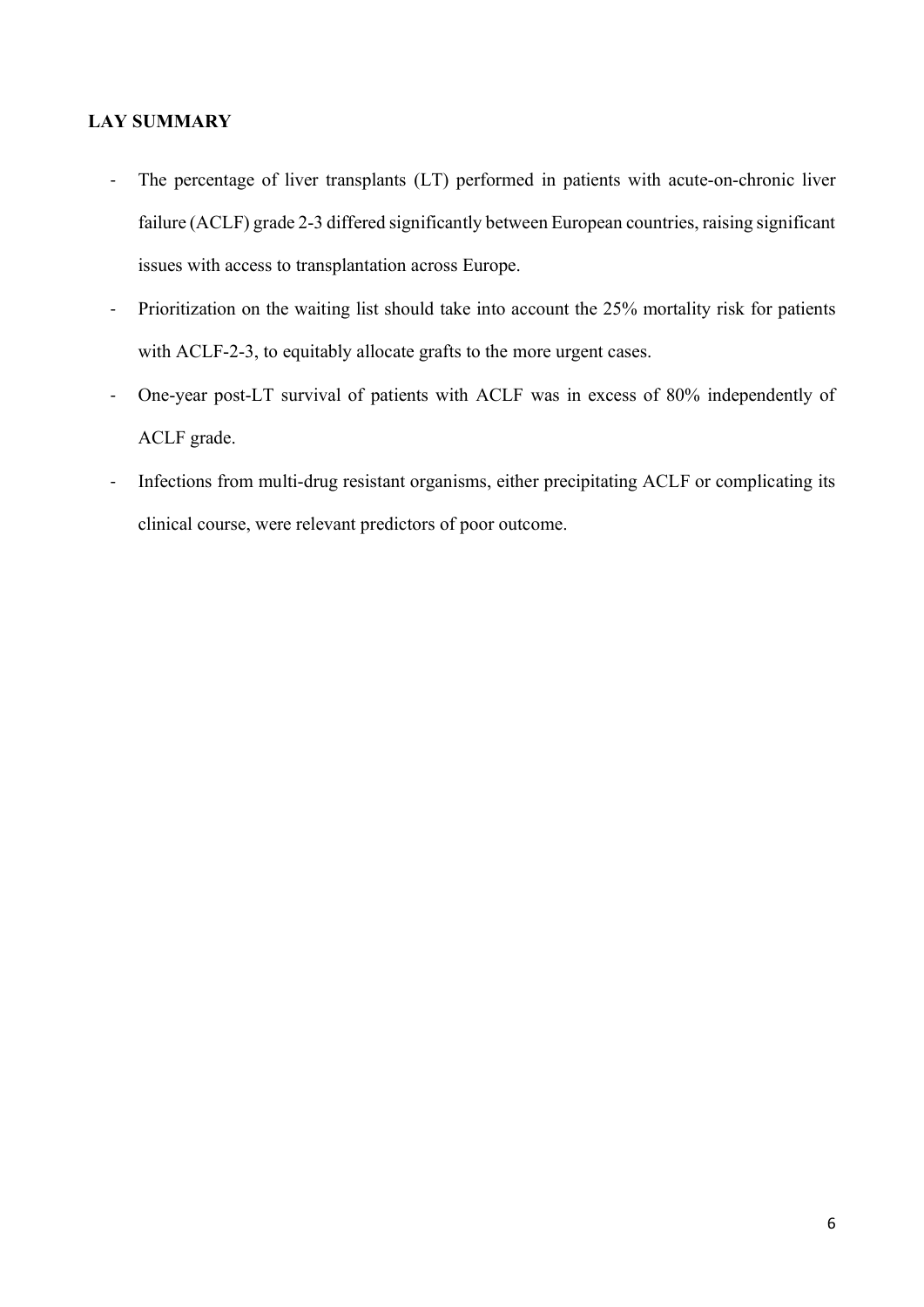#### **INTRODUCTION**

Acute-on-chronic liver failure (ACLF) is a life-threatening syndrome occurring in approximately 30% of hospitalised patients with cirrhosis. It combines acute decompensation (AD) of a patient with cirrhosis with the development of hepatic and/or extra-hepatic organ failures (OFs) and high shortterm mortality. There is a close relationship between the severity of ACLF as assessed by the ACLF grade and 28-day mortality, but outcome prediction can be further refined by reassessing the ACLF grade 3-7 days later. The 3-month mortality of patients with ACLF-2 or -3 at 3-7 days after hospitalisation is 57% and 87%, respectively (1,2).

Liver transplantation (LT) has been shown to improve the survival of patients with ACLF (3,4). However, most of the data has been derived from retrospective studies including patients over a long period of time or from National registries, which fail to provide granular information, and important knowledge gaps remain (3-9). In particular, the role of donor and recipient characteristics in determining the outcome, healthcare burden of patient's management and the importance of concomitant infection with multi-drug resistant organisms (MDRO) are unknown. Importantly, clinical criteria to assess mortality risk of patients on the waiting list (WL) and after LT is also scarce  $(5,10)$ .

In order to address these issues, ELITA (European Liver and Intestine Transplant Association), ELTR (European Liver Transplant Registry), and EF-CLIF (European Foundation for the Study of Chronic Liver Failure) decided to combine their efforts in a retrospective study aiming to establish a detailed picture of the current use and results of LT for ACLF in LT centers across Europe. The specific questions that are addressed in this manuscript are as follows:

- How many patients with ACLF were listed and received a LT between January 2018 and June 2019 across Europe and how does practice vary between countries?
- What was their survival after listing for LT on the WL and after LT?
- What were the determinants of mortality in both settings?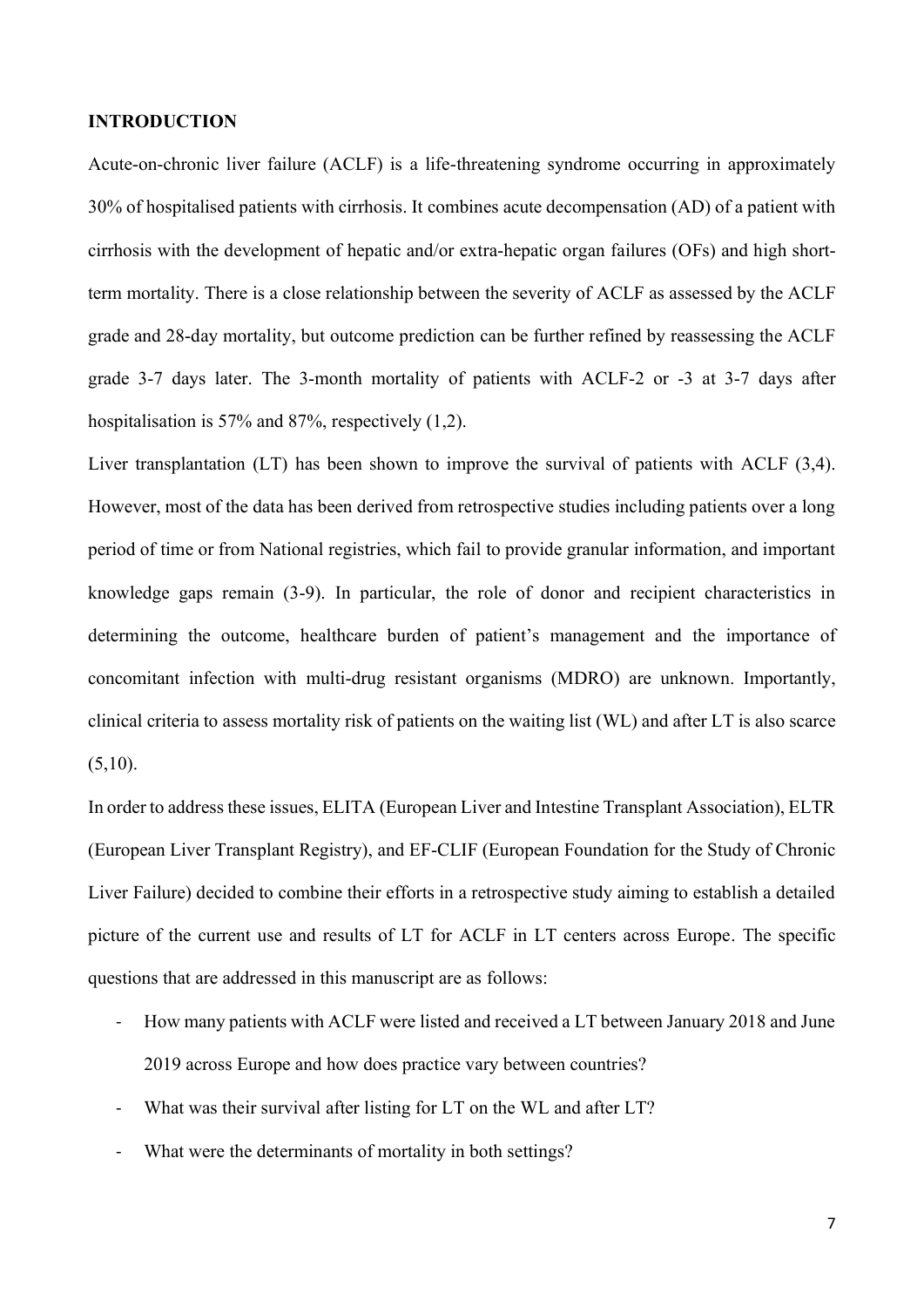#### **METHODS**

### **Study Cohort**

This retrospective cohort included consecutive patients who had ACLF 1-3 at the time of listing or developed ACLF 1-3 while on the WL between January 1<sup>st</sup> 2018 and June 30<sup>th</sup> 2019. Patients from twenty LT centres participating in European Liver Transplant Registry from 8 European countries were included. In parallel, total LT activity in each center during the same time period was recorded. All adult patients listed for LT in the 20 participating centers were identified and stratified into 3 groups: patients listed with decompensated cirrhosis (DC), patients listed with hepatocellular carcinoma (HCC) and patients listed for other indications. In patients listed for DC, patients presenting with ACLF at listing or developing ACLF on the WL were subsequently identified.

#### **Diagnostic criteria of ACLF**

Diagnostic criteria of ACLF and its grades were those as described previously (2). ACLF grade 1 (ACLF-1) was defined by presence of kidney failure (serum creatinine  $\geq 2$  mg/dL) or other non-renal single OFs (liver: serum bilirubin >12 mg/dL; brain: grade III-IV hepatic encephalopathy [HE] based on West-Haven criteria; coagulation: international normalized ratio [INR] ≥2.5; circulation: use of vasopressors; lungs: PaO2/FiO2  $\leq$ 200 or SpO2/FiO2  $\leq$ 214 or use of mechanical ventilation for respiratory failure) if associated with kidney dysfunction (serum creatinine ranging from 1.5 to 1.9 mg/dL) and/or mild-to-moderate (grade I-II) HE. Ventilation for HE was not considered as respiratory failure (as long as PaO2/FiO2 > 200) as the definition proposed by CLIF-Consortium was strictly followed. ACLF grade 2 (ACLF-2) and ACLF grade 3 (ACLF-3) were defined by the presence of 2 or  $\geq$ 3 organ failures (OFs), respectively.

#### **Data collection**

The data that was collected for ACLF patients included demographics (age, sex), etiology of liver disease, number and type of OFs at listing and at LT, MELD and CLIF-C ACLF scores at listing and at LT, type of precipitating event, days from occurrence of ACLF to transplant /death/delisting and patient survival outcome. Granular information on the presence and type of infection from multiple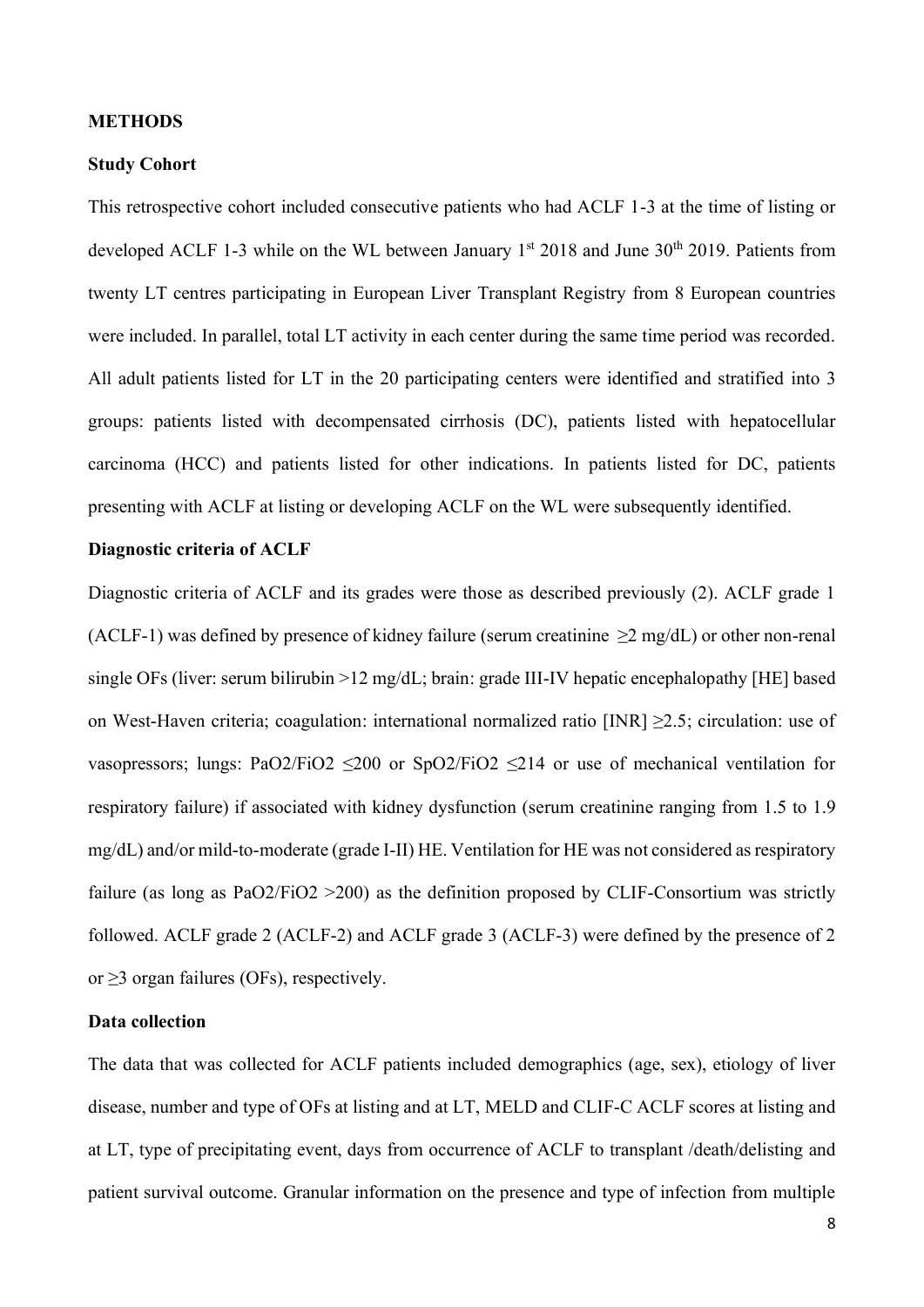drug resistant organism (MDRO) was also collected. The following variables were also obtained specifically for patients receiving LT: pre-LT arterial lactate, white blood cells, need of intubation >48 hours, need of renal replacement therapy, donor age, type of donor (DBD – donation after brain death donors, or DCD – donation after circulatory death donors), WIT (warm ischemic time) and CIT (cold ischemic time).

#### **Definition of multi-drug resistant organisms**

MDRO was defined as acquired non-susceptibility to at least one agent in 3 or more antimicrobial categories. The following bacteria were considered MDRO in the current study: extended-spectrum beta-lactamase (ESBL, mainly Escherichia coli and Klebsiella pneumoniae) or derepressed chromosomic Amp-C beta-lactamase-producing Enterobacteriaceae (Enterobacter or Citrobacter spp), carbapenem-resistant Klebsiella pneumoniae, carbapenem-resistant Escherichia coli, carbapenem-resistant Pseudomonas aeruginosa, Stenotrophomonas maltophilia, carbapenemresistant Acinetobacter baumanii, Burkholderia cepacia, methicillin- or vancomycin-resistant Staphylococcus aureus (MRSA/VRSA) and vancomycin-resistant Enterococcus faecium (VRE) (11). Data about whether the infection was acquired prior to or after the onset of ACLF was not collected. **Ethical and regulatory approval** Data was collected in accordance with General Data Protection Regulation (GDPR), the European Union legislation and the ELTR privacy declaration. All procedures were followed in accordance with STROBE guidelines (12).

#### **Statistical analysis**

Analysis was led by the Research Centre on Public Health (CESP), University of Milan-Bicocca, Monza, Italy. A descriptive analysis of the cohort was carried out on the overall population and after stratifying by ACLF at listing or at ACLF occurrence, if it occurred after listing. A descriptive analysis was also performed on the overall patients receiving a LT and after stratifying by ACLF. Categorical variables were summarized through percentages, while continuous variables through median, first quartile (Q1) and third quartile (Q3). Categorical variables distributions were compared using the χ2 or the Fisher's exact tests; continuous variables were compared using the Mann-Whitney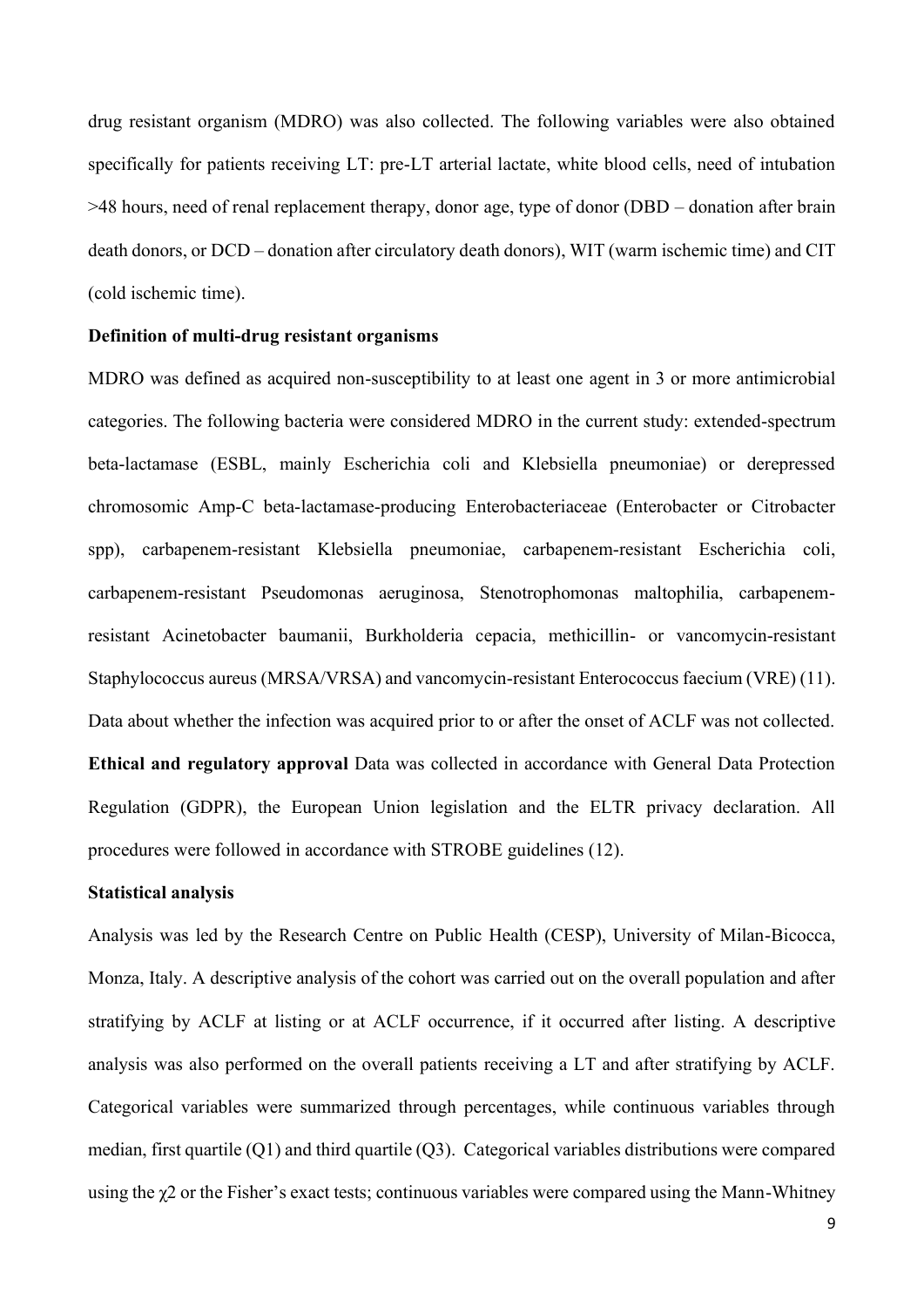U-test or the Kruskall-Wallis test, when appropriate. All tests were two-sided and used a significance level of 0.05. The rates of missing data for each variable were reported.

Survival analyses, both overall and stratified by ACLF grade at baseline, were based on Kaplan-Meier method: for each patient, the follow-up time was computed as the difference between the date of listing or ACLF occurrence, if after listing, and death or end of follow-up. Further, the cumulative incidence of death and transplant was estimated based on a competing risk analysis, both overall and stratified by ACLF grade at baseline: the follow-up time was computed as the difference between the date of listing or ACLF occurrence (if after listing) and death or transplant. The association between mortality and baseline patients' characteristics was evaluated through univariate competing risks models, accounting for transplant as a competing event. All characteristics analyzed in univariate models were then included in a stepwise selection process that identified the best multivariate model. A similar process was repeated in patients receiving LT. For each of these patients, the time between the date of transplant and death or end of follow-up was computed, and Kaplan-Meier survival curves stratified by ACLF grade at LT were estimated. Finally, the association between mortality and patients' characteristics at transplant was evaluated through univariate and multivariate Cox proportional hazard models.

All statistical analyses were conducted using SAS version 9.4 (The SAS institute, Cary, NC) and R version 4.0.0 (R Core Team, Vienna, Austria) with the specific packages cmprsk, ggplot2, survival, survminer and crrstep. The map was drawn using QGIS software version 3.10 (QGIS Development Team).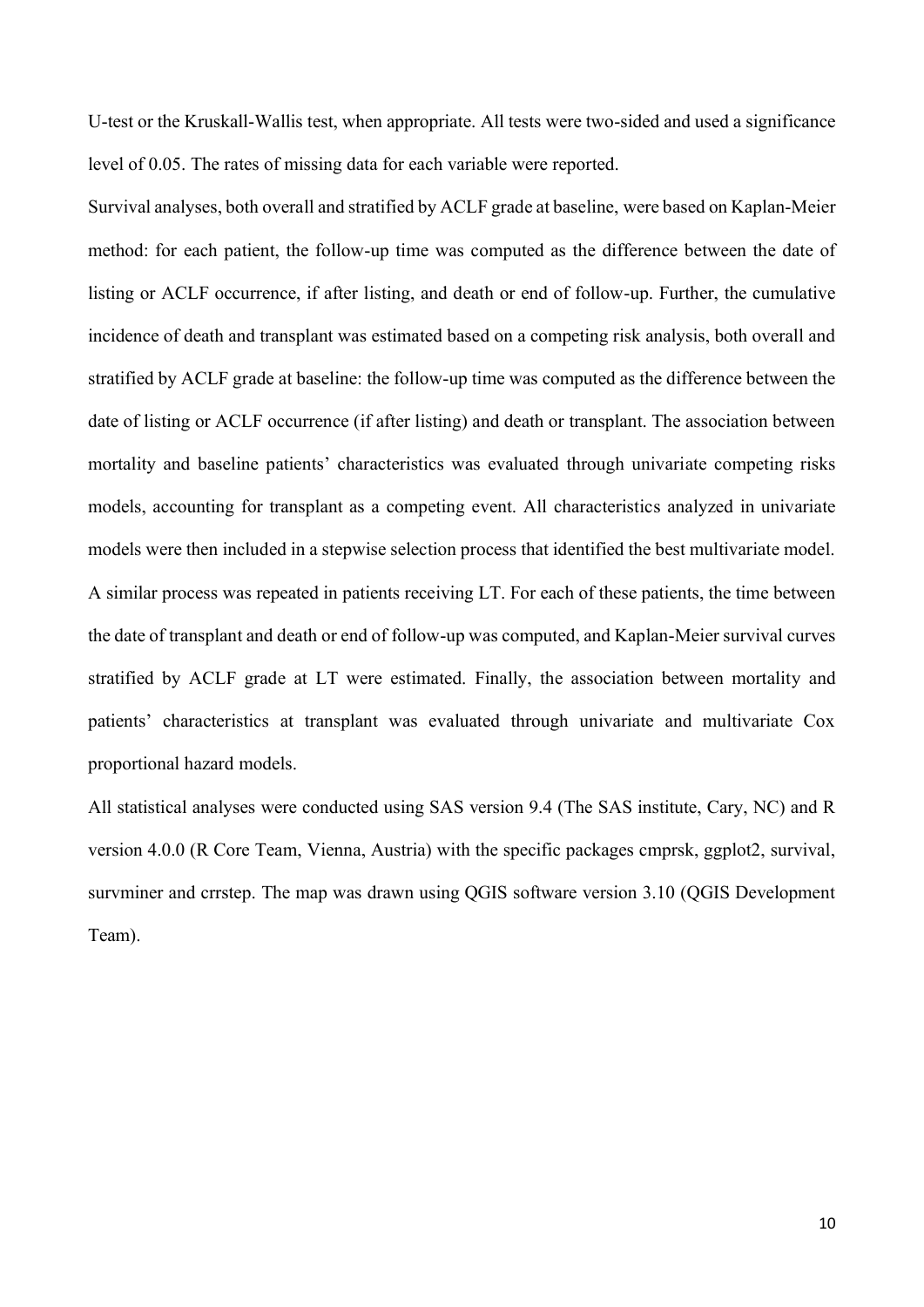#### **RESULTS**

### **Study population**

During the study period, the 20 centres participating in this study performed a total of 2677 LT, representing 25.8% (total number 10350) of the LT registered by ELTR, 1216 (1216/2677, 45.4%) of which being performed for DC, 895 (895/2677, 33.4%) for HCC, and 566 (566/2677, 21.1%) for other indications.

The study cohort comprised 308 patients with ACLF 1-3 listed over the study period among whom 227 (73.7%) patients with ACLF 1-3 at the time of listing and 81 (26.3%) who developed ACLF 1-3 after listing (Table 1).

## **The distribution of LT for ACLF in Europe**

Characteristics of the study cohort are shown in table 1. Of the 308 ACLF patients WL for LT or with ACLF occurring while already listed, 68 (22.1%) were ACLF-1, 109 (35.4%) had ACLF-2 and 131 (42.5%) had ACLF-3. Two-hundred and thirty-four (75.9%) patients underwent LT and 74 (24.1%) died without LT.

The proportion of patients receiving a LT for DC associated with ACLF varied greatly between countries. France and Germany reported high rates of ACLF 2-3 at LT (85/316, 26.9%, 95% CI 22.1- 32.1; and 17/41, 41.5%, 95% CI 26.3-57.9, respectively); Italy, Switzerland, Poland and Netherlands reported medium rates (49/359, 13.6%, 95% CI 10.3-17.6; 4/26, 15.4%, 95% CI 4.4-34.9; 4/45, 8.9%, 95% CI 2.5-21.2, and 4/59, 6.8%, 95% CI 1.9-16.5, respectively); and United Kingdom and Spain had low rates (8/275, 2.9%, 95% CI: 1.3-5.7; and 5/101, 5.0%, 95% CI 1.6-11.2, respectively) (p <0.0001) (Figure 1)**.**

#### **Baseline characteristics of patients with ACLF at listing or occurring after listing**

Two-hundred and five patients were male (66.6%) and median age (IQR) at inclusion was 56 (48– 62) years. The most frequent etiologies of cirrhosis were alcohol (53.9%), viral infection (hepatitis B or C viruses) (11.0%) and NASH (8.4%). The majority had ACLF-2 or 3 (77.9%) and median (IQR) MELD at listing was 30 (23-37). Median CLIF-C ACLF score was 53 (46-64) and it progressively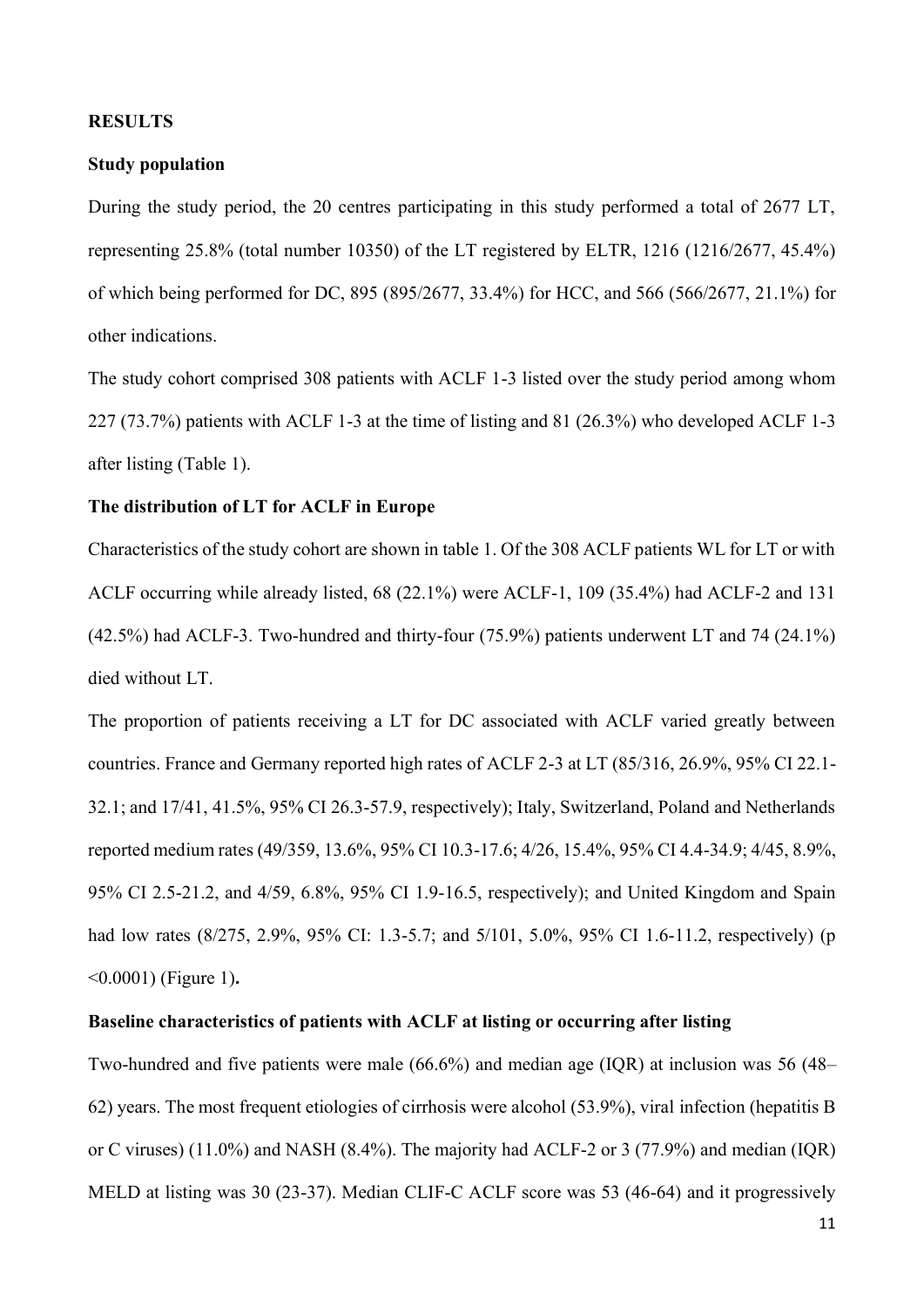increased from 44.5 (40-51) in ACLF-1 to 51 (45-58) in ACLF-2 and to 63 (54-72) in ACLF-3. In the majority of patients (89.6%), at least one precipitating event could be identified, with infections (182/308, 59%) being the most frequent, 30% of which were from MDRO (55/182). A detailed description of MDRO is provided in Supplementary table 1. Median time from listing to LT was 8 days (3-19). This interval progressively decreased from 20 (8-37) days in ACLF-1, to 8 (4-18) days in ACLF-2, and to 5 (2-11) days in ACLF-3. Median (IQR) follow-up was 9.8 (1.4-17.1) months (Table 1).

#### **Survival of patients with ACLF 1-3 on the WL**

Overall, 74 patients (74/308, 24%) died while on the WL. The 1-year intent-to-transplant survival from listing with a diagnosis of ACLF, stratified by ACLF grade, was 75.2% (95% CI 62.6% - 84.1%) for patients with ACLF-1; 71.6% (95% CI 61.5% - 79.5%) for those with ACLF-2; and 52.7% (CI 95% 43.7% - 61.0%) for those with ACLF-3 (Figure 2). When considering ACLF-3 patients having 4 or more OFs, the 1-year survival further declined to 42.2% (95% CI 27.8% - 56.0%) (Figure 2)**.** The cumulative incidence of transplant or death by competing risk analysis is shown in Figure 3, where patients are stratified according to ACLF grade (panel A) and number of OFs (panel B). Additional characteristics of patients who died on the WL are reported in Supplementary tables 2 and 3.

#### **Predictors of mortality on the WL by competing risk model**

Factors significantly associated with death by univariable analysis are reported in Table 2.

Multivariable analysis of factors associated with death demonstrated persisting positive associations with incidental ACLF after listing (HR 1.87, 95% CI 1.12-3.13; p=0.0167), patient age  $>60$  years (HR 1.89, 95% CI 1.15-3.11; p=0.0118), number of OFs 3 vs 1 (HR 2.85, 95% CI 1.33-6.12; p=0.0073), number of OFs 4+ vs 1 (HR 5.29, 95% CI 2.39-11.70; p<0.0001), and MDRO infections (HR 3.83, 95% CI 2.27-6.46; p<0.0001). Seventy-four patients with ACLF died after listing, with infection being the most frequent precipitant, 63.5% (47/74). In particular, infections from MDRO were observed in 60% of the cases (28/47) with mortality being directly related to MDRO in 26; the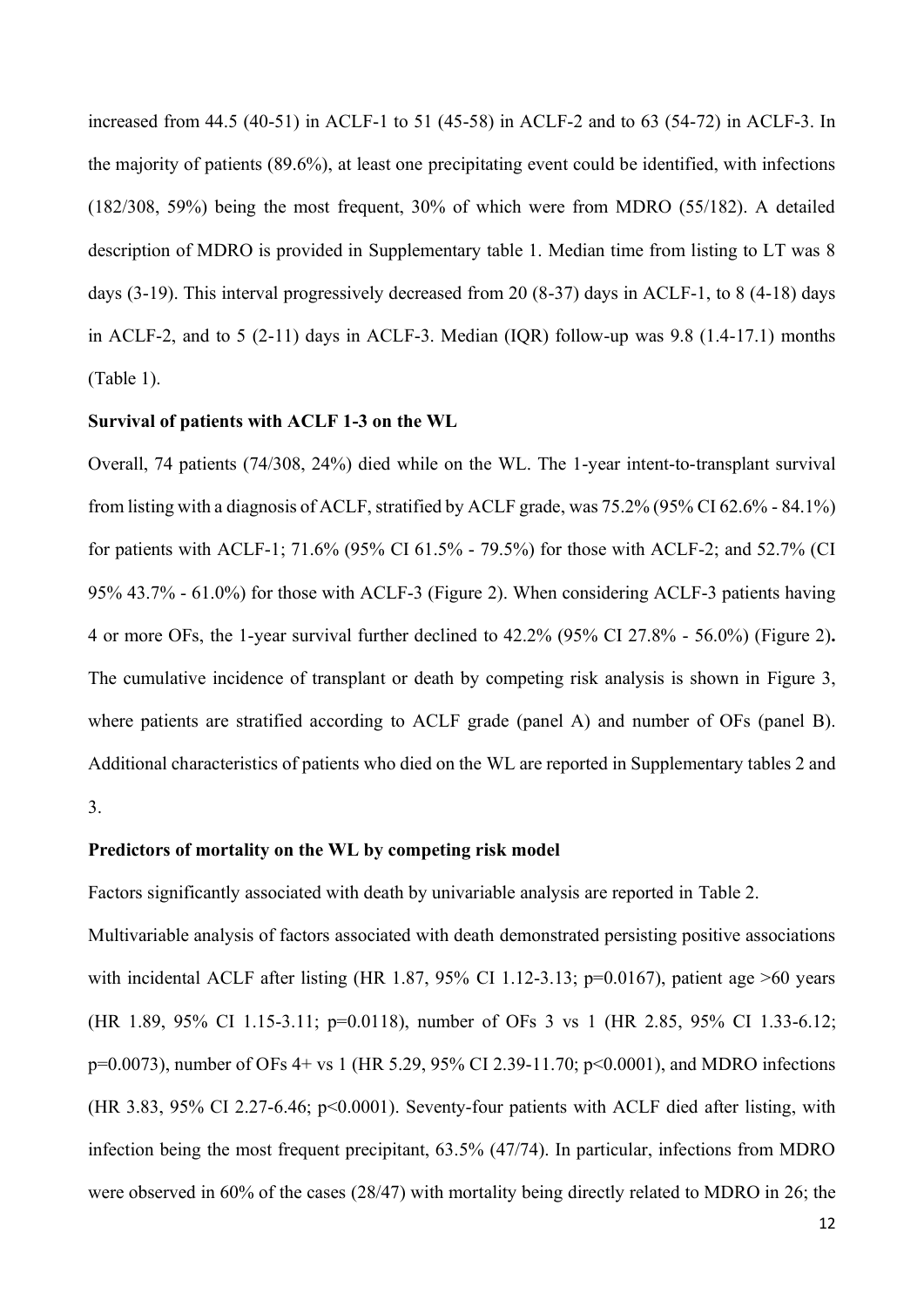two remaining patients died of massive gastro-intestinal bleeding and of liver failure associated with HCC rupture (Supplementary Table 3).

#### **Variability in wait-list mortality and organ donation rate across Europe**

The WL mortality stratified by country varied from 7.6% in Spain to 28% in The Netherlands, which was inversely correlated with the donation rate that was also vastly variable (from 49 vs 14.5 per million inhabitants). Wide variation in WL mortality was also confirmed for super-urgent cases (acute liver failure and urgent re-LT; from 4% in Italy to 25% in the Netherlands) and for patients with MELD >35 (from 5% in Spain to 33% in Italy) (Supplementary Table 4).

#### **Characteristics of patients with ACLF 1-3 receiving a LT**

#### Patients' characteristics at LT or before LT

One-hundred and fifty-five patients who underwent LT were male (66.2%) and median age (IQR) was 55 (47–61) years (Table 3). The most common etiologies of cirrhosis were alcohol (41.6%), viral hepatitis (hepatitis B or C viruses) (7.1%) and NASH (6.2%). The great majority had ACLF-2 or 3 (75.2%) and the median MELD at LT was 34 (30-39). Median (IQR) CLIF-C ACLF score was 52 (45-61), progressively increasing from 43 (39-47) in ACLF-1 to 50 (46-55) in ACLF-2 and to 62 (55- 67) in ACLF-3. In 23 patients (9.8%), ACLF was precipitated by a MDRO infection. A detailed description of MDRO infections is reported in Supplementary Table 5. Median arterial lactate level at LT was 2 mmol/L  $(1.4-2.7)$  and WBC count was  $7.7*10<sup>9</sup>/L (5.1-11.1)$ .

#### Donor and surgical variables

Median donor age was 58 years (46-70). The vast majority (95.7%) of organs were from DBD. Median WIT and CIT were 35 min (25-45) and 421 min (352-490), respectively.

#### Follow-up

Median follow-up time from WL with ACLF or from ACLF occurrence (if after listing) and from LT were 13 months (8 - 18.4) and 12 months (7.5 - 17.6), respectively (Table 3).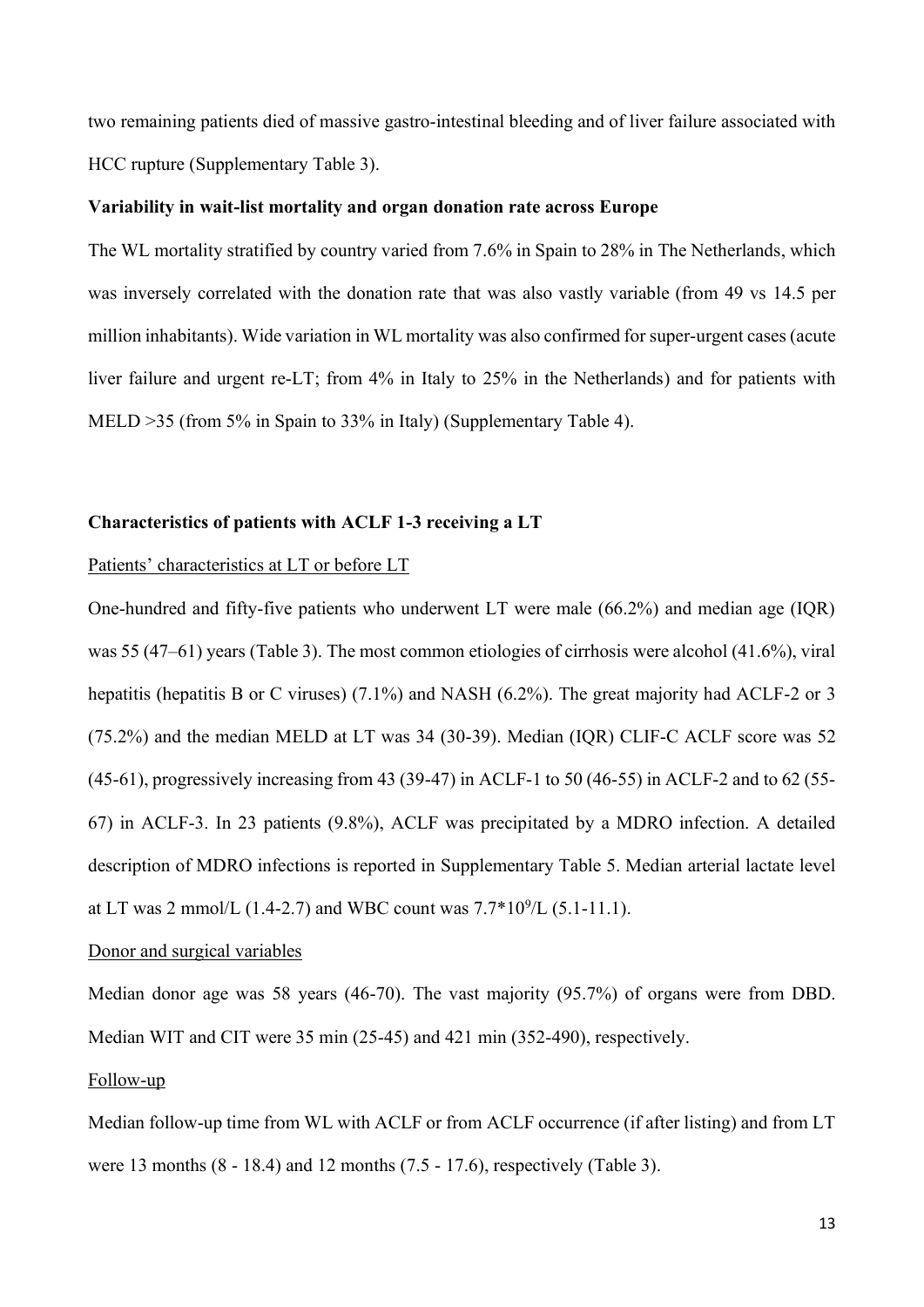#### **Survival from LT**

Of the 234 patients having received a LT, 37 (37/234, 15.8%) died after LT. The KM 1-year survival stratified by ACLF grade varied between 78.9% (95% CI 68.7% - 86.1%) for ACLF-3 and 88.6%  $(95\% \text{ CI } 76.3\%$  - 94.8%) for ACLF-1 (p-value log-rank test= 0.38) (Figure 4). Notably, the survival probability of ACLF-3 patients having 4 or more OFs did not differ significantly from that of patients with only 3 OFs (Figure 4).

Main causes of death were sepsis and multiple organ failure in 21 patients, cardiac arrest in 3, tumor recurrence in 3, hemorrhagic shock in 2, surgical complications in 2, hemophagocytic syndrome in 1, primary graft non-function in 1, cerebral hemorrhage in 1, and unknown in 3.

The survival after LT did not differ when countries performing high, medium and low percentage of ACLF-2/3 were compared (Supplementary figure 1).

## **Complications in ICU and length of hospital stay**

Overall, 72 patients (30.8%) required intubation for longer than 48 hours and 79 (33.8%) required RRT. The ACLF-3 patients required a significantly more frequent intubation (44 patients, 44.9%) and RRT (46 patients, 46.9%) compare to ACLF-1 (10 (17.2%) intubation and 15 (25.9%) RRT) and ACLF-2 (18 (23.1%) intubation and 18 (23.1%) RRT) (Table 3). Patients with ACLF-3 also experienced significantly more infections in particular from MDRO compared with ACLF-1 and ACLF-2 patients (Table 3 and Supplementary table 4). Of the 23 patients having a MDRO infection pre-LT, 13 (56.5%) had a new infection from MDRO post-LT with 7 deaths. In 11 cases the post-LT MDRO infection was from the same organism isolated before LT (Supplementary table 6).

The median post-LT ICU stay was 12.5 (7 – 29) days for ACLF-3, 10 (6 – 17) for ACLF-2 and 7.5  $(5 - 13)$  for ACLF-1, while the median total hospital stay was 37.5 (24.5 – 69.5), 30 (21 – 54) and 24 (18 – 39) days, respectively. ACLF-3 group had a statistically significantly longer stay only compared to ACLF-1 group for both ICU and hospital stay (p*<=0.05)*.

#### **Predictors of mortality after LT**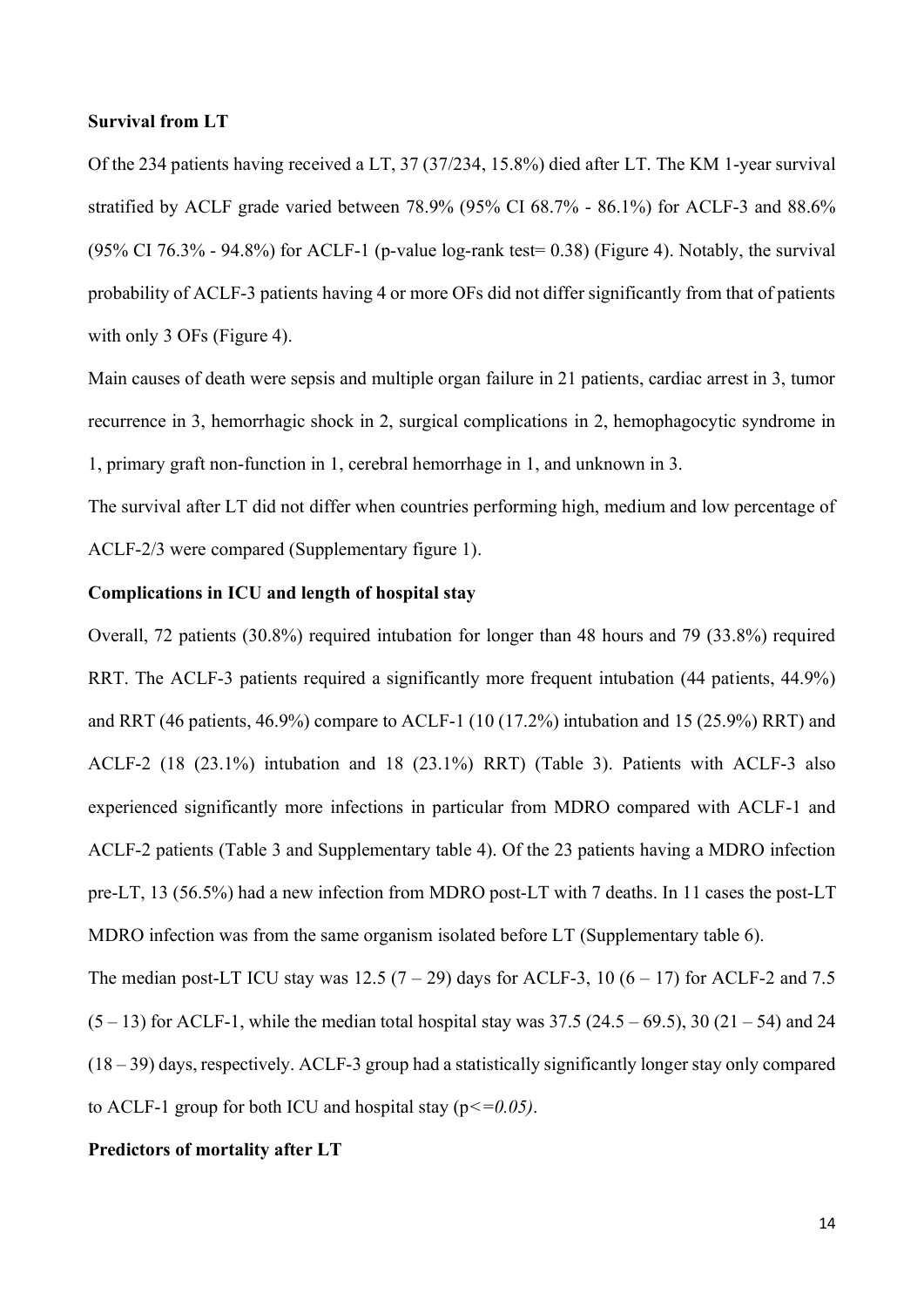Factors significantly associated with death on univariable analysis were the following: kidney failure, MELD 1-point increase, pre-LT MDRO infections at listing or while listed, arterial lactate levels at LT >4 mmol/L, intubation >48 hours and need of dialysis at LT (Table 4). Multivariable analysis of factors associated with death demonstrated persisting positive associations with pre-LT MDRO infection (HR 3.67, 95% CI 1.63-8.28, p=0.0017), arterial lactate levels at LT >4 mmol/L (HR 3.14, 95% CI 1.37-7.19, p=0.0069) and need of RRT at LT (HR 2.74, 95% CI 1.37-5.51, p=0.0046)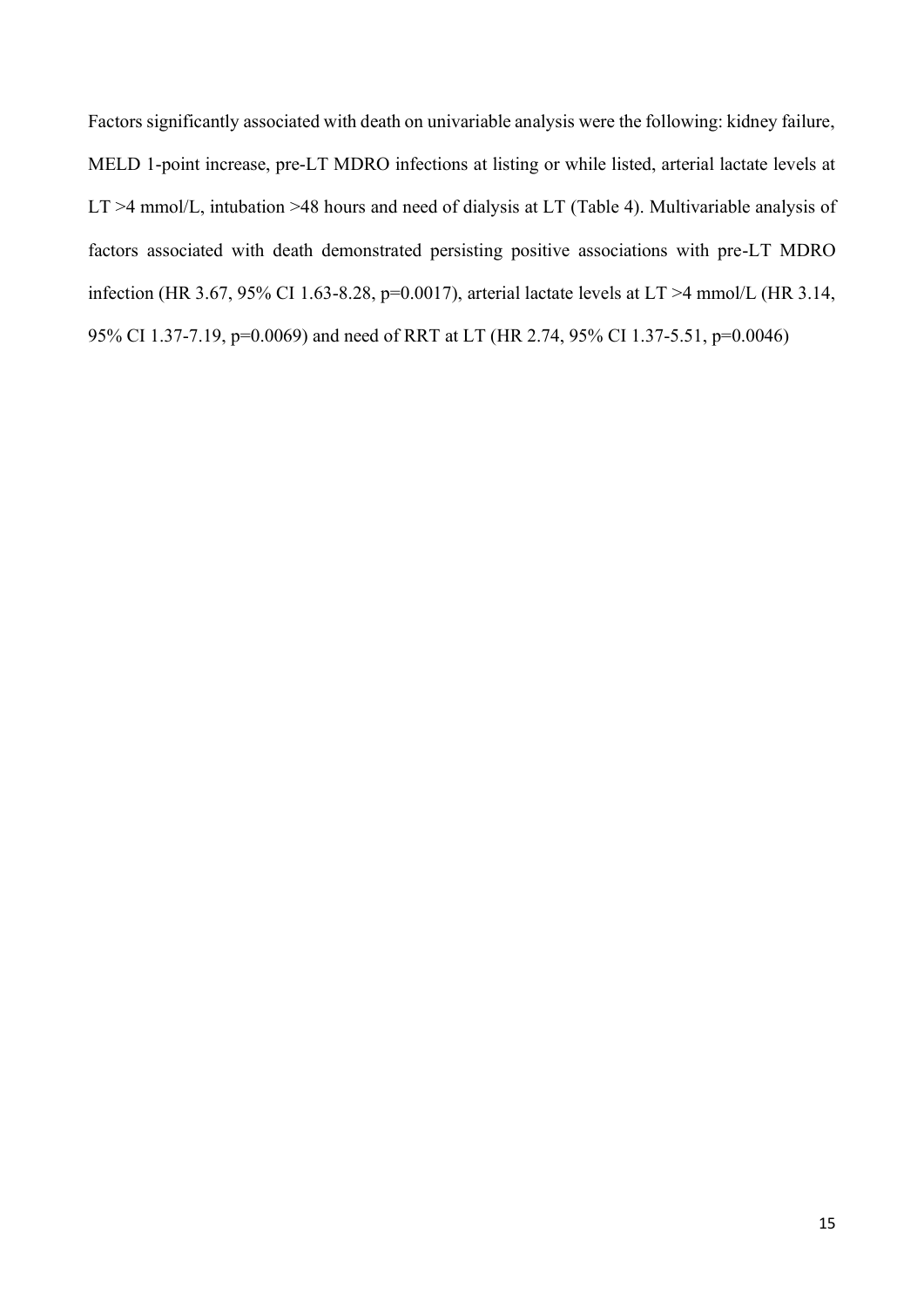#### **DISCUSSION**

This large international study involving 20 liver transplant centres across 8 European countries provides the current state of clinical practice and results of LT for patients with ACLF and provides several novel observations. First, we observed that the percentage of LT performed in patients with ACLF 2-3 differed significantly between countries, ranging from 25-40% of all LT for DC in France and Germany to fewer than 6% in the UK and Spain, indicating possible issues with access to transplantation across Europe. Second, 1-year post-LT survival of patients with ACLF, who are known to have a high risk of short-term mortality (1), was in excess of 80% providing evidence of transplant benefit. Factors independently associated with risk of post-LT mortality included a lactate >4 mmol/L at LT, need for RRT at LT and MDRO infection while on the WL. Third, about 25% patients listed for LT die on the WL indicating that each European country should balance the allocation to urgent cases, very high MELD and ACLF 2-3 to avoid inequities. Finally, LT for these ACLF patients is likely to consume more resources as the post-LT hospital and ICU stay are high and increase with the severity of ACLF.

The striking differences in organs allocated to patients with ACLF is unlikely to be fully explained by the large variability in organ donation rates, from 11 per million inhabitants in Germany to 48 in Spain. It is therefore striking to note that transplantation rates for ACLF in Spain is one of the lowest. It is more likely that this variation is due to the perception that patients with ACLF have a poor outcome with transplantation and thus compete unfavorably with other LT candidates in whom a good outcome is more assured. The excellent results obtained by countries with a pro-active attitude towards LT for patients with ACLF suggests that this perception is erroneous and confirms that for selected patients with ACLF, in whom death is almost inevitable with intensive care alone, LT is lifesaving. It is now time to consider harmonization of practices across Europe, recognising that the limits beyond which LT becomes futile are still unclear (13). ACLF classification is potentially an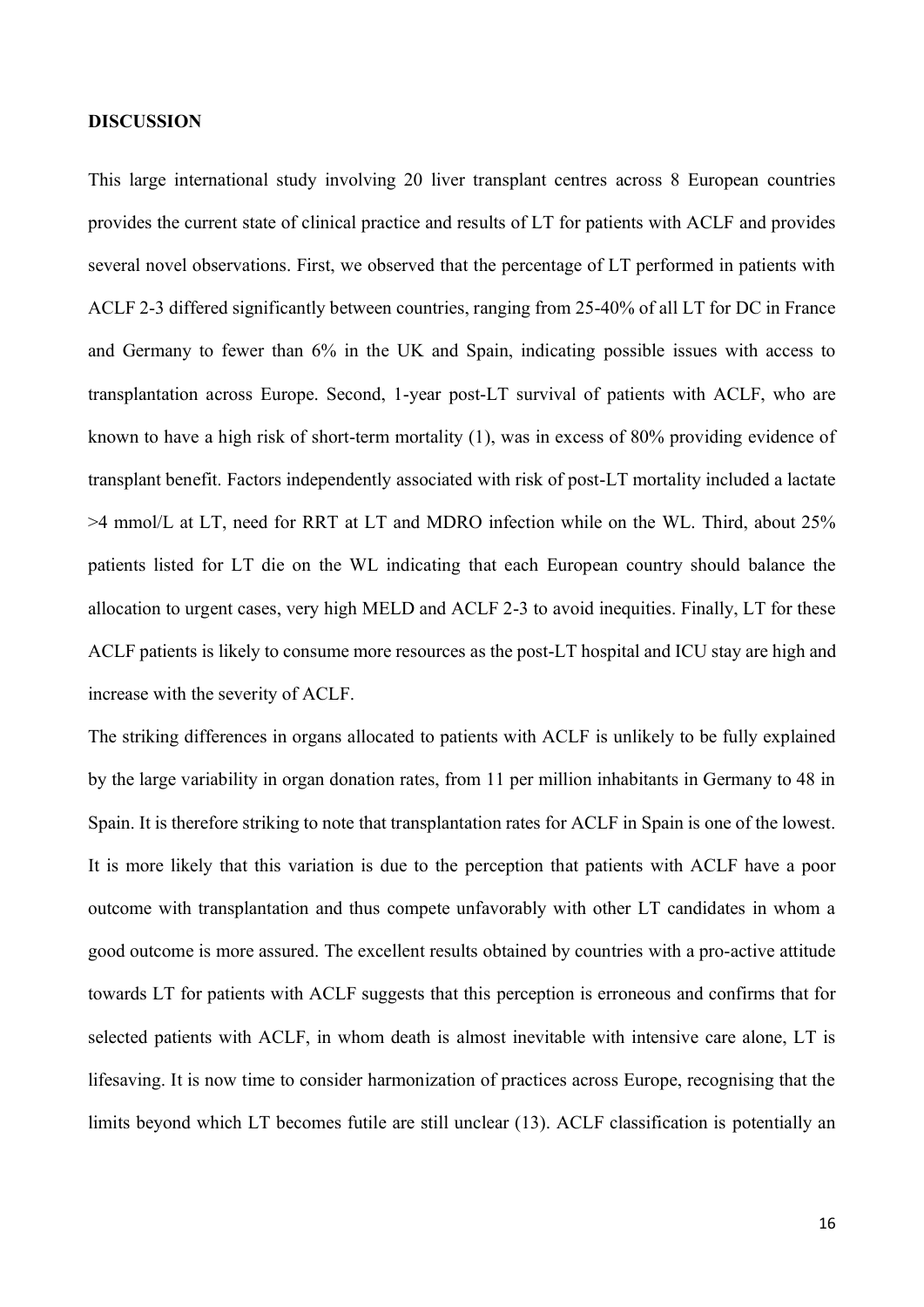important tool in the LT setting that may allow earlier appreciation of the risk of mortality allowing a change in referral and allocation policies.

Almost two thirds of patients listed for ACLF or developing ACLF while listed received a LT after a median waiting time of 20 days for ACLF-1, 8 days for ACLF-2 and 5 days for ACLF-3, suggesting an overall level of prioritization for LT. However, a median interval of 7 days or more was observed in patients who died while waiting for a liver between ACLF occurrence and death, suggesting that the cause of death in some very sick patients was because a graft was not available in due time, even with this level of prioritisation. The 1-year KM survival after LT was about 80% across all ACLF grades confirming that LT is an excellent therapeutic option for patients with ACLF. These results are even more relevant in terms of transplant benefit, considering the very high short-term mortality without transplant, particularly for patients with ACLF-3 (4,8).

Three factors emerged as independent predictors of mortality after transplant, namely pre-LT MDRO infections, arterial lactate level >4 mmol/L at LT and pre-LT need of RRT. The issue of MDRO infections pre-LT is intriguing since all patients being offered a LT were considered clear from overt active infection and eligible for LT. Notably, approximately 80% of patients with pre-LT infection from MDRO were ACLF-3 patients either on RRT or already in ICU at the time of LT, which again suggests a possible association between pre-LT MDRO and complicated disease course. From our data, it is unclear whether these infections precipitated ACLF or developed after the occurrence of ACLF. In addition, of the 23 patients having infection from MDRO, 11 had a recurrent infection from the same organism post-LT, of whom 7 died. This finding reinforces the importance of establishing an antibiotic escalation plan prior to LT. The observation that arterial blood lactate concentration is a predictive marker of post-LT survival is not unexpected (10,14-15). In other critical illnesses, lactate is an important marker of disease severity and is associated with higher mortality. Biologically, arterial blood lactate is accepted as a surrogate for physiological stress, reflecting microcirculatory dysfunction and or tissue dysoxia (16). In liver failure, lactate clearance may be further impaired by mechanisms yet to be fully understood but likely to involve impairment of mitochondrial function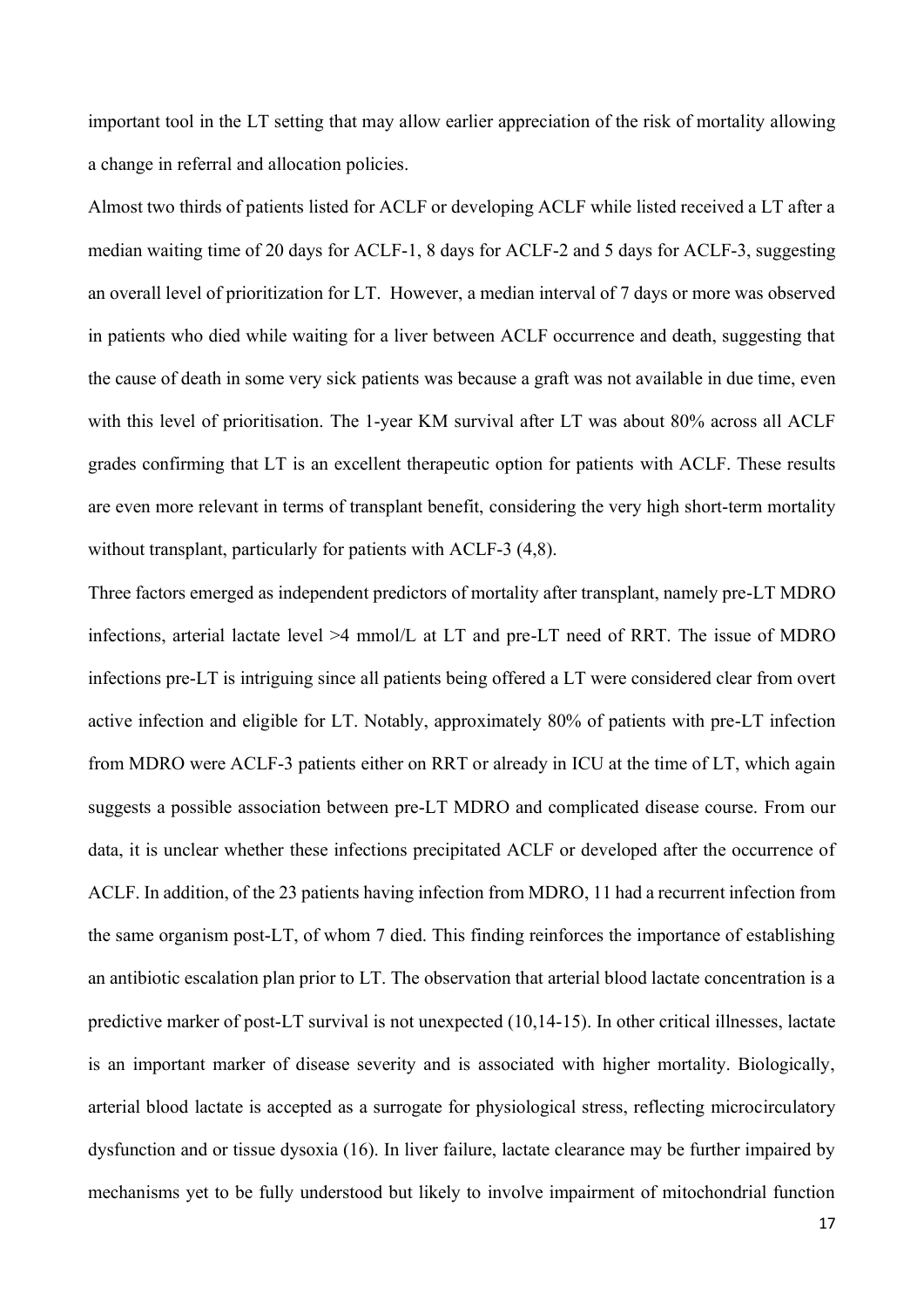(17). Since arterial lactate can be rapidly and accurately measured using point-of-care techniques and is a widely used parameter in the ICU setting, it would be straightforward to integrate this variable into transplantation candidacy scores for patients with ACLF-3, as has been suggested by Artzner et al (10). Previous studies that have focused specifically on transplantation of patients with ACLF-3 have not found a negative association between the use of RRT and post-LT survival (10,17). This is likely explained by RRT being frequently used prior to transplantation as a way to optimize the clinical condition of ACLF-3 patients in the ICU. Thus, the observed prognostic value of RRT in this study is difficult to explain and is perhaps a reflection of severity of multiorgan failure. The identification of these risk factors for post-LT mortality may be of help for clinicians, keeping in mind that that none of them by themselves should rule a patient out from being transplanted.

Compared to patients with ACLF-1 and -2, those with ACLF-3 developed significantly more complications in the post LT period requiring prolonged intubation, RRT and more infections. This increased risk of complications was associated with a median ICU stay and hospital stay of 12 days and 37 days, respectively, which is similar to those reported by Artru et al (4) and Levesque et al (8) (median ICU and hospital-stay of 18 and 51 days and of 29 and 62 days respectively). Therefore, the major survival benefit of LT must be weighed against the increase in resource utilization that will result.

Evaluation of the role of LT for patients with ACLF needs to take into account their outcome from the time of wait listing. In the present cohort, the 1-year KM survival from wait listing with ACLF was 75.2% and 71.6% for patients with ACLF-1 or -2, but only 52.7% for those with ACLF-3 once again pointing to the possible inadequate prioritization of these patients while on the WL. Analysis of risk factors for mortality by competing risk analysis revealed age, ACLF grade 3, ACLF occurring after listing and infections from MDRO as independent predictors of mortality. The associations of age and ACLF grade are not unexpected, reflecting the extreme physiologic stress of both ACLF and urgent transplantation as widely reported (1,10,18-20). The negative impact of ACLF after listing is a novel finding which may at least in part be explained by some patients having a rapidly progressive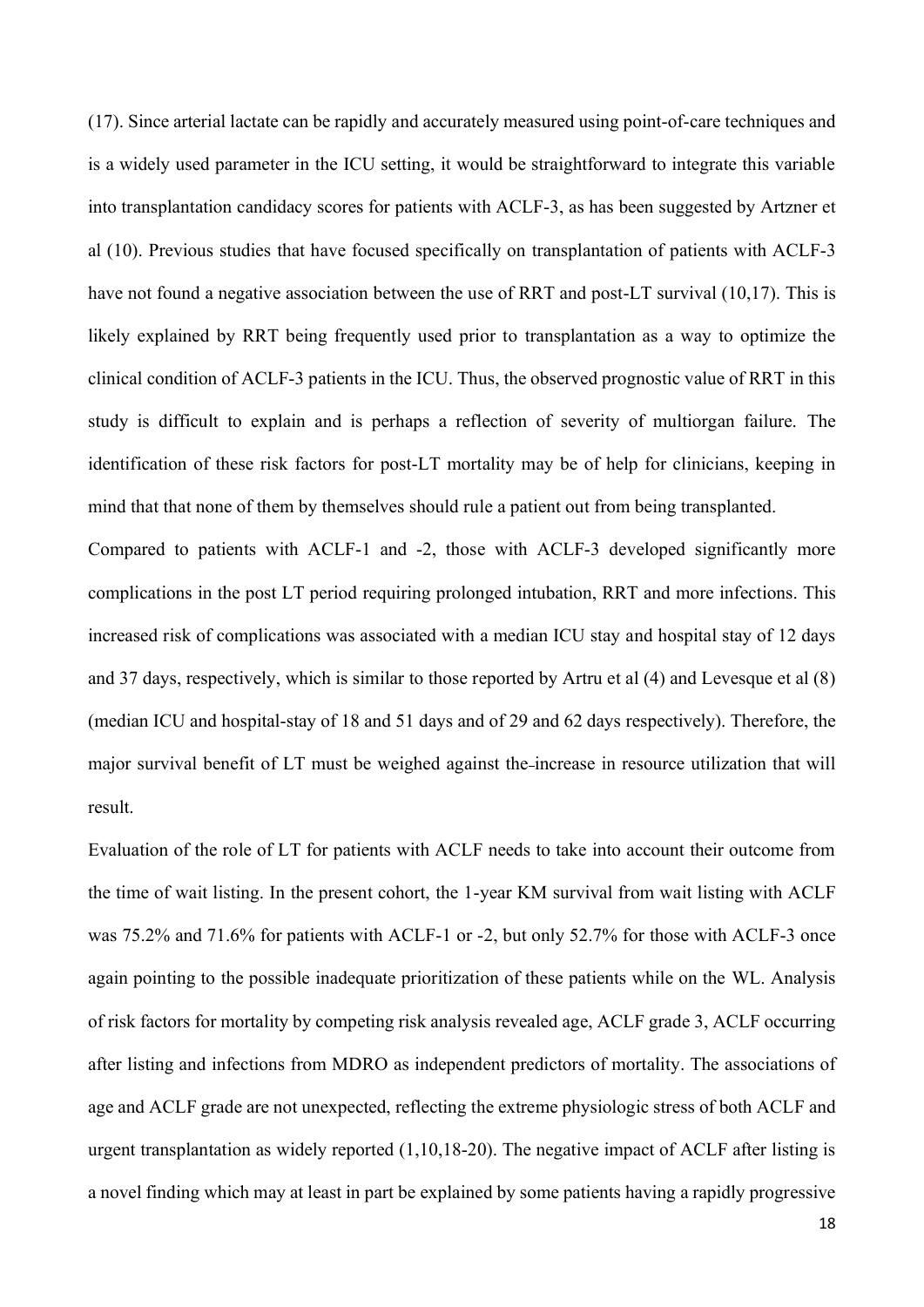course precluding transplantation. Patients with incidental ACLF-3 more frequently have respiratory failure compared to those that have ACLF-3 prior to listing (35% vs 10% respectively). Respiratory failure has previously been shown to be independently associated with mortality (10). In contrast, patients already having ACLF at the time of listing may follow a better course as they were preselected, with patients displaying adverse clinical features or comorbidity already being excluded. Infections caused by MDRO are highly prevalent in patients with cirrhosis (21,22) and known to be associated with poor survival. Established risk factors for MDRO infections are recurrent hospitalizations, ICU admission, need for invasive procedures and repeated exposures to antibiotics (23). Once again, a pre-LT MDRO infection may identify a subgroup of patients with a more complicated disease course who are exposed to a greater mortality risk. Notably, in the present study, patients with incidental ACLF precipitated by a MDRO infection had a mortality risk after 7 days of 22.2% (95% CI: 9.0-48.9) and after 14 days of 66.7% (95%CI: 45.5-86.3). Finally, all 6 cases with fungal infections died, 4 pre-LT and 2 post-LT, supporting the ominous prognosis of such infections both pre- and post-LT and raising the issue of initiating specific antifungal prophylaxis in ACLF patients, whether listed or not, to improve prognosis. It is not clear from our analysis whether these MDRO infections were a trigger for the occurrence of ACLF or developed as a consequence.

This study has several strengths. Firstly, at the time of writing, this is the largest European cohort of consecutive patients with ACLF being offered LT over a very recent and relatively short period of time, 18 months from January 2018 through June 2019. As such it provides a perspective of the current practice and results. Second, the registry was specifically designed for this study thus avoiding the limitations of studies based on 'general' registries where clear identification of patients with AD evolving to ACLF and precise characterization of each OF is not possible. Third, the quality of the data was guaranteed by maintaining constant communications with the contributing centres. Some limitations are also to be acknowledged. First, although we attempted to collect data on major co-variables, upon analysing the results it was realized that some aspects regarding sarcopenia, frailty, quality of the graft, origin of infection and differentiating MDRO infections between those triggering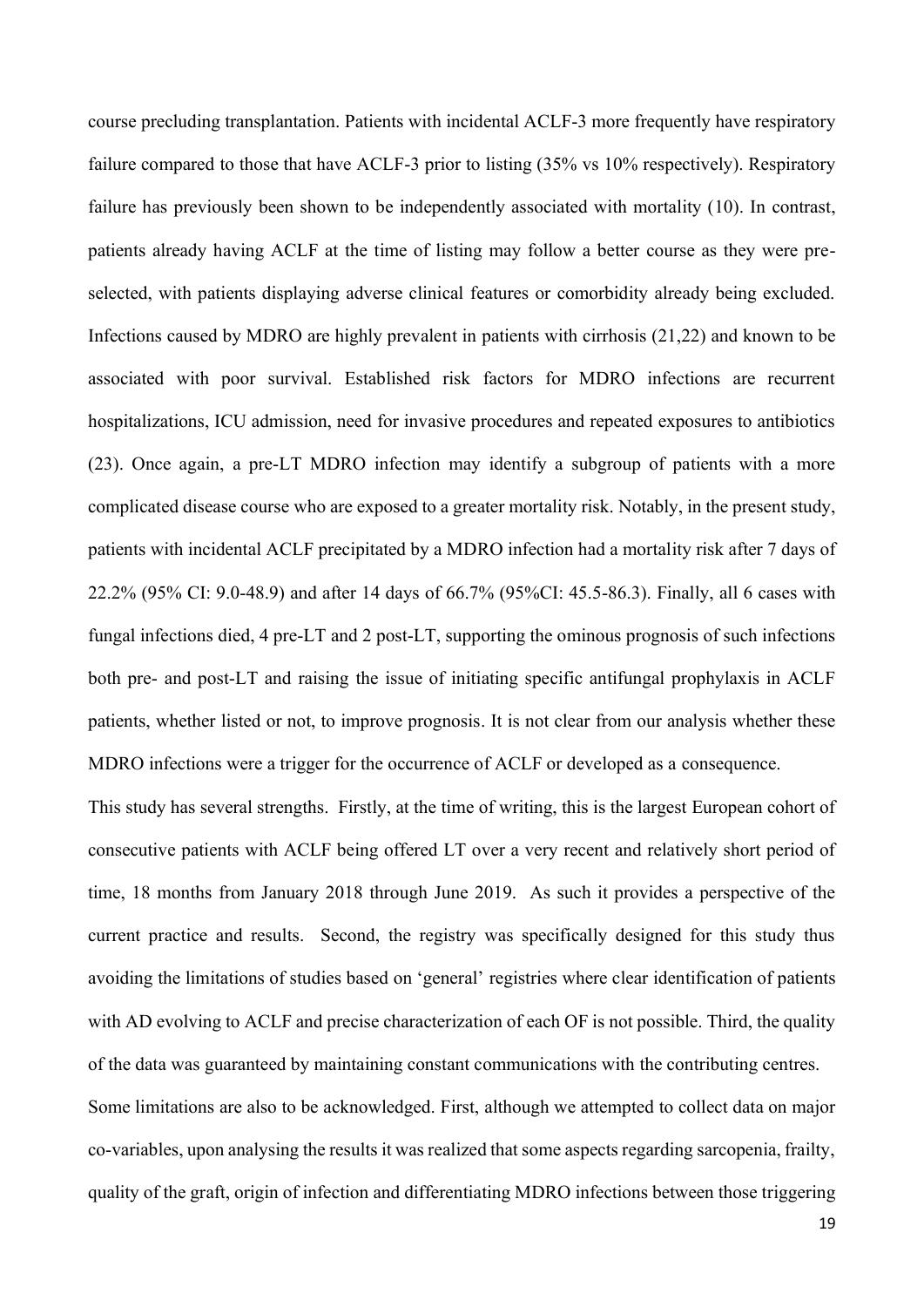or complicating ACLF, were not adequately taken into account. Second, the dynamics of ACLF could not be analysed because it was available only for patients who developed ACLF after listing. Third, it was not possible to retrospectively assess whether patients on the waiting list died because they were become too sick for LT or because an organ was not available in due time. Fourth, transplant centres applied different criteria to decide whether or not to list ACLF patients for LT indicating a possible selection bias. This centre-dependent pre-selection implies that it was impossible to retrospectively extract all mortality risk factors rigorously. These limitations can only be addressed with large properly designed multicenter prospective studies.

In conclusion, the results of the present study revealed wide variations in the practice of wait-listing and transplantation of patients with ACLF across Europe, despite clear evidence for favourable post-LT survival and remarkable transplant benefit - emphasizing the need for harmonisation. As ACLF is a newly defined entity, there is urgent need for more widespread recognition that the syndrome is extremely dynamic, the currently used prognostic scoring systems such as MELD score do not always identify those at highest risk and that LT in these patients can yield favourable post-LT survival. Risk factors for mortality were identified both from the time of wait listing and also at time of transplant, which may permit more precise assessment of prognosis of patients with ACLF who are potential transplant recipients. The results of this study argue strongly for initiation of pilot programmes across Europe generating more prospective data for better selection of patients.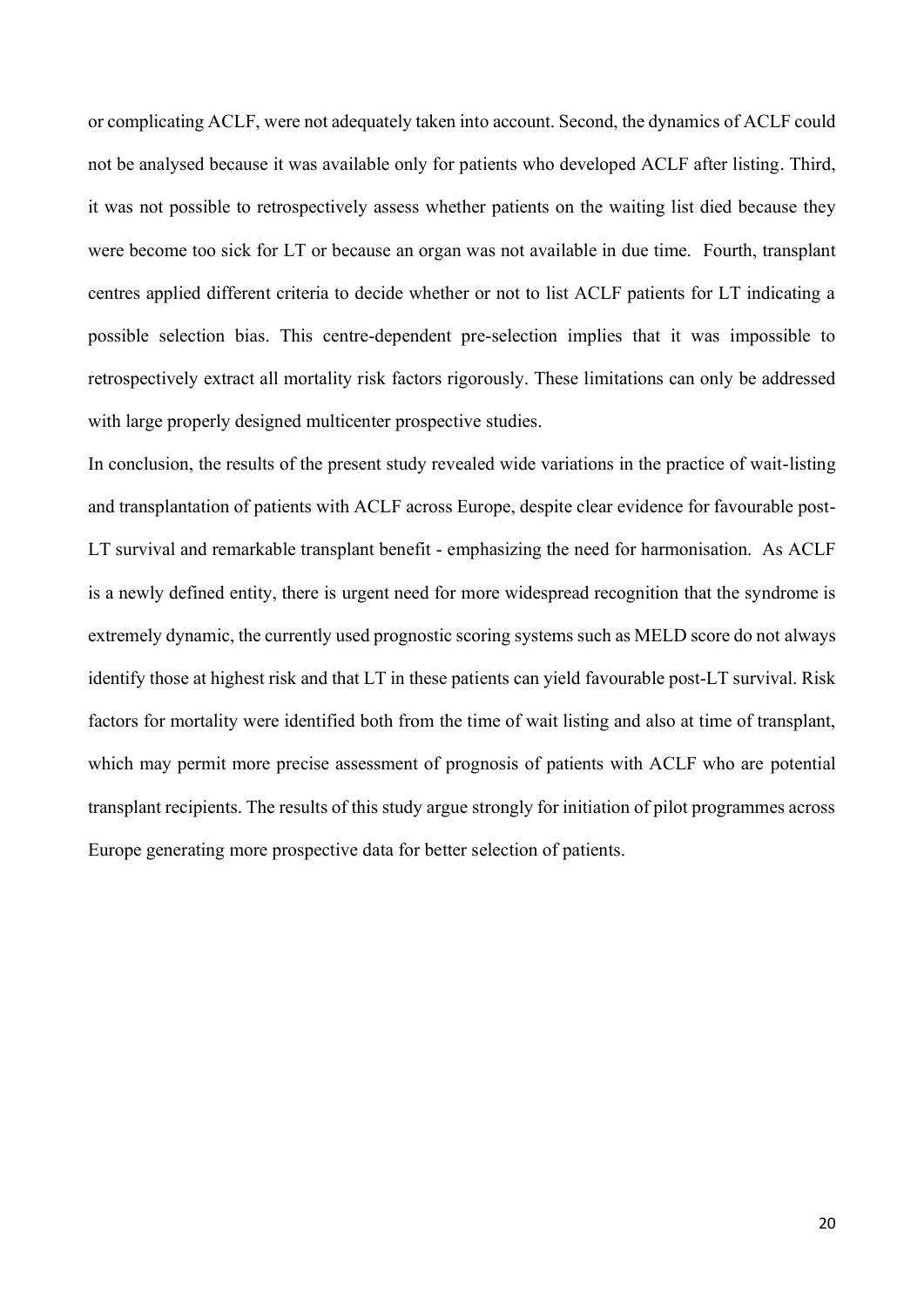### **Abbreviations**

ACLF: acute-on-chronic liver failure, ELITA: European Liver and Intestine Transplant Association, EF-CLIF: European Foundation for the study of chronic liver failure, LT: liver transplantation, WL: waiting list, DC: decompensated cirrhosis, HCC: Hepatocellular carcinoma, HE: hepatic encephalopathy, INR: international normalized ratio, PaO2: partial arterial oxygen, FiO2: fraction inspired oxygen, OF: organ failure, MELD: Mayo model for end stage liver disease, CLIF-C: chronic liver failure-consortium, DBD: donation after brain death, DCD: donation after circulatory death, WIT: warm ischemic time, CIT: cold ischemic time, MDRO: multi-drug resistant organisms, MRSA: methicillin resistant staphylococcus aureus, VRE: vancomycin resistant enterococci, GDPR: general data protection regulation, HR: hazard ratio, CI: confidence intervals, NASH: nonalcoholic steato-hepatitis, WBC: white blood cells, KM: Kaplan Meier, ICI: intensive care unit, RRT: renal replacement therapy, AD: acute decompensation.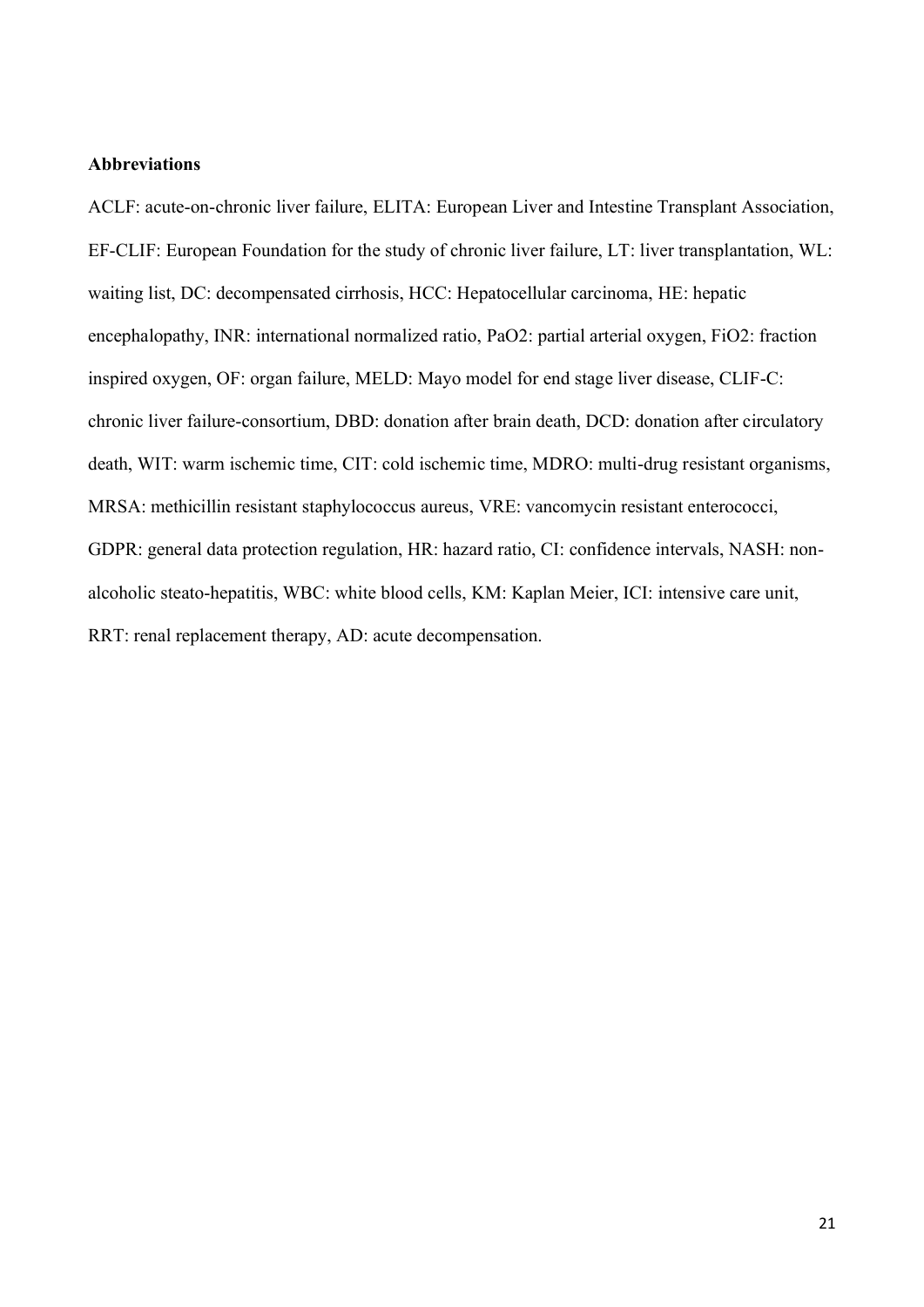# **Acknowledgments**

Maruska Nizzi for linguistic revision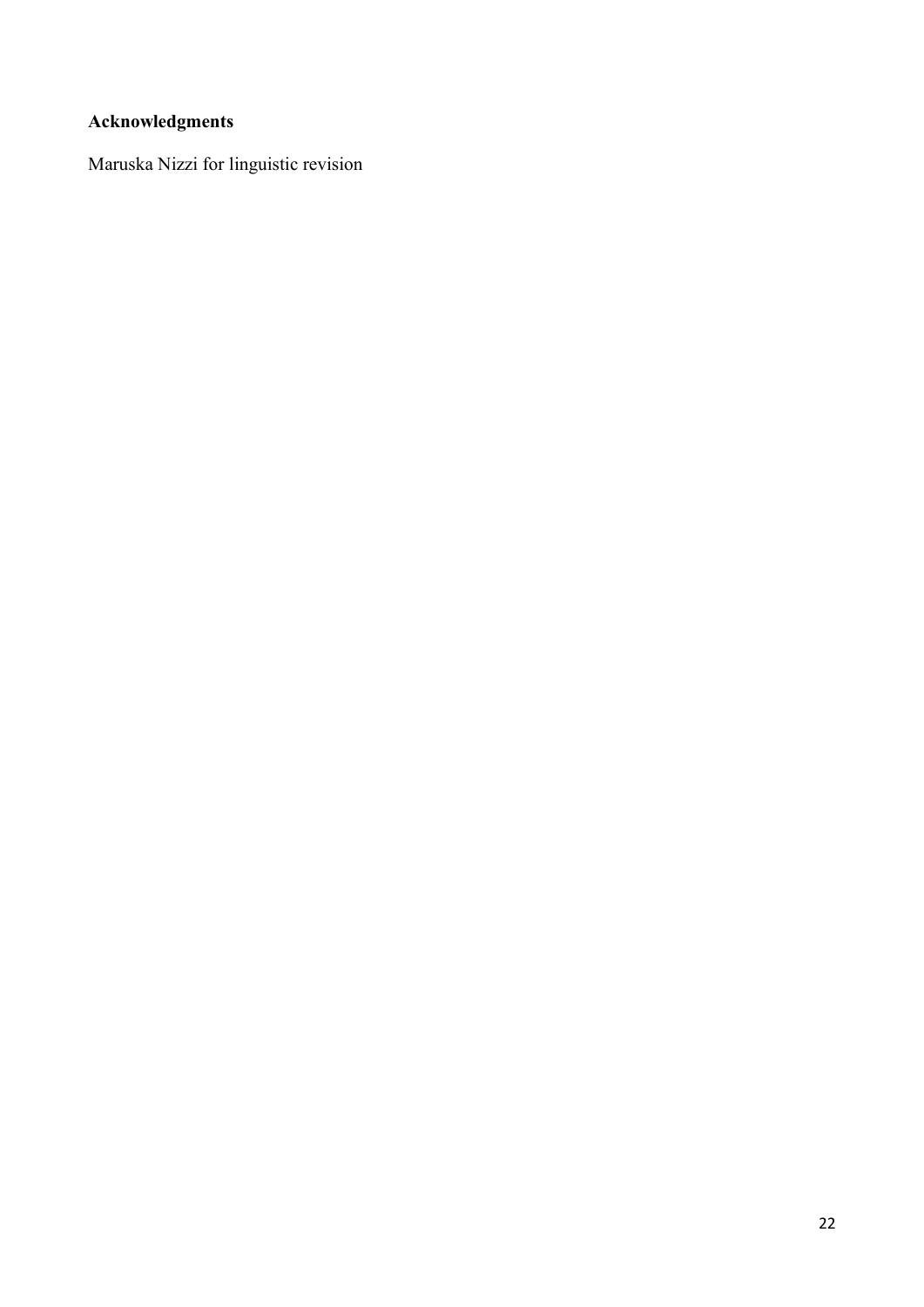### **Figure legends**

**Fig 1. ACLF cases enrolled in the study by country.** LT: Liver Transplant, DC: Decompensated Cirrhosis, ACLF: Acute-on-chronic liver failure. \*Percentages referred to patients with DC

**Fig 2. Survival curves from waitlisting for ACLF or from occurrence of ACLF if it occurred after listing.** (A) survival probability stratified by ACLF grade at baseline, (B) survival probability stratified by number of organ failures at baseline. P-values refer to log-rank test.

**Fig 3. Cumulative incidence of transplant and death.** (A) Cumulative incidence stratified by ACLF grade at baseline, (B) cumulative incidence stratified by number of organ failure at baseline. Results from competing risks analysis. \*P-value refers to Gray's test comparing cumulative incidence of transplant. °P-value refers to Gray's test comparing cumulative incidence of death.

**Fig 4. Survival curves from liver transplant.** (A) survival probability stratified by ACLF grade at liver transplant, (B) survival probability stratified by number of organ failures at liver transplant. Pvalues refer to log-rank test.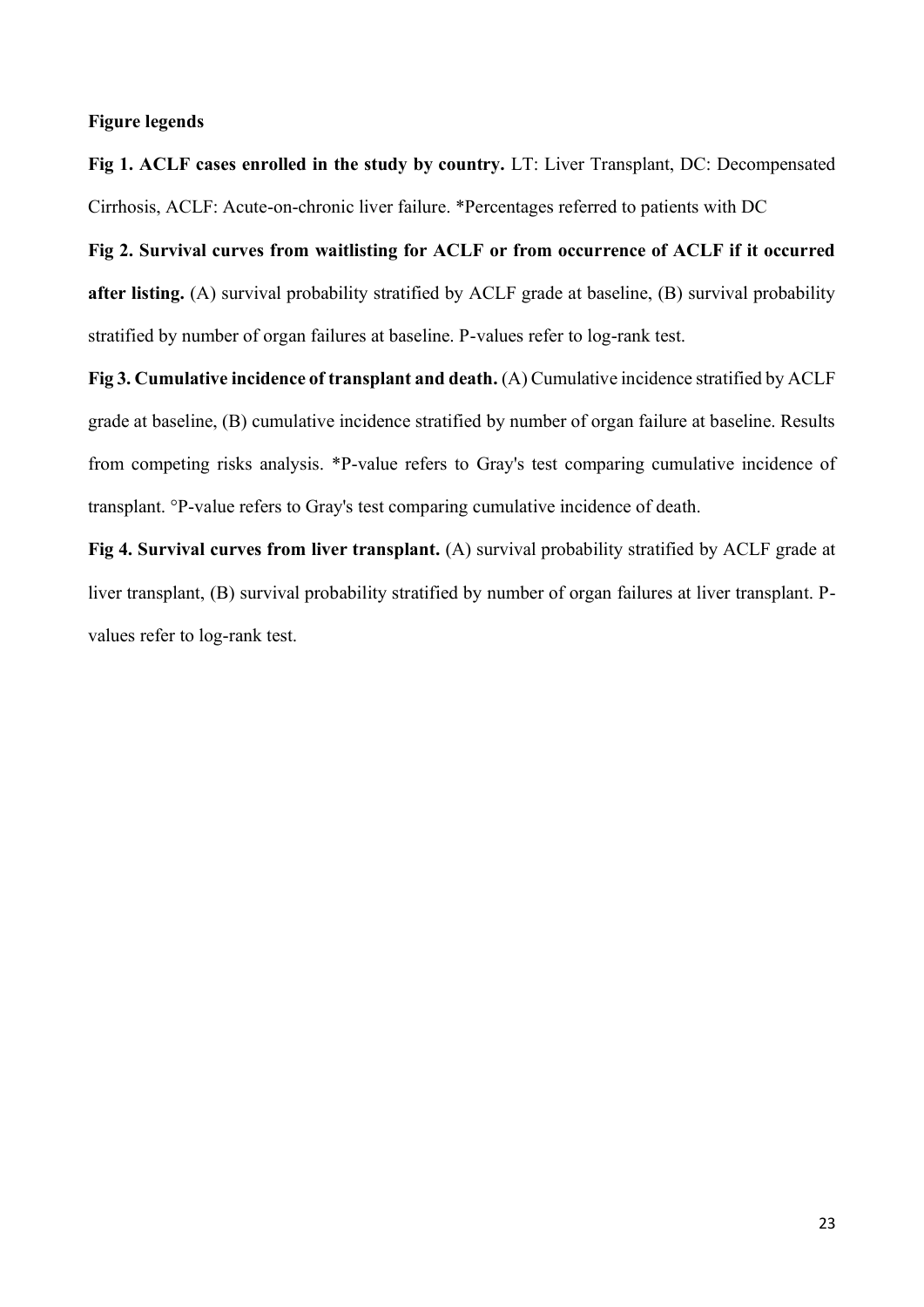#### **References**

1. Moreau R, Jalan R, Gines P, Pavesi M, Angeli P, Cordoba J, et al. Acute-on-chronic liver failure is a distinct syndrome that develops in patients with acute decompensation of cirrhosis. Gastroenterology. 2013;144(7):1426-37, 37.

2. Gustot T, Fernandez J, Garcia E, Morando F, Caraceni P, Alessandria C, et al. Clinical Course of acute-on-chronic liver failure syndrome and effects on prognosis. Hepatology. 2015;62(1):243-52. 3. Sundaram V, Jalan R, Wu T, Volk ML, Asrani SK, Klein AS, et al. Factors Associated with Survival of Patients With Severe Acute-On-Chronic Liver Failure Before and After Liver Transplantation. Gastroenterology. 2019;156(5):1381-91

4. Artru F, Louvet A, Ruiz I, Levesque E, Labreuche J, Ursic-Bedoya J, et al. Liver transplantation in the most severely ill cirrhotic patients: A multicenter study in acute-on-chronic liver failure grade 3. J Hepatol. 2017;67(4):708-15.

5. Thuluvath PJ, Thuluvath AJ, Hanish S, Savva Y. Liver transplantation in patients with multiple organ failures: Feasibility and outcomes. J Hepatol. 2018;69(5):1047-56.

6. Michard B, Artzner T, Lebas B, Besch C, Guillot M, Faitot F, et al. Liver transplantation in critically ill patients: Preoperative predictive factors of post-transplant mortality to avoid futility. Clin Transplant. 2017;31(12).

7. Finkenstedt A, Nachbaur K, Zoller H, Joannidis M, Pratschke J, Graziadei IW, et al. Acute-onchronic liver failure: excellent outcomes after liver transplantation but high mortality on the wait list. Liver Transpl. 2013;19(8):879-86.

8. Levesque E, Winter A, Noorah Z, Daurès JP, Landais P, Feray C, et al. Impact of acute-onchronic liver failure on 90-day mortality following a first liver transplantation. Liver Int. 2017;37(5):684-93.

9. Hernaez R, Kramer JR, Liu Y, Tansel A, Natarajan Y, Hussain KB, et al. Prevalence and shortterm mortality of acute-on-chronic liver failure: A national cohort study from the USA. J Hepatol. 2019;70(4):639-47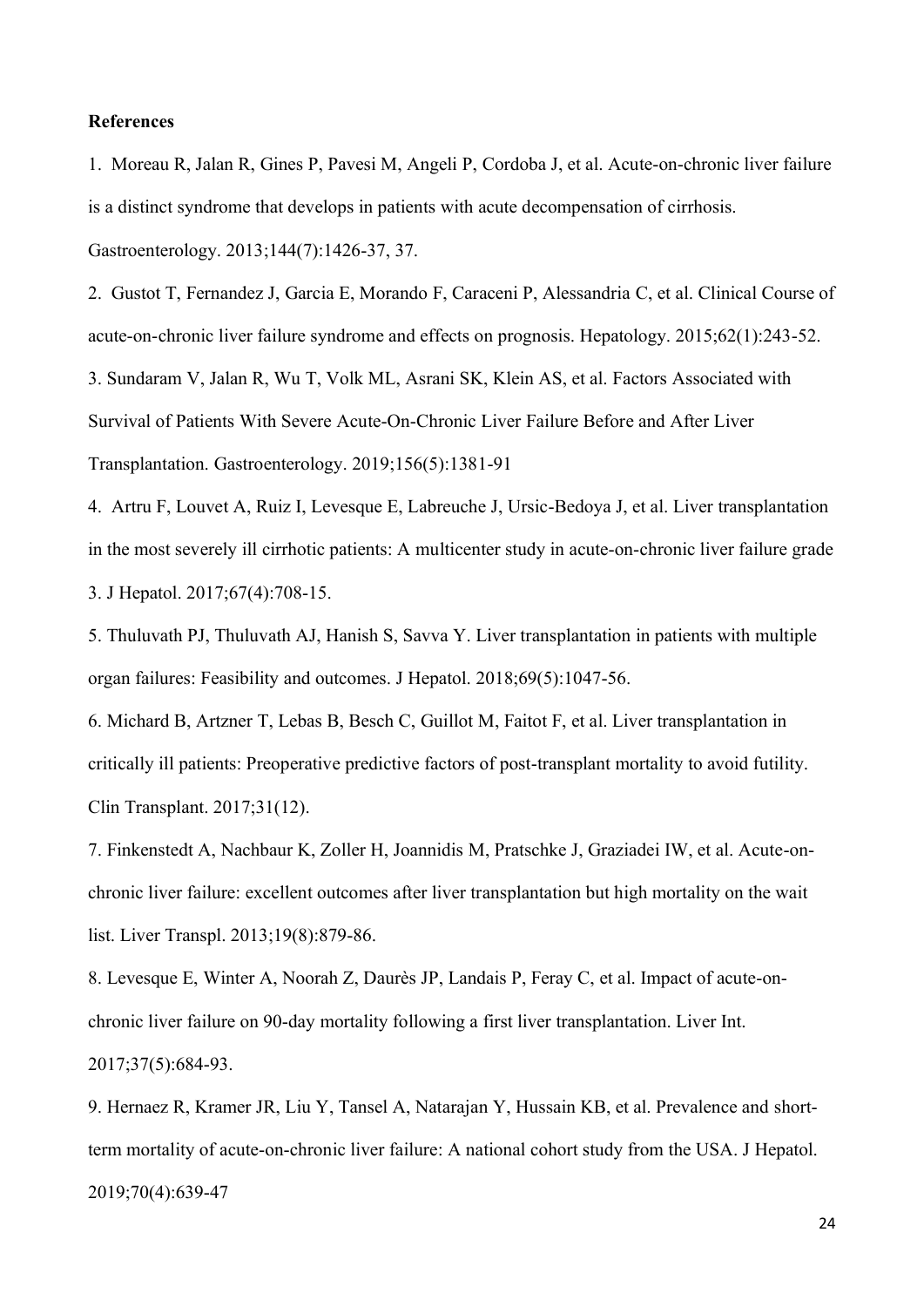10. Artzner T, Michard B, Weiss E, Barbier L, Noorah Z, Merle JC et al. Liver transplantation for critically ill cirrhotic patients: Stratifying utility based on pretransplant factors. Am J Transplant. 2020;20:2437–2448. DOI: 10.1111/ajt.15852

11. Magiorakos A-P, Srinivasan A, Carey RB, Carmeli Y, Falagas ME, Giske CG, et al. Multidrugresistant, extensively drug-resistant and pandrug- resistant bacteria: an international expert proposal for interim standard definitions for acquired resistance. Clin Microbiol Infect 2012;18:268–281. 12. von Elm E, Altman DG, Egger M, Pocock SJ, Gøtzsche PC, Vandenbroucke JP, for the STROBE initiative. The Strengthening the Reporting of Observational Studies in Epidemiology (STROBE) statement: guidelines for reporting observational studies. Lancet 2007; 370: 1453–57 13. Weiss E, Saner F, Asrani SK, Biancofiore G, Blasi, Lerut J, et al. When Is a Critically Ill Cirrhotic Patient Too Sick to Transplant? Development of Consensus Criteria by a Multidisciplinary Panel of 35 International Experts Transplantation, 2020 (ahead of print) DOI: 10.1097/TP.0000000000003364

14. Shapiro NI, Howell MD, Talmor D, Nathanson LA, Lisbon A and Wolf RE. Serum lactate as a predictor of mortality in emergency department patients with infection. Ann Emerg Med 2005;45(5): 524–8.

15. Cardoso FS, Abraldes JG, Sy E, Ronco JJ, Bagulho L, Mcphail MJ, et al. Lactate and number of organ failures predict intensive care unit mortality in patients with acute-on-chronic liver failure. Liver Int. 2019;39(7):1271-80.

16. Drolz A, Horvatits T, Rutter K, Landahl F, Roedl K, Meersseman P, et al. Lactate Improves Prediction of Short-Term Mortality in Critically Ill Patients With Cirrhosis: A Multinational Study. Hepatology. 2019;69(1):258-69.

17. Moreau R, Clària J, Aguilar F, Fenaille F, Lozano JJ, Junot C et al. Blood metabolomics uncovers inflammation-associated mitochondrial dysfunction as a potential mechanism underlying ACLF. Journal of Hepatology 2020 vol. 72 j 688–701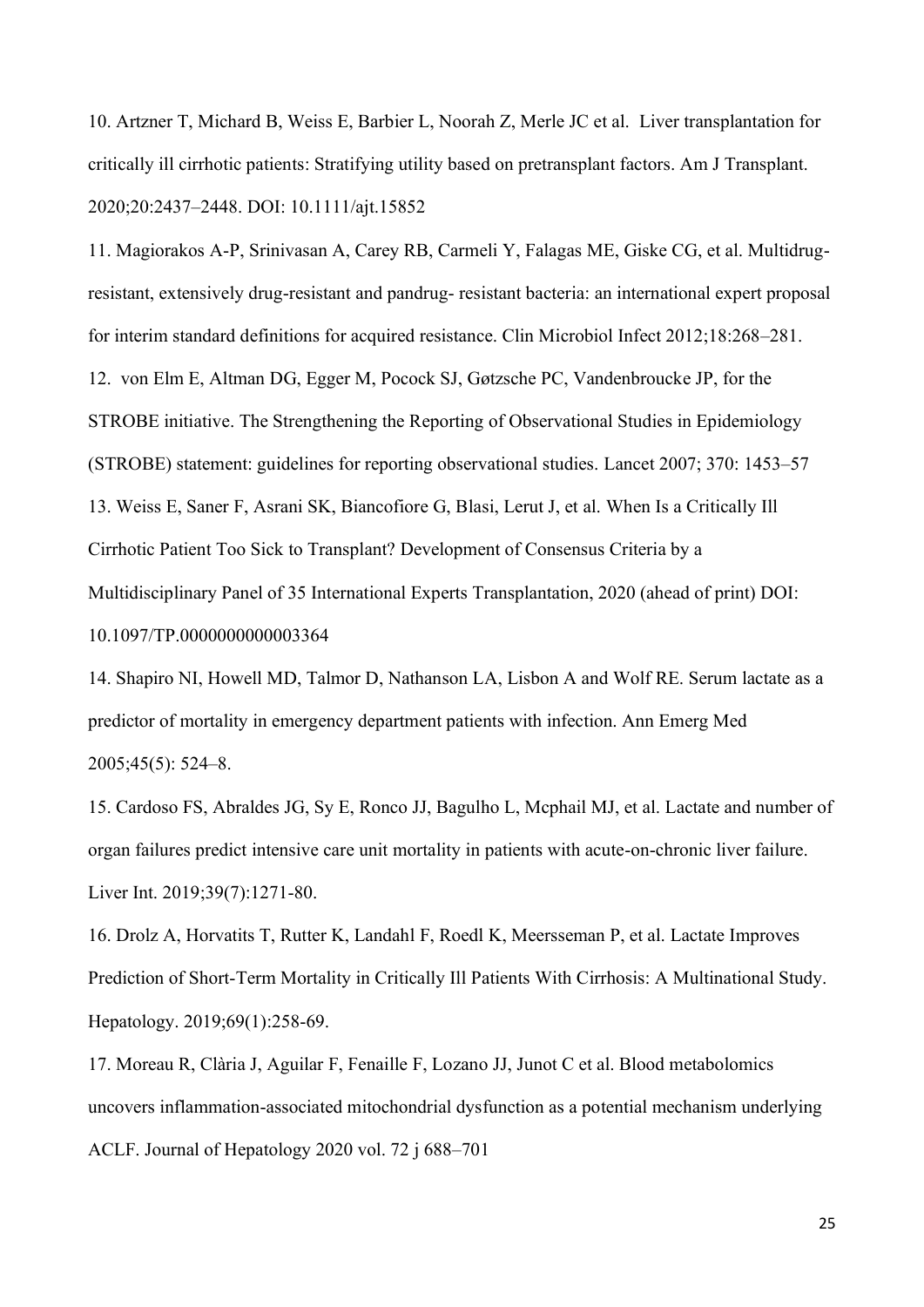18 Jasseron C, Claire Francoz C, Antoine C, Legeai C, Durand F2 and Dharancy S Impact of the new MELD-based allocation system on waiting list and post-transplant survival—a cohort analysis using the French national CRISTAL database. Transplant International 2019; 32: 1061–1073 19. Sundaram V, Jalan R, Wu T, Volk ML, Asrani SK, Klein AS, et al. Factors associated with survival of patients withs severe acute-on-chronic liver failure before and after liver transplantation. Gastroenterology 2019;156:1381–1391

20. Sundaram V, Shah P, Wong RJ, Karvellas CJ, Fortune BE, Mahmud N, et al. Patients with Acute on Chronic Liver Failure Grade 3 Have Greater 14-Day Waitlist Mortality Than Status-1a Patients. Hepatology. 2019;70(1):334-45.

21. Fernández J, Acevedo J, Wiest R, Gustot T, Amoros A, Deulofeu C et al. Bacterial and fungal infections in acute-on-chronic liver failure: prevalence, characteristics and impact on prognosis. Gut 2018;67:1870–1880. doi:10.1136/gutjnl-2017-314240

22 Piano S, Singh V, Caraceni P, Maiwall R, Alessandria C, FernandezJ, et al. Epidemiology and Effects of Bacterial Infections in Patients with Cirrhosis Worldwide. Gastroenterology 2019;156:1368–1380. doi.org/10.1053/j.gastro.2018.12.005

23. Fernández J, Bert F, Nicolas-Chanoine MH. The challenges of multi- drug-resistance in hepatology. J Hepatol 2016;65:1043–1054.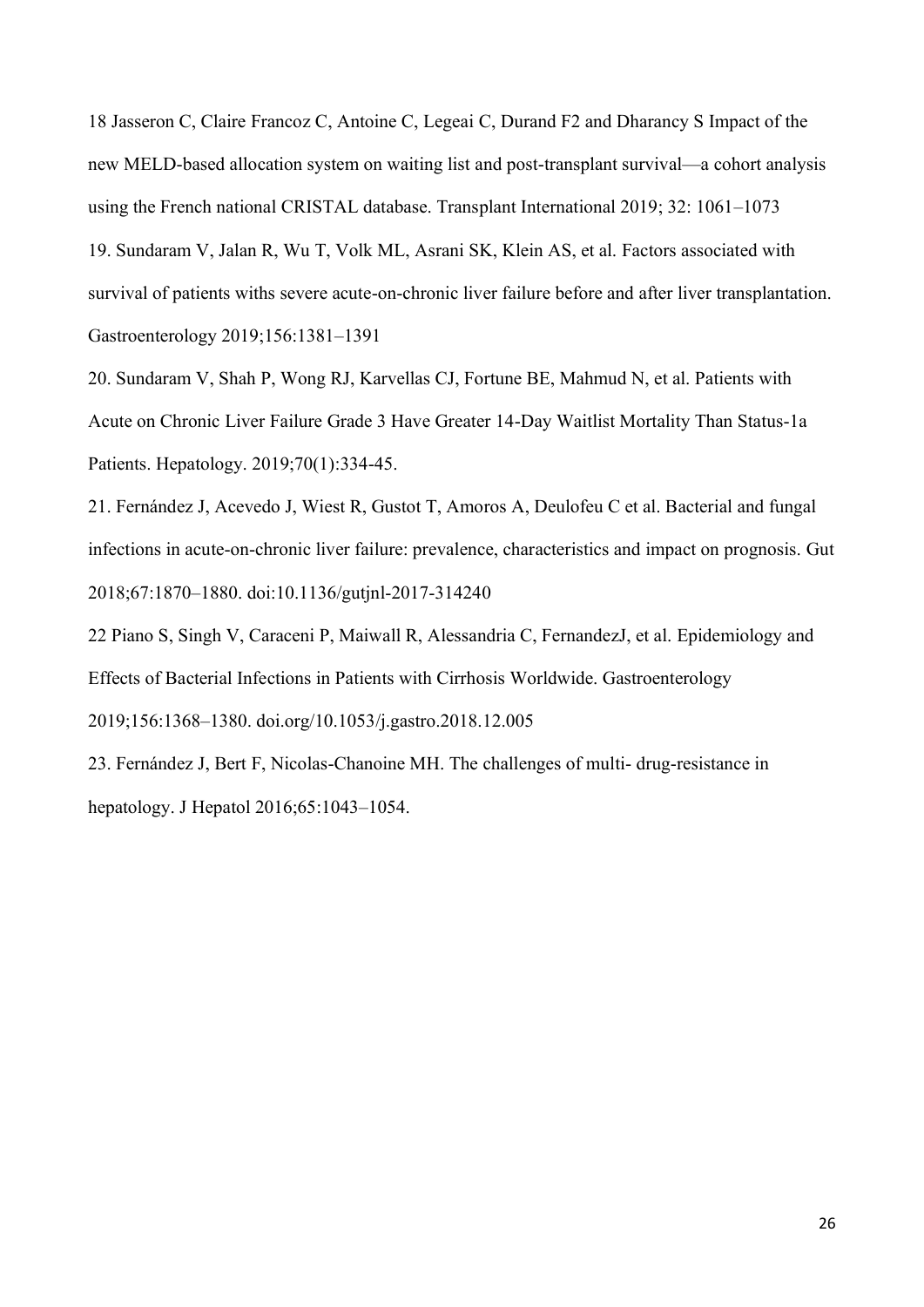**Liver transplantation for patients with acute-on-chronic liver failure (ACLF) in Europe: Results of the ELITA/EF-CLIF collaborative Study (ECLIS).**

## **Supplementary materials.**

Luca S Belli, Christophe Duvoux, Thierry Artzner, William Bernal, Sara Conti, Paolo A Cortesi, Sophie-Caroline Sacleux, George-Philippe Pageaux, Sylvie Radenne, Jonel Trebicka, Javier Fernandez, Giovanni Perricone, Salvatore Piano, Silvio Nadalin, Maria C Morelli, Silvia Martini, Wojciech G Polak, Krzysztof Zieniewicz, Christian Toso, Marina Berenguer, Claudia Iegri, Federica Invernizzi, Riccardo Volpes, Vincent Karam, René Adam, Francoise Faitot, Liane Rabinovich, Faouzi Saliba, Lucy Meunier, Mickael Lesurtel, Frank E Uschner, Costantino Fondevila, Baptiste Michard, Audrey Coilly, Magdalena Meszaros, Domitille Poinsot, Andreas Schnitzbauer, Luciano G De Carlis, Roberto Fumagalli, Paolo Angeli, Vincente Arroyo, Rajiv Jalan.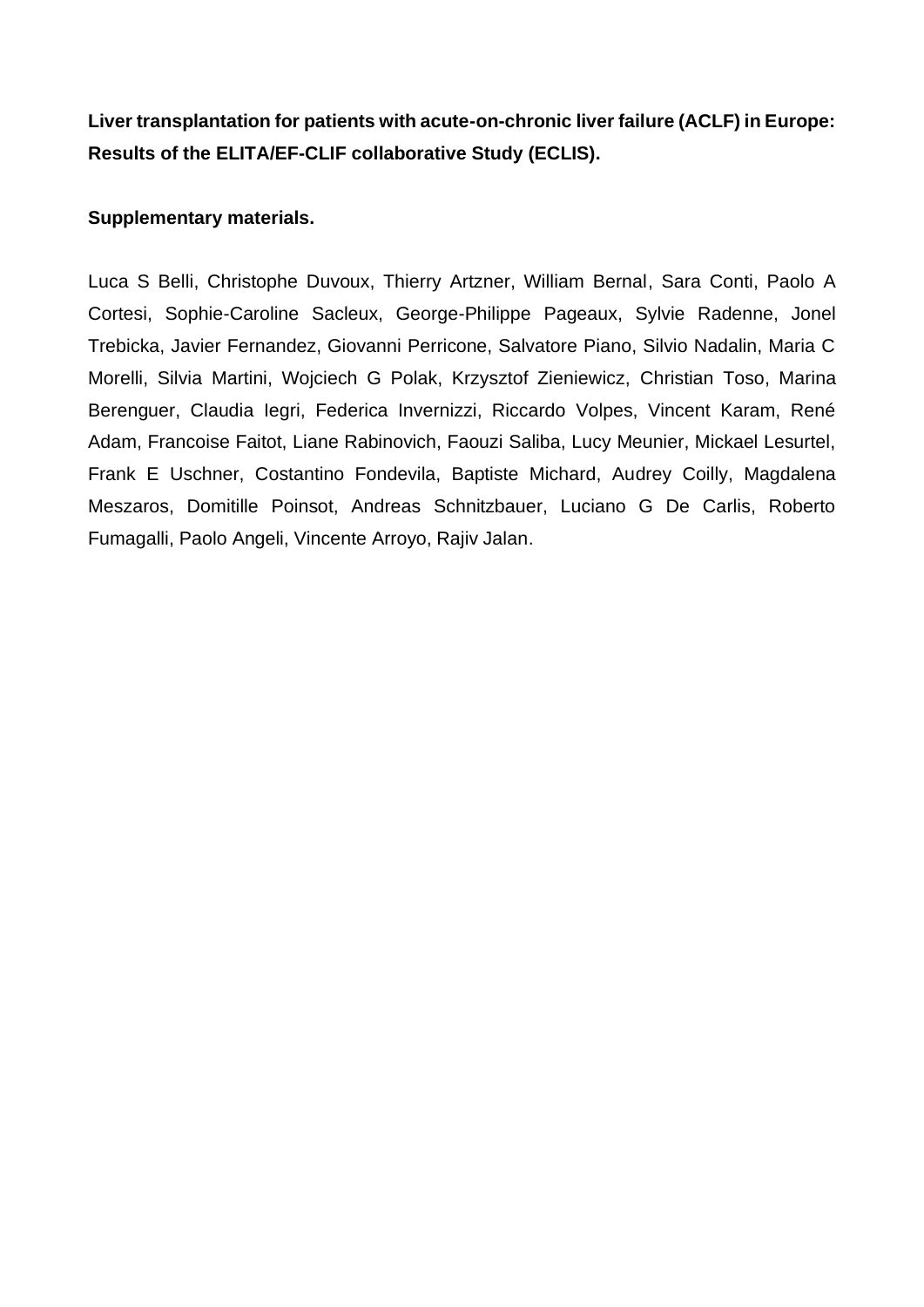Figure S1. Survival curves from liver transplant, stratified by country – pag. 3

Table S1. Description of MDRO infections – pag. 4

Table S2. Additional characteristics of patients who died on the waiting list pag. 5

Table S3. Description of MDRO infections of patients who died in the waiting list pag. 6

Table S4. Donation rate and waiting-list mortality in each country participating in the study referred to 2019 - pag. 7

Table S5. Description of MDRO infections of transplanted patients - pag. 8

Table S6. Description of pre-LT infections and post-LT re-infections for MDRO and deaths, among patients who experienced a pre-LT MDRO infection - pag. 9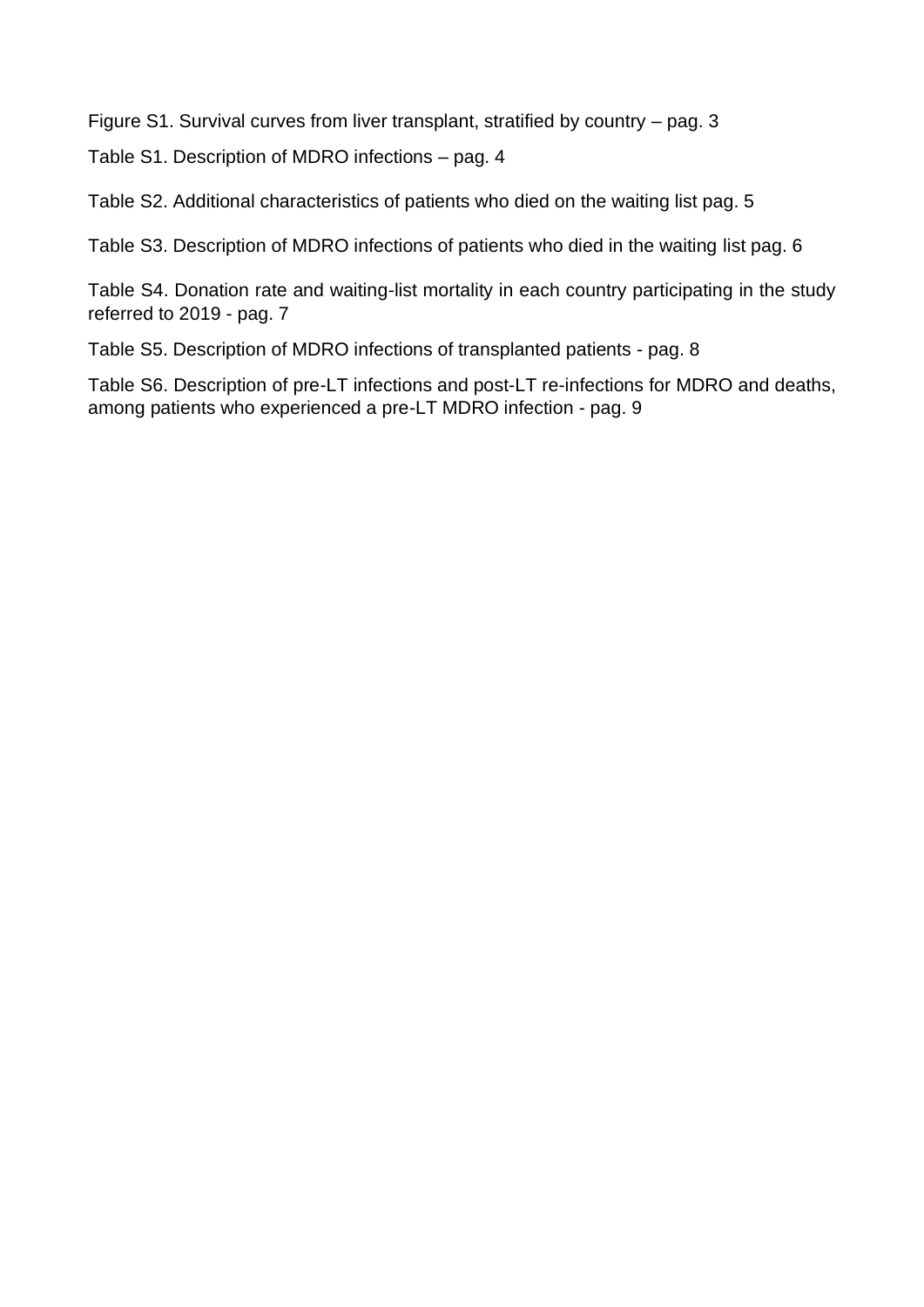# **Supplementary figure**

**Figure S1. Survival curves from liver transplant, stratified by country.** Survival curves for patients with ACLF grade 1 (A), with ACLF grade 2 (B), with ACLF grade 3 (C). P-values refer to log-rank test.





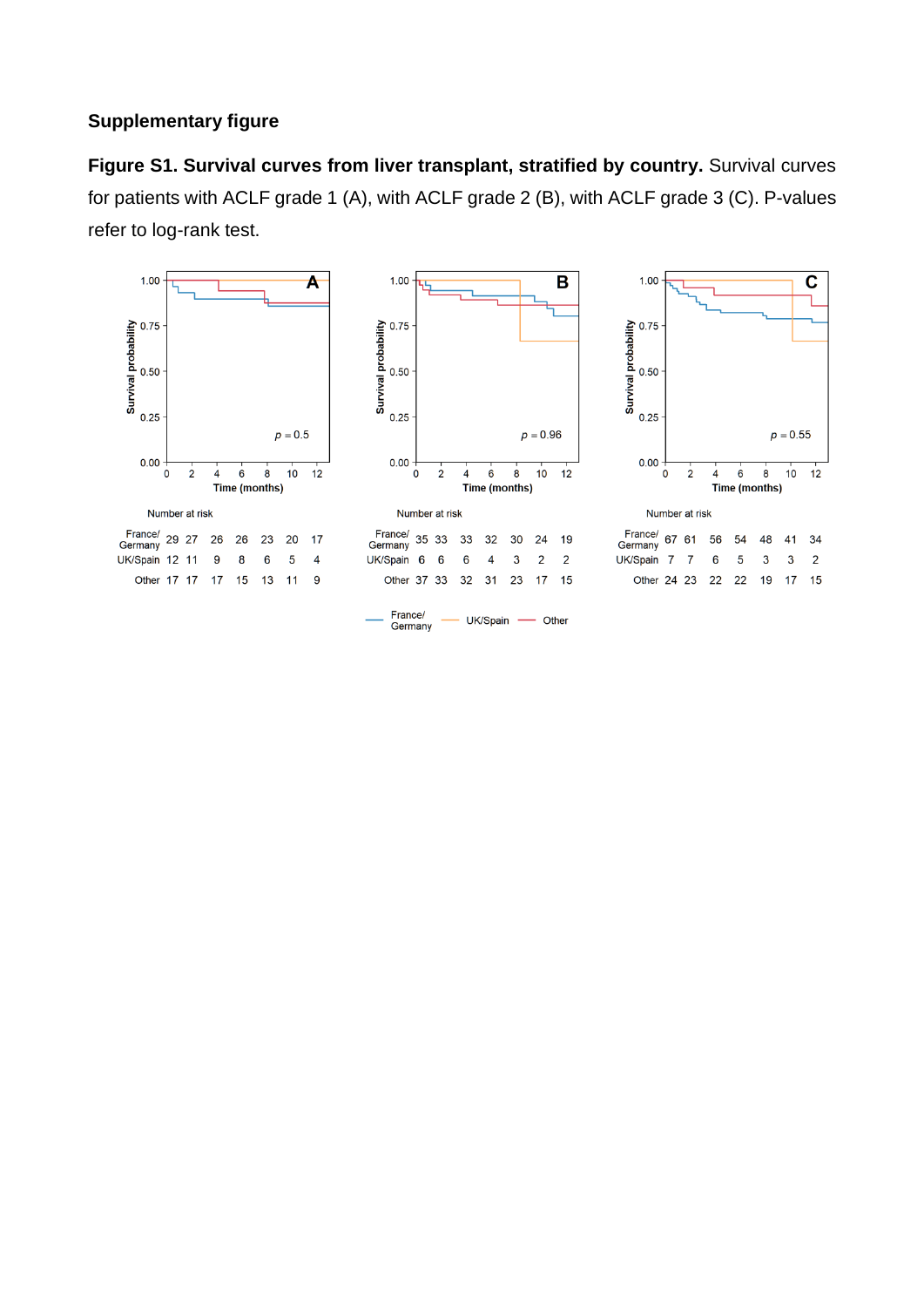# **Supplementary tables**

|                                                                     |                      | ACLF at listing or at occurrence (if after listing) |                |                      |
|---------------------------------------------------------------------|----------------------|-----------------------------------------------------|----------------|----------------------|
|                                                                     | <b>ACLF-1 (N=68)</b> | <b>ACLF-2 (N=109)</b>                               | ACLF-3 (N=131) | <b>Total (N=308)</b> |
| MDRO infection $- N$ (%)                                            |                      |                                                     |                |                      |
| Yes                                                                 | 10 (14.71%)          | 14 (12.84%)                                         | 31 (23.66%)    | 55 (17.86%)          |
| Missing                                                             | $0(0.00\%)$          | 1(0.92%)                                            | $0(0.00\%)$    | 1(0.32%)             |
| <b>Organisms (multiple</b><br>organisms possible) -<br>N<br>$(%^*)$ |                      |                                                     |                |                      |
| Gram positive                                                       | 1 (10.00%)           | 1(7.14%)                                            | 4 (12.90%)     | 6 (10.91%)           |
| <b>VRE</b>                                                          | $1(10.00\%)$         | $0(0.00\%)$                                         | 2(6.45%)       | 3(5.45%)             |
| MRSA/VRSA                                                           | $0(0.00\%)$          | 1(7.14%)                                            | 2(6.45%)       | 3(5.45%)             |
| Gram negative                                                       | 7 (70.00%)           | 11 (78.57%)                                         | 22 (70.97%)    | 40 (72.73%)          |
| Carbapenem resistant                                                | $1(10.00\%)$         | $0(0.00\%)$                                         | 3(9.68%)       | 4(7.27%)             |
| <b>ESBL</b>                                                         | $6(60.00\%)$         | 10 (71.43%)                                         | 18 (58.06%)    | 34 (61.82%)          |
| Amp-c Enterobacter or<br>Amp-c Citrobacter                          | $0(0.00\%)$          | 1(7.14%)                                            | 1(3.23%)       | 2(3.64%)             |
| Other                                                               | 2 (20.00%)           | 2 (14.29%)                                          | 7 (22.58%)     | 11 (20.00%)          |
| Fungi                                                               | $1(10.00\%)$         | 1(7.14%)                                            | 4 (12.90%)     | 6(10.91%)            |
| Other                                                               | $1(10.00\%)$         | 1(7.14%)                                            | 3(9.68%)       | 5(9.09%)             |
| Site (multiple sites possible)<br>- N (%*)                          |                      |                                                     |                |                      |
| Spontaneous or<br>secondary bacteremia                              | 2 (20.00%)           | 7 (50.00%)                                          | 12 (38.71%)    | 21 (38.18%)          |
| Spontaneous bacterial<br>peritonitis                                | $1(10.00\%)$         | 4 (28.57%)                                          | 4 (12.90%)     | 9(16.36%)            |
| Pneumonia                                                           | 3 (30.00%)           | 2 (14.29%)                                          | 9 (29.03%)     | 14 (25.45%)          |
| Urinary tract infection                                             | $3(30.00\%)$         | 1(7.14%)                                            | 7 (22.58%)     | 11 (20.00%)          |
| Skin or soft tissue                                                 | $1(10.00\%)$         | 1(7.14%)                                            | 2(6.45%)       | 4 (7.27%)            |
| Cholangitis or liver<br>abscesses                                   | 1 (10.00%)           | $0(0.00\%)$                                         | $0(0.00\%)$    | 1(1.82%)             |

# **Table S1. Description of MDRO infections.**

\* Refers to patients experiencing an infection (first row)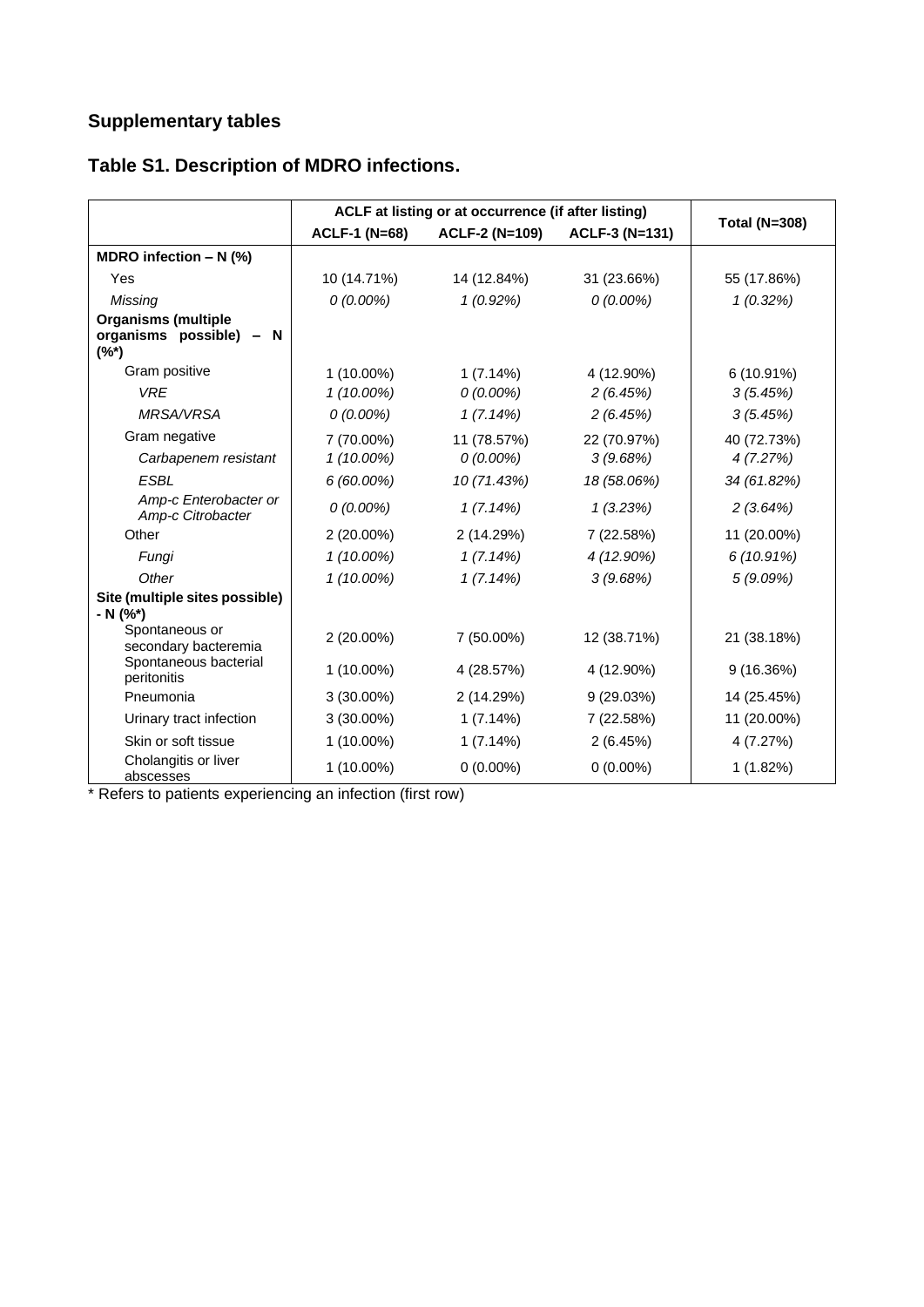## **Table S2. Additional characteristics of patients who died on the waiting list.**

|                                               | ACLF at listing or at occurrence (if after listing) |                       |                       |                       |  |  |  |  |
|-----------------------------------------------|-----------------------------------------------------|-----------------------|-----------------------|-----------------------|--|--|--|--|
|                                               | 1 $(N=8)$                                           | $2(N=22)$             | $3(N=44)$             | Total (N=74)          |  |  |  |  |
| Subjects developing                           |                                                     |                       |                       |                       |  |  |  |  |
| <b>ACLF</b> after listing                     | $0(0.00\%)$                                         | 8 (36.36%)            | 25 (56.82%)           | 33 (44.59%)           |  |  |  |  |
| (incident cases) <sup>b</sup>                 |                                                     |                       |                       |                       |  |  |  |  |
| Early death (before                           |                                                     |                       |                       |                       |  |  |  |  |
| 3rd day)                                      | $0(0.00\%)$                                         | 1(4.55%)              | 8 (18.18%)            | 9(12.16%)             |  |  |  |  |
|                                               |                                                     |                       |                       |                       |  |  |  |  |
| Only for patients who                         |                                                     |                       |                       |                       |  |  |  |  |
| survived up to the 3rd                        |                                                     |                       |                       |                       |  |  |  |  |
| day                                           |                                                     |                       |                       |                       |  |  |  |  |
| ACLF grade at 3-7                             |                                                     |                       |                       |                       |  |  |  |  |
| days*                                         |                                                     |                       |                       |                       |  |  |  |  |
| 2                                             | 1 (12.50%)                                          | 3(14.29%)             | 1(2.78%)              | 5 (7.69%)             |  |  |  |  |
| 3                                             | 7 (87.50%)                                          | 17 (80.95%)           | 35 (97.22%)           | 59 (90.77%)           |  |  |  |  |
| Missing                                       | $0(0.00\%)$                                         | 1(4.76%)              | $0(0.00\%)$           | 1(1.54%)              |  |  |  |  |
| Type of organ<br>failure                      |                                                     |                       |                       |                       |  |  |  |  |
| Missing                                       | $0(0.00\%)$                                         | 1(4.76%)              | $0(0.00\%)$           | 1(1.54%)              |  |  |  |  |
| Liver failure                                 | 6 (75.00%)                                          | 18 (85.71%)           | 30 (83.33%)           | 54 (83.08%)           |  |  |  |  |
| Renal failure                                 | 7 (87.50%)                                          | 15 (71.43%)           | 31 (86.11%)           | 53 (81.54%)           |  |  |  |  |
| <b>RRT</b>                                    | 4 (57.14%)                                          | $9(60.00\%)$          | 23 (74.19%)           | 36 (67.92%)           |  |  |  |  |
| Coagulation                                   |                                                     |                       |                       |                       |  |  |  |  |
| failure                                       | 6 (75.00%)                                          | 13 (61.90%)           | 27 (75.00%)           | 46 (70.77%)           |  |  |  |  |
| <b>Brain failure</b>                          | $2(25.00\%)$                                        | 8 (38.10%)            | 19 (52.78%)           | 29 (44.62%)           |  |  |  |  |
| Circulatory failure                           | 7 (87.50%)                                          | 12 (57.14%)           | 27 (75.00%)           | 46 (70.77%)           |  |  |  |  |
| Respiratory failure                           | 6 (75.00%)                                          | 11 (52.38%)           | 26 (72.22%)           | 43 (66.15%)           |  |  |  |  |
| Pa02/Fi02                                     |                                                     |                       |                       |                       |  |  |  |  |
| Median                                        |                                                     |                       |                       |                       |  |  |  |  |
| $(Q1-Q3)$                                     | 191.9 (136.0 - 230.0)                               | 156.5 (142.0 - 213.9) | 167.0 (148.7 - 215.0) | 167.0 (142.0 - 215.0) |  |  |  |  |
| Missing (%)                                   | $0(0.00\%)$                                         | 1(9.09%)              | 1(3.85%)              | 2(4.65%)              |  |  |  |  |
| Pa02/Fi02                                     | $3(50.00\%)$                                        | 6(54.55%)             | 16 (61.54%)           | 25 (58.14%)           |  |  |  |  |
| <200                                          |                                                     |                       |                       |                       |  |  |  |  |
| <b>CLIF ACLF score at</b>                     |                                                     |                       |                       |                       |  |  |  |  |
| $3-7$ days*                                   | 72.0 (64.0 - 73.5)                                  |                       | 73.0 (61.0 - 76.0)    | 71.0 (58.0 - 77.0)    |  |  |  |  |
| Median (Q1-Q3)                                | $0(0.00\%)$                                         | 68.5 (54.0 - 78.0)    | 3(8.33%)              |                       |  |  |  |  |
| Missing (%)<br>Lactate at                     |                                                     | 3(14.29%)             |                       | 6 (9.23%)             |  |  |  |  |
| $3-7$ days*                                   |                                                     |                       |                       |                       |  |  |  |  |
| Median (Q1-Q3)                                | $4.6(2.6 - 6.8)$                                    | $4.1(3.1 - 7.7)$      | $5.0$ (2.4 - 11.7)    | $4.3(2.5 - 9.2)$      |  |  |  |  |
| Missing (%)                                   | $0(0.00\%)$                                         | 1(4.76%)              | 1(2.78%)              | 2 (3.08%)             |  |  |  |  |
| WBC at 3-7 days*                              |                                                     |                       |                       |                       |  |  |  |  |
| Median (Q1-Q3)                                | $14.5(11.8 - 17.4)$                                 | 13.7 (10.9 - 18.7)    | $13.1(10.2 - 17.8)$   | $13.5(10.5 - 18.0)$   |  |  |  |  |
| Missing (%)                                   | $0(0.00\%)$                                         | 1(4.76%)              | $0(0.00\%)$           | 1(1.54%)              |  |  |  |  |
| <b>MDRO</b> infection                         |                                                     |                       |                       |                       |  |  |  |  |
| Yes                                           | 5 (62.50%)                                          | 10 (47.62%)           | 13 (36.11%)           | 28 (43.08%)           |  |  |  |  |
| Gram positive                                 | $1(20.00\%)$                                        | $1(10.00\%)$          | 2 (15.38%)            | 4 (14.29%)            |  |  |  |  |
| Gram negative                                 | 2 (40.00%)                                          | 8 (80.00%)            | 8 (61.54%)            | 18 (64.29%)           |  |  |  |  |
| Other                                         | 2 (40.00%)                                          | $1(10.00\%)$          | 5 (38.46%)            | 8 (28.57%)            |  |  |  |  |
| Time (in days) from                           |                                                     |                       |                       |                       |  |  |  |  |
| wait-listing<br>for                           |                                                     |                       |                       |                       |  |  |  |  |
| ACLF** to death /                             |                                                     |                       |                       |                       |  |  |  |  |
| delistingb                                    |                                                     |                       |                       |                       |  |  |  |  |
| Median (Q1-Q3)                                | 26.5 (11.5 - 38.5)                                  | $13.0 (5.0 - 37.0)$   | $8.0$ (4.5 - 13.5)    | $9.0 (5.0 - 18.0)$    |  |  |  |  |
| <sup>a</sup> p-value ACLF 1 vs ACLF 2 <= 0.05 |                                                     |                       |                       |                       |  |  |  |  |

*<sup>b</sup> p-value ACLF 1 vs ACLF 3 <=0.05*

*<sup>c</sup> p-value ACLF 2 vs ACLF 3 <=0.05*

*\*from ACLF occurrence*

*\*\*or from time of ACLF occurrence if after listing*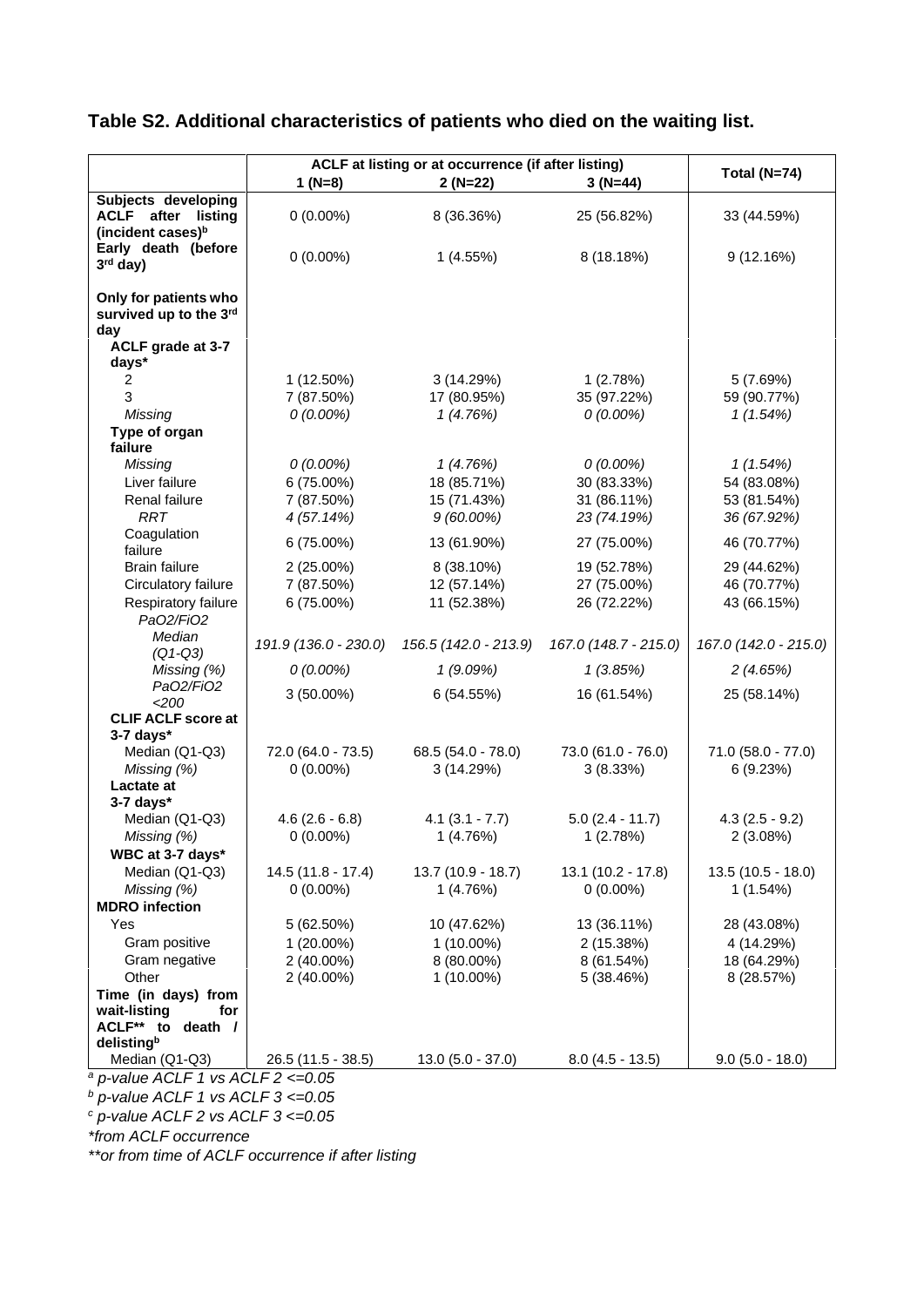|                                                         |              | ACLF at listing or at occurrence (if after listing) |             |              |
|---------------------------------------------------------|--------------|-----------------------------------------------------|-------------|--------------|
|                                                         | $1 (N=8)$    | $2(N=22)$                                           | $3(N=44)$   | Total (N=74) |
| MDRO infection $- N$ (%)                                | 5 (62.50%)   | 10 (47.62%)                                         | 13 (36.11%) | 28 (43.08%)  |
| Organism<br>(multiple organisms<br>possible) – $N$ (%*) |              |                                                     |             |              |
| Gram positive                                           | $1(20.00\%)$ | $1(10.00\%)$                                        | 2 (15.38%)  | 4 (14.29%)   |
| <b>VRE</b>                                              | $1(20.00\%)$ | $0(0.00\%)$                                         | 1(7.69%)    | 2(7.14%)     |
| <b>MRSA/VRSA</b>                                        | $0(0.00\%)$  | $1(10.00\%)$                                        | 1(7.69%)    | 2(7.14%)     |
| Gram negative                                           | 2 (40.00%)   | 8 (80.00%)                                          | 8 (61.54%)  | 18 (64.29%)  |
| Carbapenem resistant                                    | $1(20.00\%)$ | $0(0.00\%)$                                         | $0(0.00\%)$ | 1(3.57%)     |
| <b>ESBL</b>                                             | 1 (20.00%)   | 8 (80.00%)                                          | 8 (61.54%)  | 17 (60.71%)  |
| Other                                                   | 2 (40.00%)   | $1(10.00\%)$                                        | 5 (38.46%)  | 8 (28.57%)   |
| Fungi                                                   | $1(20.00\%)$ | $0(0.00\%)$                                         | 3(23.08%)   | 4 (14.29%)   |
| Other                                                   | $1(20.00\%)$ | $1(10.00\%)$                                        | 2 (15.38%)  | 4 (14.29%)   |
| <b>Site</b>                                             |              |                                                     |             |              |
| (multiple sites possible) -<br>$N(%^*)$                 |              |                                                     |             |              |
| Spontaneous or<br>secondary bacteremia                  | 2 (40.00%)   | 6 (60.00%)                                          | 5 (38.46%)  | 13 (46.43%)  |
| Spontaneous bacterial<br>peritonitis                    | $0(0.00\%)$  | $3(30.00\%)$                                        | $0(0.00\%)$ | 3(10.71%)    |
| Pneumonia                                               | $3(60.00\%)$ | $1(10.00\%)$                                        | 6 (46.15%)  | 10 (35.71%)  |
| Urinary tract infection                                 | $0(0.00\%)$  | $0(0.00\%)$                                         | 3(23.08%)   | 3 (10.71%)   |
| Skin and soft tissue<br>infection                       | $1(20.00\%)$ | 1 (10.00%)                                          | $0(0.00\%)$ | 2(7.14%)     |

# **Table S3. Description of MDRO infections of patients who died in the waiting list.**

\* Refers to patients experiencing an infection (first row)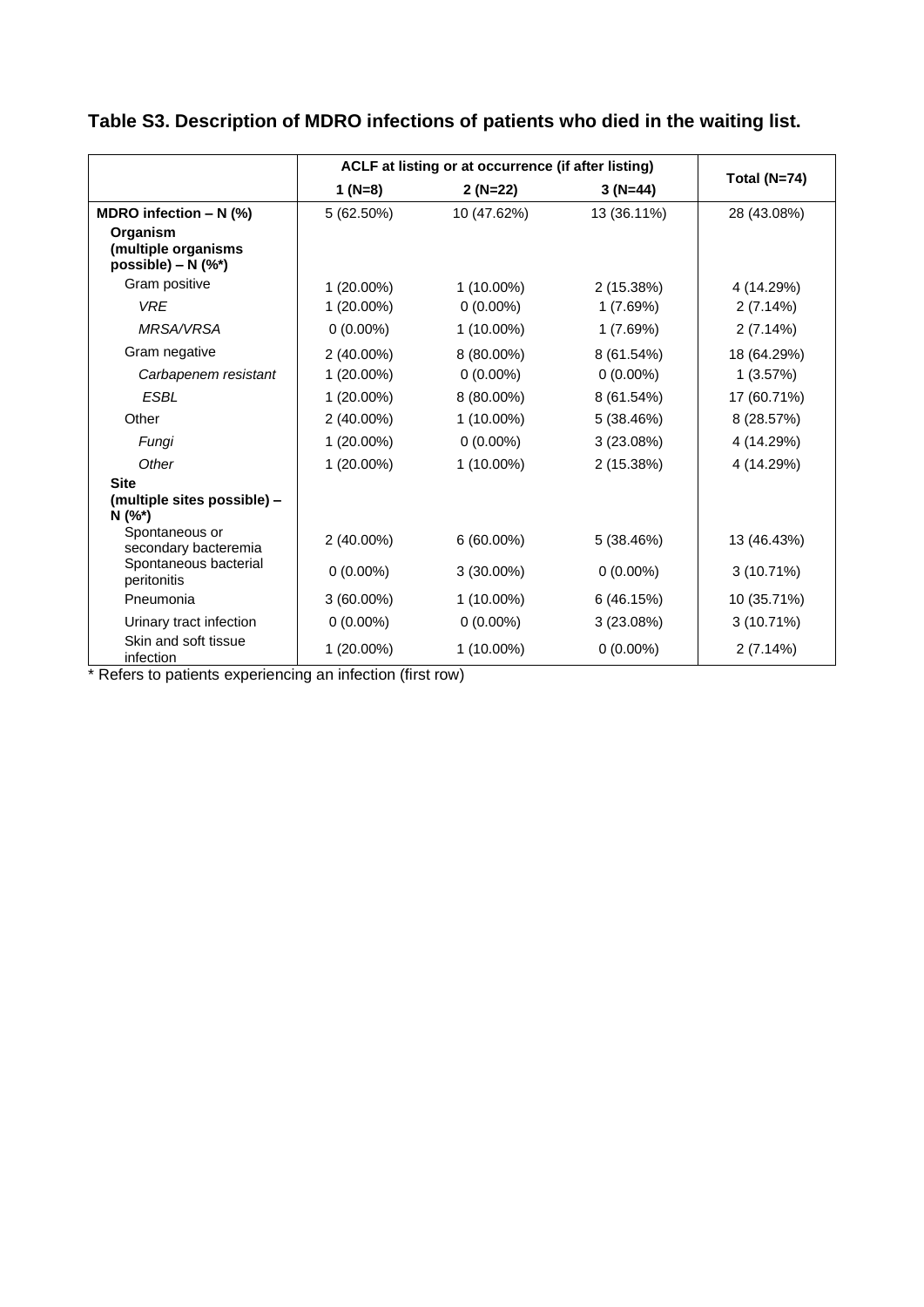**Table S4.** Donation rate and waiting-list mortality in each country participating in the study referred to 2019.

|                 | Donors / million | WL mortality* - | WL                       | WL                   |
|-----------------|------------------|-----------------|--------------------------|----------------------|
|                 |                  | overall         | mortality* - superurgent | mortality* - MELD>35 |
|                 |                  |                 |                          |                      |
| France          | 28.5             | 18%             | 12%                      | 24%                  |
| Germany         | 11               | 23%             | <b>NA</b>                | NA                   |
| The Netherlands | 14.5             | 28%             | 25%                      | NA                   |
| Italy (NITp)    | 27               | 9.3%            | 4%                       | 33%                  |
| Spain           | 49               | 7.6%            | 5.5%                     | 5%                   |
| UK              | 13.8             | 12%             | 6%                       | $0\%$                |
| Poland          | 17               | 15%             | 15%                      | 20%                  |
| Switzerland     | 18.4             | 11.4%           | 5.3%                     | 28%                  |

\*Mortality or drop-out from waiting-list.

Super-urgent: acute liver failure and urgent re-transplantation.

NITp: Nord Italia Transplant

NA: not available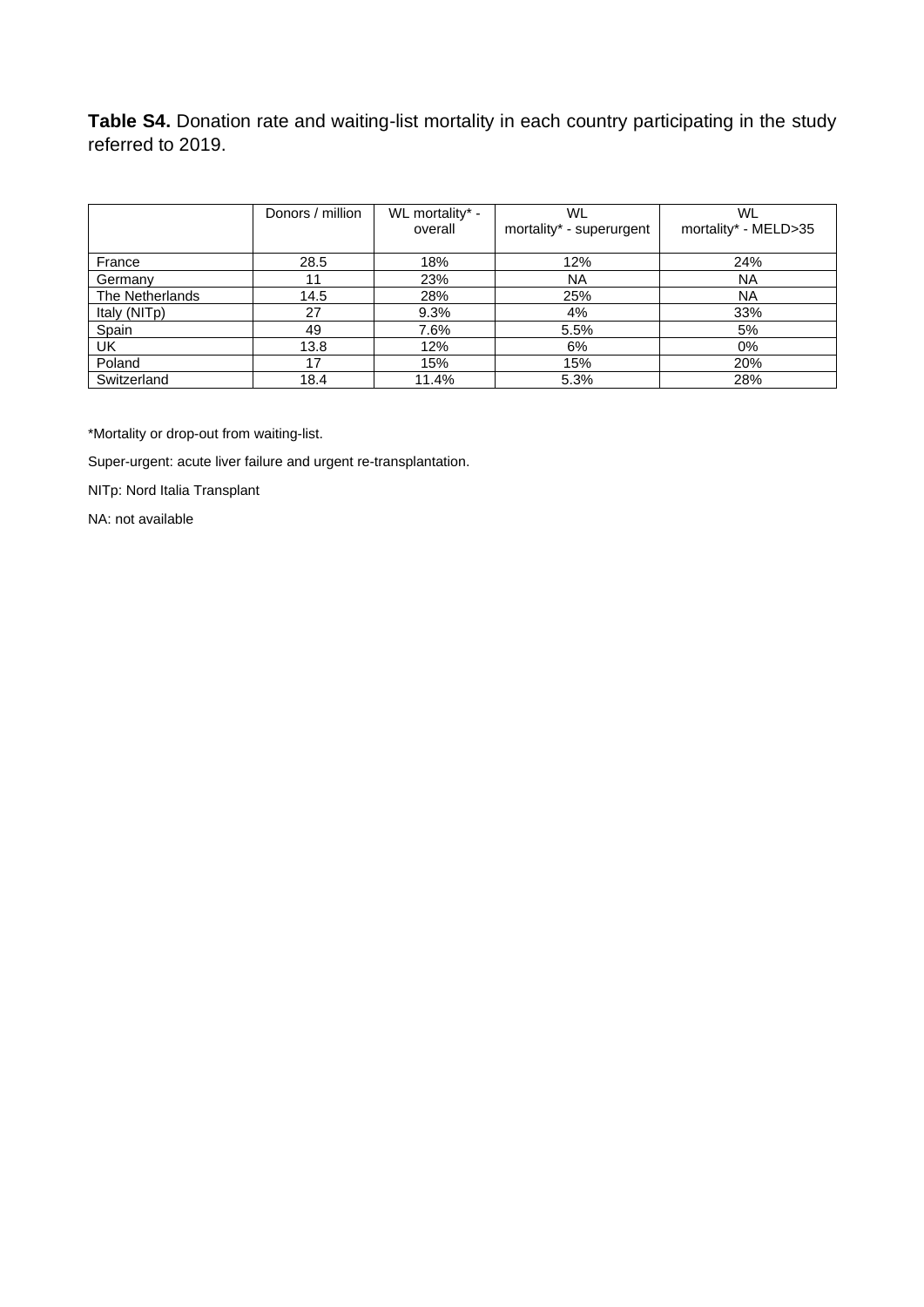|                                                |             | <b>ACLF at LT</b> |             |                      |
|------------------------------------------------|-------------|-------------------|-------------|----------------------|
|                                                | $1 (N=58)$  | $2(N=78)$         | $3(N=98)$   | <b>Total (N=234)</b> |
| Pre-LT MDRO infection - N (%)                  | 6 (10.34%)  | 4 (5.13%)         | 13 (13.27%) | 23 (9.83%)           |
| Organism (multiple organism possible) - N (%*) |             |                   |             |                      |
| Gram positive                                  | 1 (16.67%)  | $0(0.00\%)$       | $0(0.00\%)$ | 1(4.35%)             |
| <b>VRE</b>                                     | 1 (16.67%)  | $0(0.00\%)$       | $0(0.00\%)$ | 1(4.35%)             |
| Gram negative                                  | 5 (83.33%)  | $3(75.00\%)$      | 12 (92.31%) | 20 (86.96%)          |
| Carbapenem resistant                           | $0(0.00\%)$ | $0(0.00\%)$       | 2 (15.38%)  | 2(8.70%)             |
| <b>ESBL</b>                                    | 4 (66.67%)  | $3(75.00\%)$      | 9 (69.23%)  | 16 (69.57%)          |
| Amp-c Enterobacter or Amp-c Citrobacter        | 1 (16.67%)  | $0(0.00\%)$       | 1(7.69%)    | 2 (8.70%)            |
| Other                                          | $0(0.00\%)$ | 1 (25.00%)        | 1(7.69%)    | 2(8.70%)             |
| Fungi                                          | $0(0.00\%)$ | 1 (25.00%)        | 1(7.69%)    | 2(8.70%)             |
| Site (multiple sites possible) - N (%*)        |             |                   |             |                      |
| Spontaneous or secondary bacteremia            | 1 (16.67%)  | $0(0.00\%)$       | 4 (30.77%)  | 5 (21.74%)           |
| Spontaneous bacterial peritonitis              | $0(0.00\%)$ | $2(50.00\%)$      | 4 (30.77%)  | 6 (26.09%)           |
| Pneumonia                                      | 1 (16.67%)  | $0(0.00\%)$       | 2 (15.38%)  | $3(13.04\%)$         |
| UTI                                            | 4 (66.67%)  | $1(25.00\%)$      | 3(23.08%)   | 8 (34.78%)           |
| Skin or soft tissue                            | $0(0.00\%)$ | $0(0.00\%)$       | 2 (15.38%)  | 2(8.70%)             |
| Cholangitis or liver abscesses                 | $0(0.00\%)$ | $1(25.00\%)$      | $0(0.00\%)$ | 1(4.35%)             |
| Post-LT MDRO infection - N (%)                 | 14 (24.14%) | 15 (19.23%)       | 30 (30.61%) | 59 (25.21%)          |
| Germ (multiple germs possible) - N (%°)        |             |                   |             |                      |
| Gram positive                                  | 3(21.43%)   | 2 (13.33%)        | 1(3.33%)    | 6 (10.17%)           |
| <b>VRE</b>                                     | 3(21.43%)   | 1(6.67%)          | $0(0.00\%)$ | 4 (6.78%)            |
| <b>MRSA/VRSA</b>                               | $0(0.00\%)$ | 1(6.67%)          | $0(0.00\%)$ | 1 (1.69%)            |
| Gram negative                                  | 11 (78.57%) | 10 (66.67%)       | 28 (93.33%) | 49 (83.05%)          |
| Carbapenem resistant                           | 1(7.14%)    | 2 (13.33%)        | 8 (26.67%)  | 11 (18.64%)          |
| <b>ESBL</b>                                    | 6(42.86%)   | 8 (53.33%)        | 15 (50.00%) | 29 (49.15%)          |
| Amp-c Enterobacter or Amp-c Citrobacter        | 4 (28.57%)  | $0(0.00\%)$       | 7 (23.33%)  | 11 (18.64%)          |
| Other                                          | 1(7.14%)    | $3(20.00\%)$      | 3 (10.00%)  | 7 (11.86%)           |
| Fungi                                          | 1(7.14%)    | $3(20.00\%)$      | 2(6.67%)    | 6 (10.17%)           |
| Other                                          | $0(0.00\%)$ | $0(0.00\%)$       | 1(3.33%)    | 1(1.69%)             |
| Site (multiple sites possible) – N (%°)        |             |                   |             |                      |
| Spontaneous or secondary bacteremia            | 4 (28.57%)  | 6 (40.00%)        | 7 (23.33%)  | 17 (28.81%)          |
| Spontaneous bacterial peritonitis              | 3(21.43%)   | 4 (26.67%)        | 7 (23.33%)  | 14 (23.73%)          |
| Pneumonia                                      | 5 (35.71%)  | 4 (26.67%)        | 14 (46.67%) | 23 (38.98%)          |
| Urinary tract infection                        | 3(21.43%)   | 4 (26.67%)        | 6 (20.00%)  | 13 (22.03%)          |
| Skin or soft tissue                            | $0(0.00\%)$ | 1(6.67%)          | 4 (13.33%)  | 5(8.47%)             |
| Cholangitis or liver abscesses                 | 3(21.43%)   | 1(6.67%)          | 1(3.33%)    | 5(8.47%)             |

# **Table S5. Description of MDRO infections of transplanted patients.**

\* Refers to patients experiencing a pre-LT infection

° Refers to patients experiencing a post-LT infection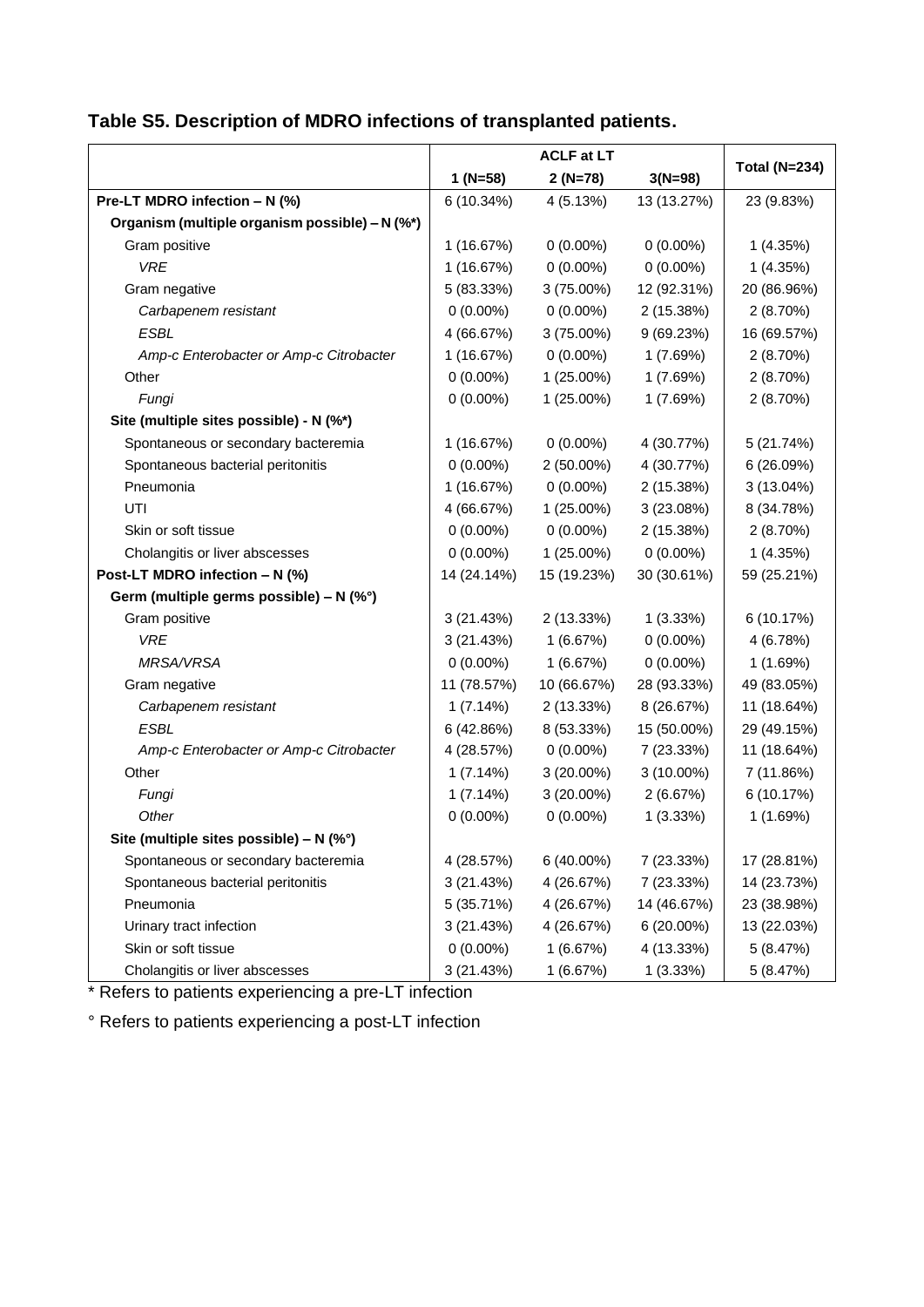**Table S6. Description of pre-LT infections and post-LT re-infections for MDRO and deaths, among patients who experienced a pre-LT MDRO infection.** In the columns are reported the pre-LT MDRO infection and in rows the post-LT MDRO infections, the intersection between columns and rows describes how many patients have that specific combination of pre- and post-LT infections and how many of them died post-LT.

|                                                    |        | <b>Pre-LT MDRO infection</b> |                          |                               |    |               |              |                                                          |              |              |                |                |
|----------------------------------------------------|--------|------------------------------|--------------------------|-------------------------------|----|---------------|--------------|----------------------------------------------------------|--------------|--------------|----------------|----------------|
|                                                    |        | Gram-positive                |                          |                               |    | Gram-negative |              |                                                          |              |              |                |                |
|                                                    |        | $VRE(N=1)$                   |                          | Carbapenem<br>resistant (N=2) |    | $ESBL(N=16)$  |              | Amp-c<br>Enterobacter or<br>Amp-c Citrobacter<br>$(N=2)$ |              | Fungi (N=2)  |                | Total $(N=23)$ |
| <b>Post-LT MDRO infection</b>                      | N      | Deaths (%)                   | N                        | Deaths (%)                    | N  | Deaths (%)    | N            | Deaths (%)                                               | N            | Deaths (%)   | N              | Deaths (%)     |
| Gram-positive                                      |        |                              |                          |                               |    |               |              |                                                          |              |              |                |                |
| $VRE(N=1)$                                         |        | $0(0.0\%)$                   |                          |                               |    |               |              |                                                          |              |              | 1              | $0(0.0\%)$     |
| Gram-negative                                      |        |                              |                          |                               |    |               |              |                                                          |              |              |                |                |
| Carbapenem resistant (N=2)                         |        |                              | $\overline{2}$           | $1(50.0\%)$                   |    |               |              |                                                          |              |              | $\overline{c}$ | $(50.0\%)$     |
| $ESBL(N=8)$                                        |        |                              |                          |                               | 7  | $3(42.9\%)$   |              | $1(100.0\%)$                                             |              |              | 8              | 4 (50.0%)      |
| Amp-c Enterobacter or Amp-c Citrobacter<br>$(N=1)$ |        |                              |                          |                               | 1  | $1(100.0\%)$  |              |                                                          |              |              | 1              | $1(100.0\%)$   |
| Fungi $(N=1)$                                      |        |                              |                          |                               |    |               |              |                                                          |              | $(100.0\%)$  | 1              | $1(100.0\%)$   |
| Total with post-LT MDRO infection (N=13)           |        | $0(0.0\%)$                   | $\mathbf{2}$             | $1(50.0\%)$                   | 8  | 4 (50.0%)     |              | 1 (100.0%)                                               |              | $(100.0\%)$  | 13             | 7 (53.9%)      |
| None post-LT MDRO $(N=10)$                         | $\sim$ |                              | $\overline{\phantom{0}}$ |                               | 8  | 1(12.5%)      |              | $0(0.0\%)$                                               |              | $(100.0\%)$  | 10             | $2(20.0\%)$    |
| Total ( $N=23$ )                                   | 1      | $0(0.0\%)$                   | $\overline{2}$           | $1(50.0\%)$                   | 16 | 5(31.3%)      | $\mathbf{2}$ | $1(50.0\%)$                                              | $\mathbf{2}$ | $2(100.0\%)$ | 23             | $9(39.1\%)$    |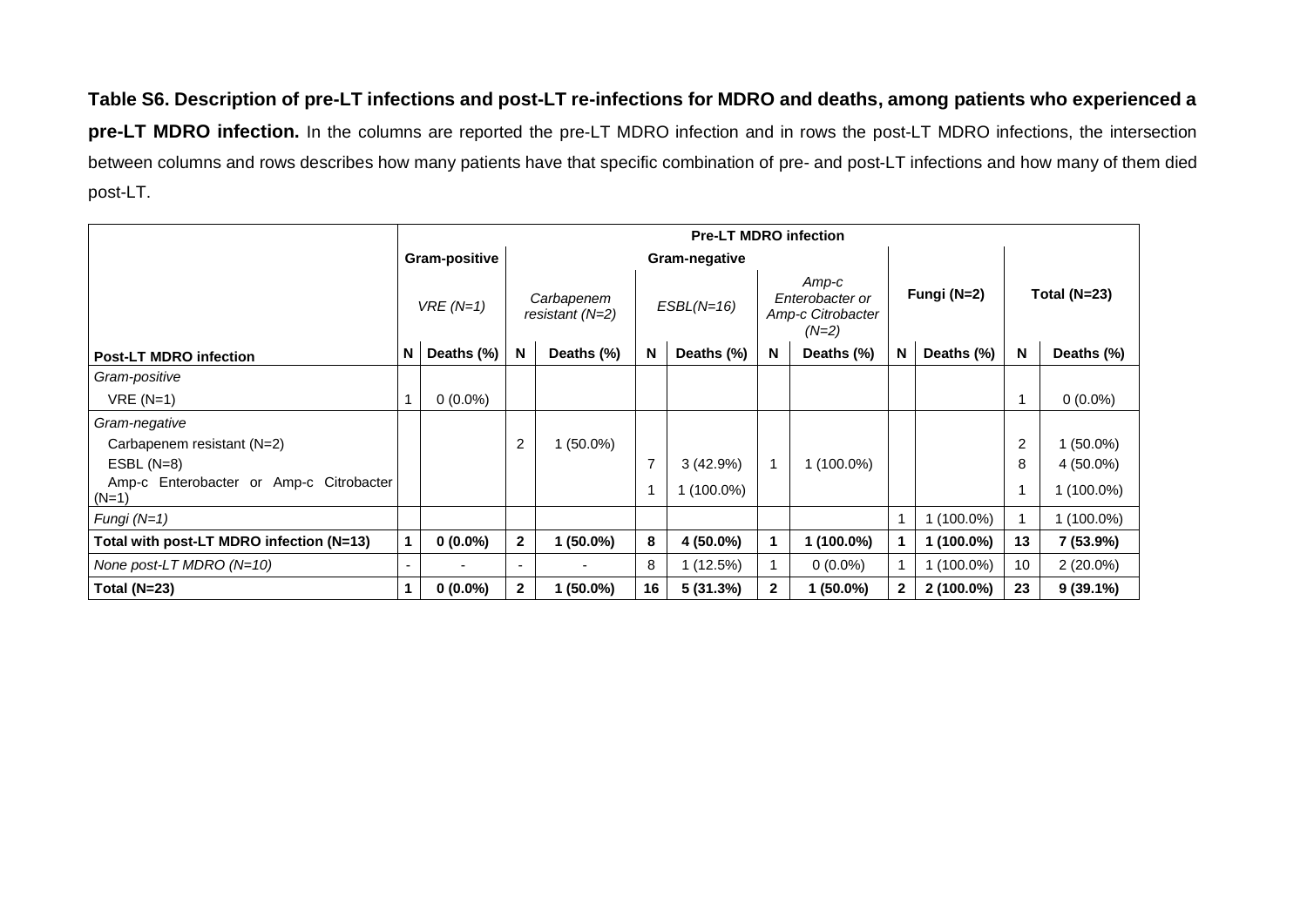## **Tables**

**Table 1.** Patients with ACLF at listing or occurring after listing: baseline characteristics.

|                                                        |                      | ACLF at listing or at occurrence (if after listing) |                       |                      |
|--------------------------------------------------------|----------------------|-----------------------------------------------------|-----------------------|----------------------|
|                                                        | <b>ACLF-1 (N=68)</b> | <b>ACLF-2 (N=109)</b>                               | <b>ACLF-3 (N=131)</b> | <b>Total (N=308)</b> |
|                                                        |                      |                                                     |                       |                      |
| <b>Males</b>                                           | 43 (63.24%)          | 74 (67.89%)                                         | 88 (67.18%)           | 205 (66.56%)         |
| Age at listing / ACLF                                  |                      |                                                     |                       |                      |
| occurrence                                             |                      |                                                     |                       |                      |
| Median (Q1-Q3)                                         | $55.5(47.5 - 63.5)$  | 57.0 (49.0 - 63.0)                                  | $56.0$ (48.0 - 61.0)  | $56.0$ (48.0 - 62.0) |
| <b>Classes</b>                                         |                      |                                                     |                       |                      |
| $≤50$                                                  | 28 (41.18%)          | 33 (30.28%)                                         | 42 (32.06%)           | 103 (33.44%)         |
| 50-60                                                  | 15 (22.06%)          | 40 (36.70%)                                         | 56 (42.75%)           | 111 (36.04%)         |
| >60                                                    | 25 (36.76%)          | 36 (33.03%)                                         | 33 (25.19%)           | 94 (30.52%)          |
| <b>Etiology</b>                                        |                      |                                                     |                       |                      |
| Alcohol                                                | 35 (51.47%)          | 64 (58.72%)                                         | 67 (51.15%)           | 166 (53.90%)         |
| HCV / HBV                                              | 5(7.35%)             | 15 (13.76%)                                         | 14 (10.69%)           | 34 (11.04%)          |
| <b>NASH</b>                                            | 8 (11.76%)           | 4 (3.67%)                                           | 14 (10.69%)           | 26 (8.44%)           |
| Other                                                  | 20 (29.41%)          | 26 (23.85%)                                         | 36 (27.48%)           | 82 (26.62%)          |
| <b>ACLF grade at listingabc</b>                        |                      |                                                     |                       |                      |
| No ACLF (incident                                      | 19 (27.94%)          | 22 (20.18%)                                         | 40 (30.53%)           | 81 (26.30%)          |
| cases)                                                 |                      |                                                     |                       |                      |
| 1                                                      | 49 (72.06%)          |                                                     |                       | 49 (15.91%)          |
| $\overline{2}$                                         |                      | 87 (79.82%)                                         |                       | 87 (28.25%)          |
| 3                                                      |                      |                                                     | 91 (69.47%)           | 91 (29.55%)          |
| <b>Patients developing</b>                             |                      |                                                     |                       |                      |
| <b>ACLF</b> after listing                              | 19 (27.94%)          | 22 (20.18%)                                         | 40 (30.53%)           | 81 (26.30%)          |
| (incident cases)                                       |                      |                                                     |                       |                      |
| Number of organ<br>failureabc                          |                      |                                                     |                       |                      |
| 1                                                      | 68 (100.00%)         |                                                     |                       |                      |
| $\overline{c}$                                         |                      | 109 (100.00%)                                       |                       | 68 (22.08%)          |
| 3                                                      |                      |                                                     |                       | 109 (35.39%)         |
|                                                        |                      |                                                     | 76 (58.02%)           | 76 (24.68%)          |
| $4+$                                                   |                      |                                                     | 45 (34.35%)           | 45 (14.61%)          |
| Missing                                                | $0(0.00\%)$          | $0(0.00\%)$                                         | 10 (7.63%)            | 10 (3.25%)           |
| Type of organ failure                                  |                      |                                                     |                       |                      |
| Liver failure                                          | 55 (80.88%)          | 95 (87.16%)                                         | 102 (77.86%)          | 252 (81.82%)         |
| Renal failure <sup>abc</sup>                           | 9(13.24%)            | 46 (42.20%)                                         | 86 (65.65%)           | 141 (45.78%)         |
| Coagulation failureabc<br>Brain failurebc              | $0(0.00\%)$          | 54 (49.54%)                                         | 90 (68.70%)           | 144 (46.75%)         |
|                                                        | $3(4.41\%)$          | 12 (11.01%)                                         | 58 (44.27%)           | 73 (23.70%)          |
| Circulatory failurebc                                  | 1(1.47%)             | 6(5.50%)                                            | 55 (41.98%)           | 62 (20.13%)          |
| Respiratory failurebc                                  | $0(0.00\%)$          | 3(2.75%)                                            | 43 (32.82%)           | 46 (14.94%)          |
| <b>MELD at listingab</b>                               |                      |                                                     |                       |                      |
| Median (Q1-Q3)                                         | 27.0 (20.5 - 30.0)   | $31.0 (26.0 - 36.0)$                                | $33.0(21.0 - 40.0)$   | 30.0 (23.0 - 37.0)   |
| <b>CLIF-C ACLF scoreabc</b>                            |                      |                                                     |                       |                      |
| Median (Q1-Q3)                                         | 44.5 (40.0 - 51.0)   | $51.0 (45.0 - 58.0)$                                | 63.0 (54.0 - 72.0)    | $53.0(46.0 - 64.0)$  |
| Missing (%)                                            | $0(0.00\%)$          | 5 (4.59%)                                           | 20 (15.27%)           | 25 (8.12%)           |
| <b>Classesabc</b>                                      |                      |                                                     |                       |                      |
| ≤40                                                    | 18 (26.47%)          | 12 (11.01%)                                         | 3(2.29%)              | 33 (10.71%)          |
| 40-52                                                  | 35 (51.47%)          | 46 (42.20%)                                         | 18 (13.74%)           | 99 (32.14%)          |
| 52-64                                                  | 9(13.24%)            | 31 (28.44%)                                         | 46 (35.11%)           | 86 (27.92%)          |
| >64                                                    | 6(8.82%)             | 15 (13.76%)                                         | 44 (33.59%)           | 65 (21.10%)          |
| <b>Type of precipitating</b><br>event (multiple events |                      |                                                     |                       |                      |
| possible)*                                             |                      |                                                     |                       |                      |
| Infection                                              | 42 (61.76%)          | 62 (56.88%)                                         | 78 (59.54%)           | 182 (59.09%)         |
| Alcohol                                                | 4 (5.88%)            | 18 (16.51%)                                         | 13 (9.92%)            | 35 (11.36%)          |
| Bleeding                                               | 10 (14.71%)          | 19 (17.43%)                                         | 37 (28.24%)           | 66 (21.43%)          |
| Other                                                  | 4 (5.88%)            | $8(7.34\%)$                                         | 13 (9.92%)            | 25 (8.12%)           |
| Unknown                                                | 12 (17.65%)          | 11 (10.09%)                                         | 6(4.58%)              | 29 (9.42%)           |
| <b>MDRO</b> infection (multiple                        |                      |                                                     |                       |                      |
| organisms possible)                                    |                      |                                                     |                       |                      |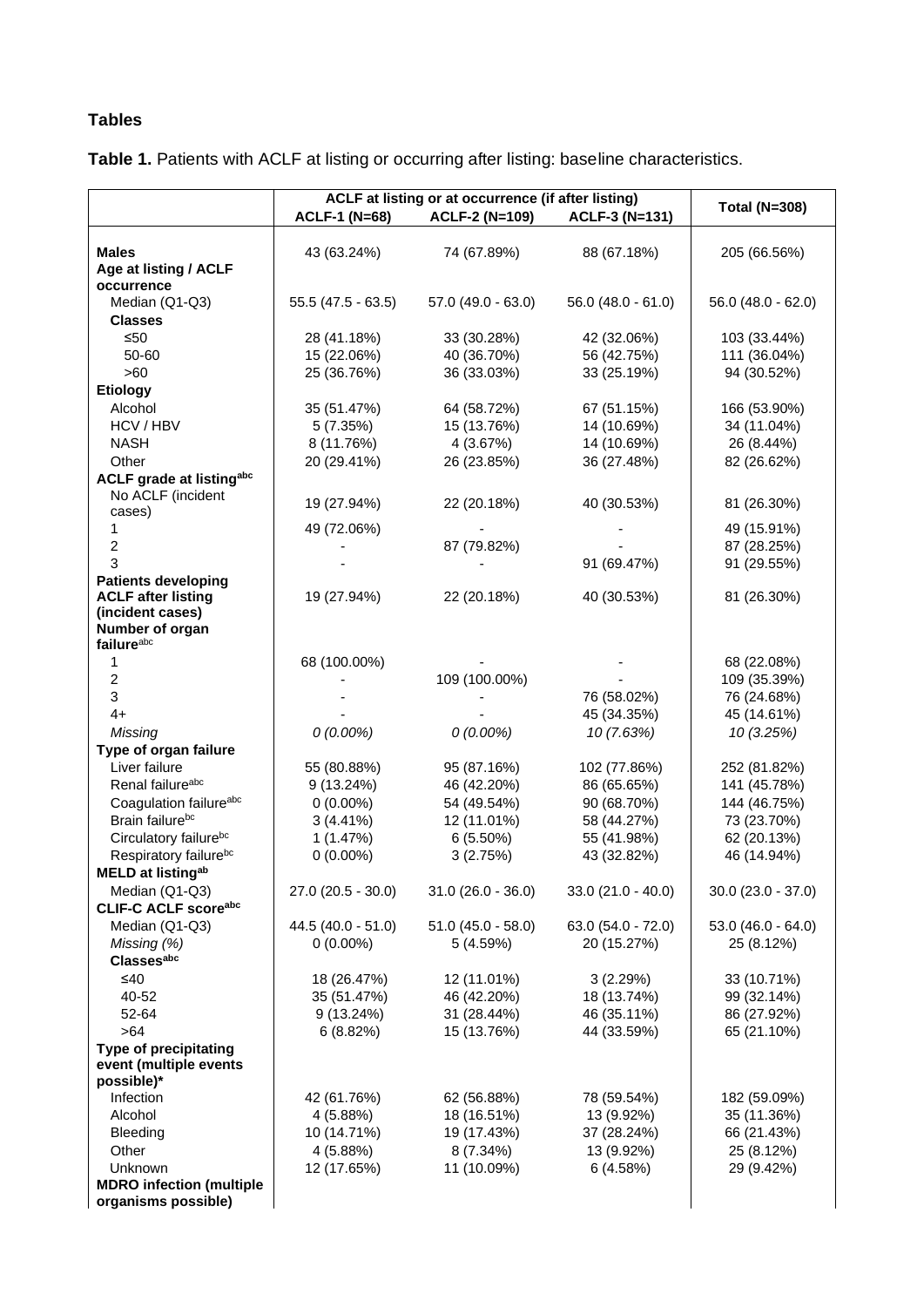| Yes                                                                                          | 10 (14.71%)         | 14 (12.84%)        | 31 (23.66%)        | 55 (17.86%)       |
|----------------------------------------------------------------------------------------------|---------------------|--------------------|--------------------|-------------------|
| Gram positive                                                                                | $1(10.00\%)$        | $1(7.14\%)$        | 4 (12.90%)         | $6(10.91\%)$      |
| Gram negative                                                                                | 7 (70.00%)          | 11 (78.57%)        | 22 (70.97%)        | 40 (72.73%)       |
| Other                                                                                        | $2(20.00\%)$        | 2 (14.29%)         | 7 (22.58%)         | 11 (20.00%)       |
| Missing                                                                                      | $0(0.00\%)$         | $1(0.92\%)$        | $0(0.00\%)$        | $1(0.32\%)$       |
| <b>Transplant</b> <sup>b</sup>                                                               | 60 (88.24%)         | 87 (79.82%)        | 87 (66.41%)        | 234 (75.97%)      |
| Time (in days) from wait-<br>listing for ACLF ** to<br>transplant / death /<br>delistingabc  |                     |                    |                    |                   |
| Median (Q1-Q3)                                                                               | $20.0 (8.0 - 37.5)$ | $8.0(4.0 - 18.0)$  | $5.0$ (2.0 - 11.0) | $8.0(3.0 - 19.5)$ |
| Death <sup>bc</sup>                                                                          | 18 (26.47%)         | 31 (28.44%)        | 62 (47.33%)        | 111 (36.04%)      |
| Follow-up time (in<br>months) from wait-listing<br>for ACLF* to death / end<br>of follow-upb |                     |                    |                    |                   |
| Median (Q1-Q3)                                                                               | $11.7(7.5 - 18.3)$  | $10.2(5.7 - 16.2)$ | $7.1(0.3 - 16.5)$  | $9.8(1.4 - 17.1)$ |
| $a$ p-value ACLF 1 vs ACLF 2 <= 0.05                                                         |                     |                    |                    |                   |

*<sup>b</sup> p-value ACLF 1 vs ACLF 3 <=0.05*

*<sup>c</sup> p-value ACLF 2 vs ACLF 3 <=0.05*

*\*Combined precipitating factors reported in supplementary table 6*

*\*\*or from time of ACLF occurrence if after listing*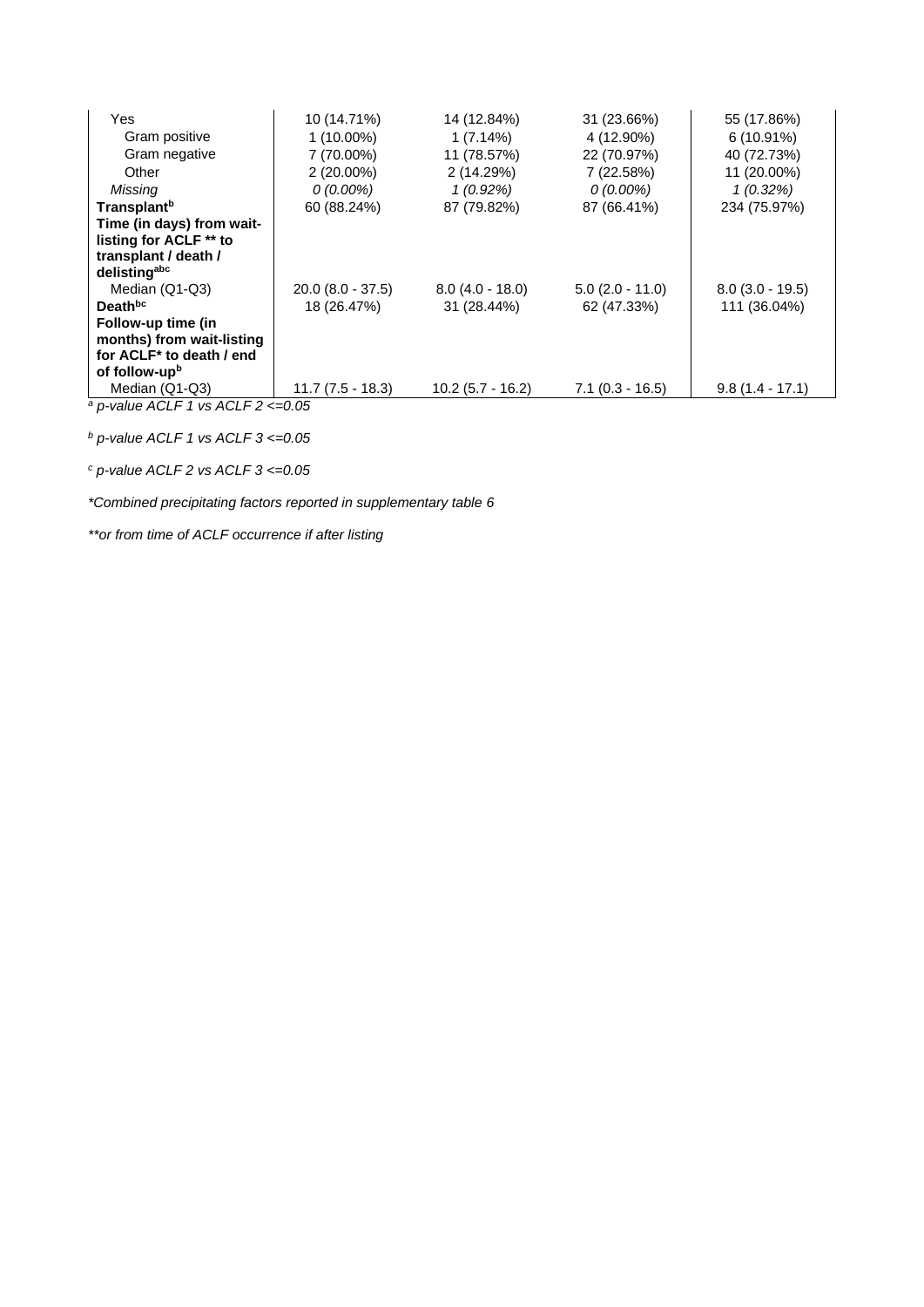**Table 2.** Analysis of predictors of death or delisting before transplant (competing risks model).

| Variable                                 | Univariate model     |          | <b>Multivariate model</b> |          |  |
|------------------------------------------|----------------------|----------|---------------------------|----------|--|
|                                          | <b>Hazard Ratio</b>  |          | <b>Hazard Ratio</b>       |          |  |
|                                          | (95% Confidence      | p-value  | (95% Confidence           | p-       |  |
|                                          | Interval)            |          | Interval)                 | value    |  |
| Incident case                            | $2.77(1.75 - 4.39)$  | $-.0001$ | $1.87(1.12 - 3.13)$       | 0.0167   |  |
| <b>ACLF baseline</b>                     |                      |          |                           |          |  |
| 2 vs 1                                   | $1.82(0.83 - 3.99)$  | 0.1331   |                           |          |  |
| 3 vs 1                                   | $3.47(1.68 - 7.19)$  | 0.0008   |                           |          |  |
| Sex (male vs female)                     | $1.06(0.66 - 1.72)$  | 0.8043   |                           |          |  |
| Age $>60$                                | $2.03(1.29 - 3.19)$  | 0.0023   | $1.89(1.15 - 3.11)$       | 0.0118   |  |
| Number of organ failure                  |                      |          |                           |          |  |
| 2 vs 1                                   | $1.82(0.83 - 4.00)$  | 0.1329   | $1.97(0.93 - 4.15)$       | 0.0755   |  |
| 3 <sub>vs</sub> 1                        | $2.85(1.30 - 6.26)$  | 0.0091   | $2.85(1.33 - 6.12)$       | 0.0073   |  |
| $4 + vs 1$                               | 5.53 (2.49 - 12.29)  | $-.0001$ | 5.29 (2.39 - 11.70)       | $-.0001$ |  |
| Organ failure                            |                      |          |                           |          |  |
| Liver failure                            | $0.85(0.45 - 1.59)$  | 0.6006   |                           |          |  |
| Kidney failure                           | $2.32(1.45 - 3.71)$  | 0.0004   |                           |          |  |
| Coagulation failure                      | $1.11(0.70 - 1.76)$  | 0.6452   |                           |          |  |
| <b>Brain failure</b>                     | $1.92(1.19 - 3.09)$  | 0.0075   |                           |          |  |
| Circulatory failure                      | $2.31(1.40 - 3.82)$  | 0.001    |                           |          |  |
| Respiratory failure                      | $3.59(2.19 - 5.87)$  | $-.0001$ |                           |          |  |
| <b>MELD at listing (1-unit increase)</b> | $0.96(0.93 - 0.99)$  | 0.006    |                           |          |  |
| <b>CLIF-C ACLF score classes</b>         |                      |          |                           |          |  |
| 40-52 vs $\leq 40$                       | $0.83(0.16 - 4.32)$  | 0.8249   |                           |          |  |
| $52 - 64$ vs $\leq 40$                   | $3.25(0.74 - 14.23)$ | 0.1177   |                           |          |  |
| >64 vs ≤ 40                              | 12.94 (3.09 - 54.27) | 0.0005   |                           |          |  |
| Type of precipitating event (multiple    |                      |          |                           |          |  |
| events possible)                         |                      |          |                           |          |  |
| Infection                                | $1.02(0.62 - 1.67)$  | 0.9378   |                           |          |  |
| Alcohol                                  | $0.38(0.14 - 1.02)$  | 0.0545   |                           |          |  |
| <b>Bleeding</b>                          | $1.44(0.87 - 2.40)$  | 0.1552   |                           |          |  |
| Other                                    | $0.27(0.07 - 1.10)$  | 0.0668   |                           |          |  |
| <b>MDRO</b> infection                    | $4.55(2.90 - 7.16)$  | < .0001  | $3.83(2.27 - 6.46)$       | < .0001  |  |
| Gram positive                            | $4.09(2.05 - 8.18)$  | $-.0001$ |                           |          |  |
| Gram negative                            | $2.81(1.69 - 4.66)$  | $-.0001$ |                           |          |  |
| Other                                    | 5.82 (3.18 - 10.64)  | < .0001  |                           |          |  |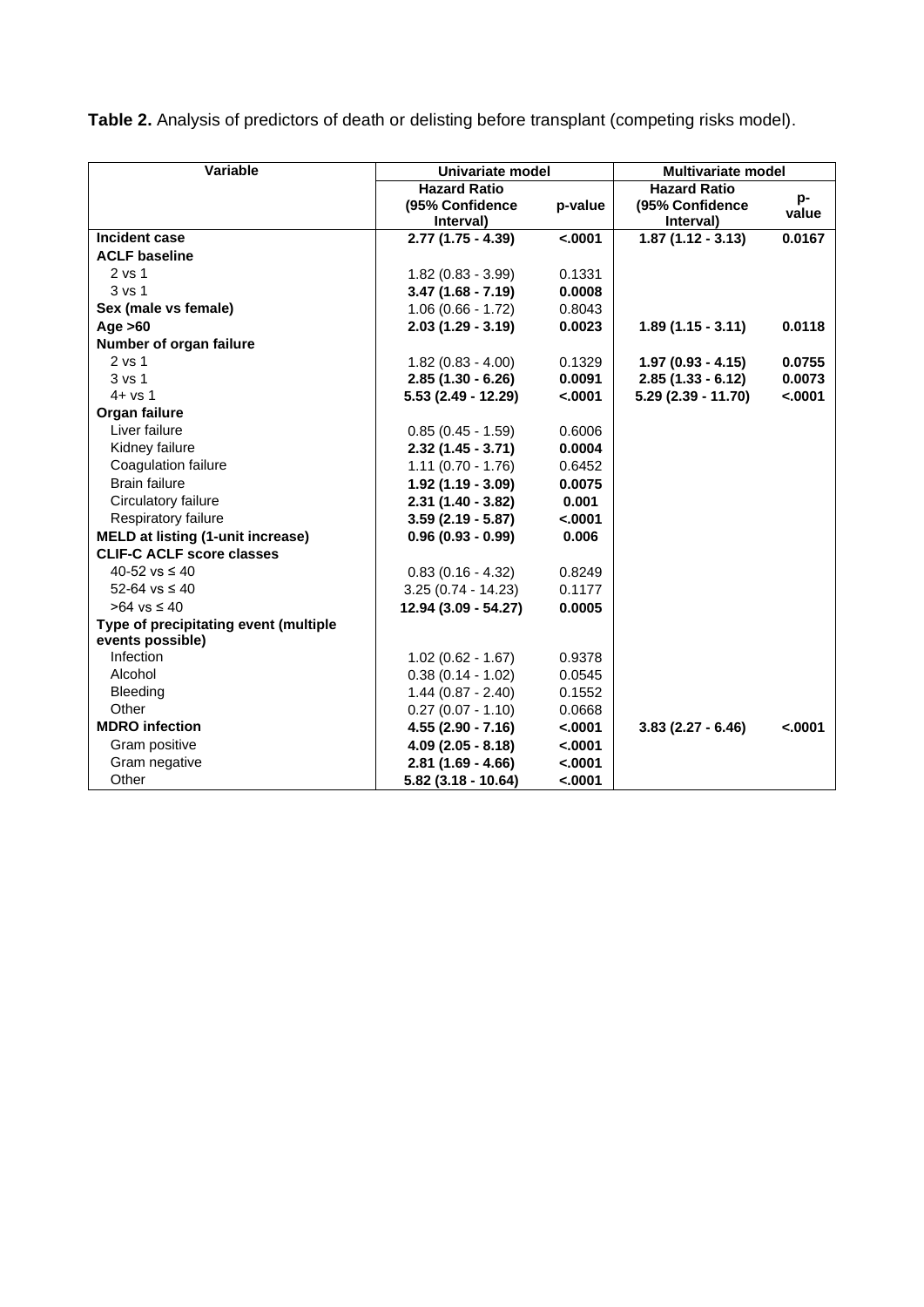**Table 3.** Characteristics of patients receiving a liver transplant

|                                     |                                 | <b>ACLF at LT</b>    |                       | <b>Total (N=234)</b>            |
|-------------------------------------|---------------------------------|----------------------|-----------------------|---------------------------------|
|                                     | $1 (N=58)$                      | $2(N=78)$            | $3 (N=98)$            |                                 |
| <b>PATIENTS' FEATURES</b>           |                                 |                      |                       |                                 |
| <b>ACLF occurring after listing</b> |                                 |                      |                       |                                 |
| (incident cases) <sup>ab</sup>      | 21 (36.21%)                     | 13 (16.67%)          | 14 (14.29%)           | 48 (20.51%)                     |
| <b>Males</b>                        | 36 (62.07%)                     | 54 (69.23%)          | 65 (66.33%)           | 155 (66.24%)                    |
| Age at LT                           |                                 |                      |                       |                                 |
| Median (Q1-Q3)                      | $55.5(45.0 - 63.0)$             | $54.5(47.0 - 61.0)$  | 55.5 (49.0 - 59.0)    | $55.0$ (47.0 - 61.0)            |
| <b>Classes</b>                      |                                 |                      |                       |                                 |
| ≤50                                 | 24 (41.38%)                     | 28 (35.90%)          | 29 (29.59%)           | 81 (34.62%)                     |
| 50-60                               | 15 (25.86%)                     | 30 (38.46%)          | 47 (47.96%)           | 92 (39.32%)                     |
| >60                                 | 19 (32.76%)                     | 20 (25.64%)          | 22 (22.45%)           | 61 (26.07%)                     |
| <b>Etiology</b>                     |                                 |                      |                       |                                 |
| Alcohol                             | 30 (51.72%)                     | 41 (52.56%)          | 57 (58.16%)           | 128 (41.56%)                    |
| HCV / HBV                           | 2(3.45%)                        | 9(11.54%)            | 11 (11.22%)           | 22 (7.14%)                      |
| <b>NASH</b>                         | 5(8.62%)                        | 7 (8.97%)            | 7(7.14%)              | 19 (6.17%)                      |
| Other                               | 21 (36.21%)                     | 21 (26.92%)          | 23 (23.47%)           | 65 (21.10%)                     |
| Number of organ failure for         |                                 |                      |                       |                                 |
| ACLF3<br>3                          |                                 |                      |                       | 56 (23.93%)                     |
| $4+$                                |                                 |                      |                       | 42 (17.95%)                     |
| Type of organ failure               |                                 |                      |                       |                                 |
| Liver failure <sup>ab</sup>         | 32 (55.17%)                     | 69 (88.46%)          | 88 (89.80%)           | 189 (80.77%)                    |
| Renal failurebc                     | 16 (27.59%)                     | 23 (29.49%)          | 64 (65.31%)           | 103 (44.02%)                    |
| Coagulation failure <sup>ab</sup>   | 8 (13.79%)                      | 50 (64.10%)          | 76 (77.55%)           | 134 (57.26%)                    |
| Brain failurebc                     | 2(3.45%)                        | 8 (10.26%)           | 50 (51.02%)           | 60 (25.64%)                     |
| Circulatory failurebc               | $0(0.00\%)$                     | 5(6.41%)             | 48 (48.98%)           | 53 (22.65%)                     |
| Respiratory failurebc               | $0(0.00\%)$                     | 1(1.28%)             | 28 (28.57%)           | 29 (12.39%)                     |
| PaO2/FiO2 at LT                     |                                 |                      |                       |                                 |
| Median (Q1-Q3)                      |                                 |                      | 253.5 (195.0 - 296.0) | 253.5 (195.0 - 296.0)           |
| Missing (%)                         |                                 | 1 (100.00%)          | 6(21.43%)             | 7(24.14%)                       |
| PaO2/FiO2 at LT <200                |                                 |                      | 6(21.43%)             | 6 (20.69%)                      |
| Severe alcoholic hepatitis          | 6 (10.34%)                      | 9(11.54%)            | 14 (14.29%)           | 29 (12.39%)                     |
| Hospitalization status at LTabc     |                                 |                      |                       |                                 |
| ICU                                 | 14 (24.14%)                     | 30 (38.46%)          | 81 (82.65%)           | 125 (53.42%)                    |
| Ward                                | 33 (56.90%)                     | 47 (60.26%)          | 17 (17.35%)           | 97 (41.45%)                     |
| Home                                | 11 (18.97%)                     | 1(1.28%)             | $0(0.00\%)$           | 12 (5.13%)                      |
| MELD at LTabc                       |                                 |                      |                       |                                 |
| Median (Q1-Q3)                      | 28.0 (25.0 - 32.0)              | $34.0 (30.0 - 38.0)$ | $38.5(33.0 - 40.0)$   | 34.0 (30.0 - 39.0)              |
| MELD at LT >30ab                    | 20 (34.48%)                     | 57 (73.08%)          | 84 (85.71%)           | 161 (68.80%)                    |
| MELD at $LT > 35^{abc}$             | 5(8.62%)                        | 30 (38.46%)          | 61 (62.24%)           | 96 (41.03%)                     |
| <b>CLIF-C ACLF score at LTabc</b>   |                                 |                      |                       |                                 |
| Median (Q1-Q3)                      | 43.0 (39.0 - 47.0)              | $50.5(46.0 - 55.0)$  | $62.0 (55.0 - 67.0)$  | $52.0(45.0 - 61.0)$             |
| Missing (%)                         | $0(0.00\%)$                     | $0(0.00\%)$          | 1(1.02%)              | 1(0.43%)                        |
| <b>Classesabc</b>                   |                                 |                      |                       |                                 |
| ≤40                                 | 22 (37.93%)                     | 7 (8.97%)            | $2(2.04\%)$           | 31 (13.25%)                     |
| 40-52                               | 32 (55.17%)                     | 38 (48.72%)          | 17 (17.35%)           | 87 (37.18%)                     |
| 52-64                               | 4 (6.90%)                       | 30 (38.46%)          | 43 (43.88%)           | 77 (32.91%)                     |
| $>64$                               | $0(0.00\%)$                     | 3(3.85%)             | 35 (35.71%)           | 38 (16.24%)                     |
| <b>Pre-LT MDRO infection</b>        |                                 |                      |                       |                                 |
| Yes                                 | 6 (10.34%)                      | 4(5.13%)             | 13 (13.27%)           | 23 (9.83%)                      |
| Gram positive                       | 1(16.67%)                       | $0(0.00\%)$          | $0(0.00\%)$           | 1(4.35%)                        |
| Gram negative<br>Other              | 5 (83.33%)                      | $3(75.00\%)$         | 12 (92.31%)           | 20 (86.96%)                     |
| Lactate before LT (mmol/L)          | $0(0.00\%)$                     | $1(25.00\%)$         | 1 (7.69%)             | 2(8.70%)                        |
|                                     |                                 | $2.1(1.6 - 2.8)$     | $2.0(1.5 - 2.9)$      |                                 |
| Median (Q1-Q3)                      | $1.6(1.4 - 2.5)$<br>16 (27.59%) | 8(10.26%)            | 2(2.04%)              | $2.0(1.4 - 2.7)$<br>26 (11.11%) |
| Missing (%)<br>Lactate >4           | 2(3.45%)                        | 4 (5.13%)            | 14 (14.29%)           | 20 (8.55%)                      |
| WBC before LTbc                     |                                 |                      |                       |                                 |
| Median (Q1-Q3)                      | $6.4$ (3.7 - 10.4)              | $7.1(4.4 - 10.0)$    | $8.6(6.1 - 12.0)$     | $7.7(5.1 - 11.1)$               |
|                                     |                                 |                      |                       |                                 |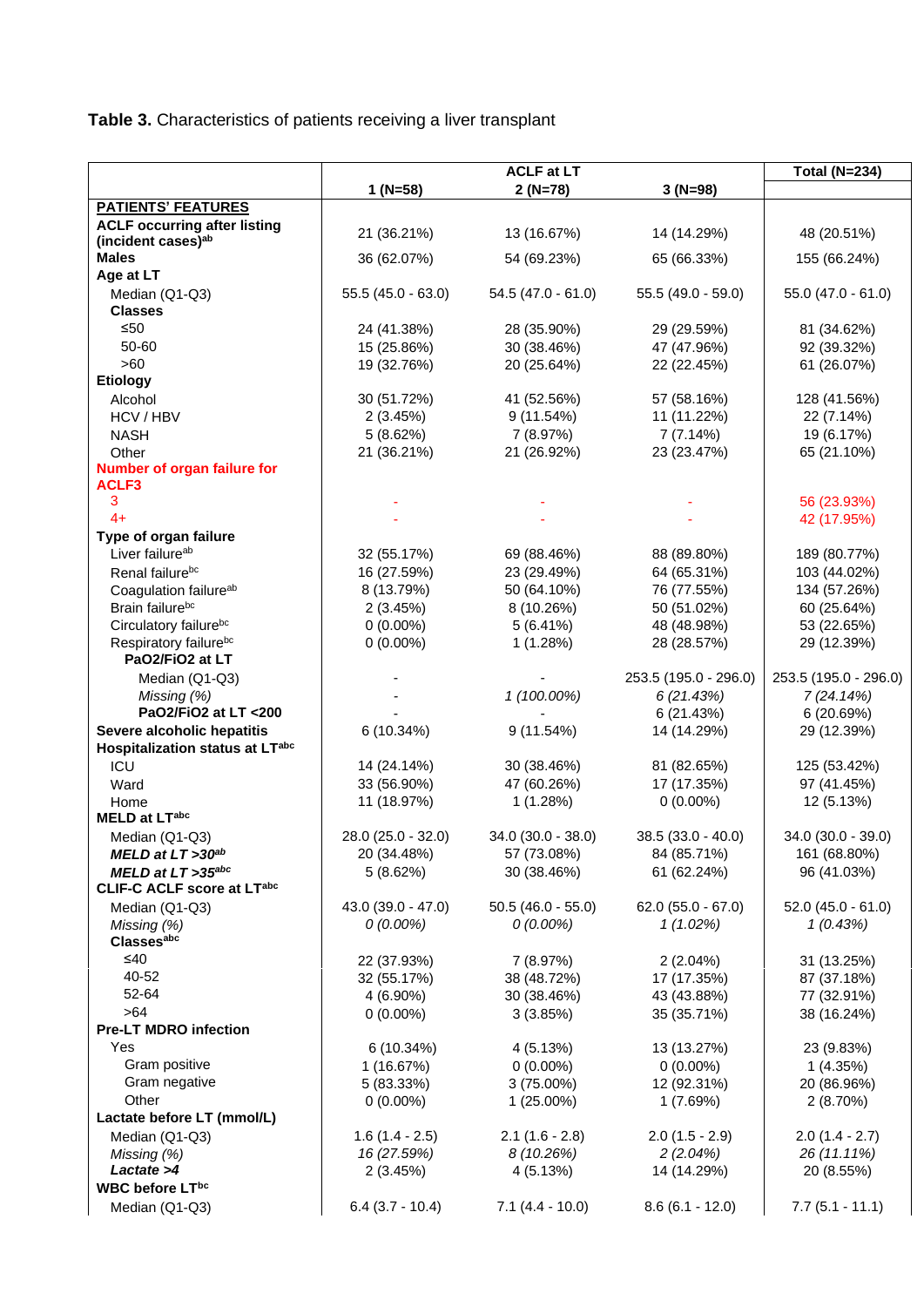| Missing (%)                                                                                | 1(1.72%)                                            | $0(0.00\%)$                                             | $0(0.00\%)$                                            | 1(0.43%)                                              |
|--------------------------------------------------------------------------------------------|-----------------------------------------------------|---------------------------------------------------------|--------------------------------------------------------|-------------------------------------------------------|
| <b>DONOR &amp; I.O.</b><br><b>CHARACTERISTICS</b>                                          |                                                     |                                                         |                                                        |                                                       |
| Donor age<br>Median (Q1-Q3)<br>Missing (%)                                                 | $59.5(50.5 - 70.5)$<br>2(3.45%)                     | $56.5(46.0 - 65.0)$<br>8 (10.26%)                       | $59.0 (45.0 - 71.0)$<br>13 (13.27%)                    | 58.0 (46.0 - 70.0)<br>23 (9.83%)                      |
| <b>DBD or DCD</b><br>DBD<br><b>DCD</b><br>WIT in min                                       | 52 (89.66%)<br>6(10.34%)                            | 77 (98.72%)<br>1(1.28%)                                 | 95 (96.94%)<br>3(3.06%)                                | 224 (95.73%)<br>10 (4.27%)                            |
| Median (Q1-Q3)<br>Missing (%)<br>CIT in min                                                | $37.0(26.5 - 60.0)$<br>30 (51.72%)                  | $30.0 (24.0 - 41.0)$<br>33 (42.31%)                     | $40.0$ (25.0 - 46.0)<br>29 (29.59%)                    | $35.0$ (25.0 - 45.0)<br>92 (39.32%)                   |
| Median (Q1-Q3)<br>Missing (%)                                                              | 422.0 (345.0 - 503.0)<br>7(12.07%)                  | 440.0 (356.0 - 490.0)<br>9(11.54%)                      | 406.5 (358.0 - 482.0)<br>4(4.08%)                      | 421.0 (352.0 - 490.0)<br>20 (8.55%)                   |
| <b>POST-LT FEATURES</b>                                                                    |                                                     |                                                         |                                                        |                                                       |
| <b>Intubation &gt;48 hrs<sup>bc</sup></b> , N of pts $(\%)$<br>Days of intubation          | 10 (17.24%)                                         | 18 (23.08%)                                             | 44 (44.90%)                                            | 72 (30.77%)                                           |
| Median (Q1-Q3)<br>Missing (%)                                                              | $7.0$ (3.0 - 15.0)<br>$0(0.00\%)$                   | $6.0(4.0 - 12.0)$<br>$0(0.00\%)$                        | $9.5(4.0 - 23.0)$<br>2(2.04%)                          | $8.0(4.0 - 20.0)$<br>2(0.85%)                         |
| $RRT^{bc}$ , N of pts $(\% )$<br>Days of RRT                                               | 15 (25.86%)                                         | 18 (23.08%)                                             | 46 (46.94%)                                            | 79 (33.76%)                                           |
| Median (Q1-Q3)<br>Missing (%)                                                              | $8.0(3.0 - 22.0)$<br>2(3.45%)                       | $13.0(6.0 - 19.0)$<br>$0(0.00\%)$                       | $11.0(4.0 - 24.0)$<br>$0(0.00\%)$                      | $11.0(4.0 - 22.0)$<br>2(0.85%)                        |
| Length (days) of total hospital<br>stay after LT <sup>b</sup>                              |                                                     |                                                         |                                                        |                                                       |
| Median (Q1-Q3)<br>Missing (%)                                                              | 24.0 (18.0 - 39.0)<br>5(8.62%)                      | $30.0(21.0 - 54.0)$<br>6(7.69%)                         | $37.5(24.5 - 69.5)$<br>10 (10.20%)                     | 32.0 (21.0 - 55.0)<br>21 (8.97%)                      |
| Length (days) of ICU stay after<br><b>LTb</b>                                              |                                                     |                                                         |                                                        |                                                       |
| Median (Q1-Q3)<br>Missing (%)                                                              | $7.5(5.0 - 13.0)$<br>2(3.45%)                       | $10.0 (6.0 - 17.0)$<br>3(3.85%)                         | $12.5(7.0 - 29.0)$<br>2(2.04%)                         | $11.0 (6.0 - 20.0)$<br>7(2.99%)                       |
| <b>Post-LT MDRO infections</b><br>Yes<br>Gram positive<br>Gram negative<br>Other           | 14 (24.14%)<br>3(21.43%)<br>11 (78.57%)<br>1(7.14%) | 15 (19.23%)<br>2(13.33%)<br>10 (66.67%)<br>$3(20.00\%)$ | 30 (30.61%)<br>1(3.33%)<br>28 (93.33%)<br>$3(10.00\%)$ | 59 (25.21%)<br>6(10.17%)<br>49 (83.05%)<br>7 (11.86%) |
| <b>Death</b><br>Follow-up time (in days) from<br>wait-listing for ACLF* to<br>transplantab | 6(10.34%)                                           | 12 (15.38%)                                             | 19 (19.39%)                                            | 37 (15.81%)                                           |
| Median (Q1-Q3)                                                                             | $17.0 (8.0 - 32.0)$                                 | $6.5(3.0 - 17.0)$                                       | $6.0$ (2.0 - 13.0)                                     | $7.0$ (3.0 - 20.0)                                    |
| Follow-up time (in months) from<br>transplant to death / end of<br>follow-up               |                                                     |                                                         |                                                        |                                                       |
| Median (Q1-Q3)<br>Follow-up time (in months) from<br>wait-listing for ACLF* to death /     | $13.1 (7.4 - 17.4)$                                 | $10.7(7.4 - 16.7)$                                      | $12.7(7.6 - 17.9)$                                     | $12.0(7.5 - 17.6)$                                    |
| end of follow-up<br>Median (Q1-Q3)<br>$a$ p-value ACLF 1 vs ACLF 2 <= 0.05                 | $15.5(8.2 - 18.7)$                                  | $11.8(8.0 - 17.7)$                                      | $13.0 (7.7 - 18.2)$                                    | $13.0 (8.0 - 18.4)$                                   |

*<sup>b</sup> p-value ACLF 1 vs ACLF 3 <=0.05*

*<sup>c</sup> p-value ACLF 2 vs ACLF 3 <=0.05*

*\*or from time of ACLF occurrence if after listing*